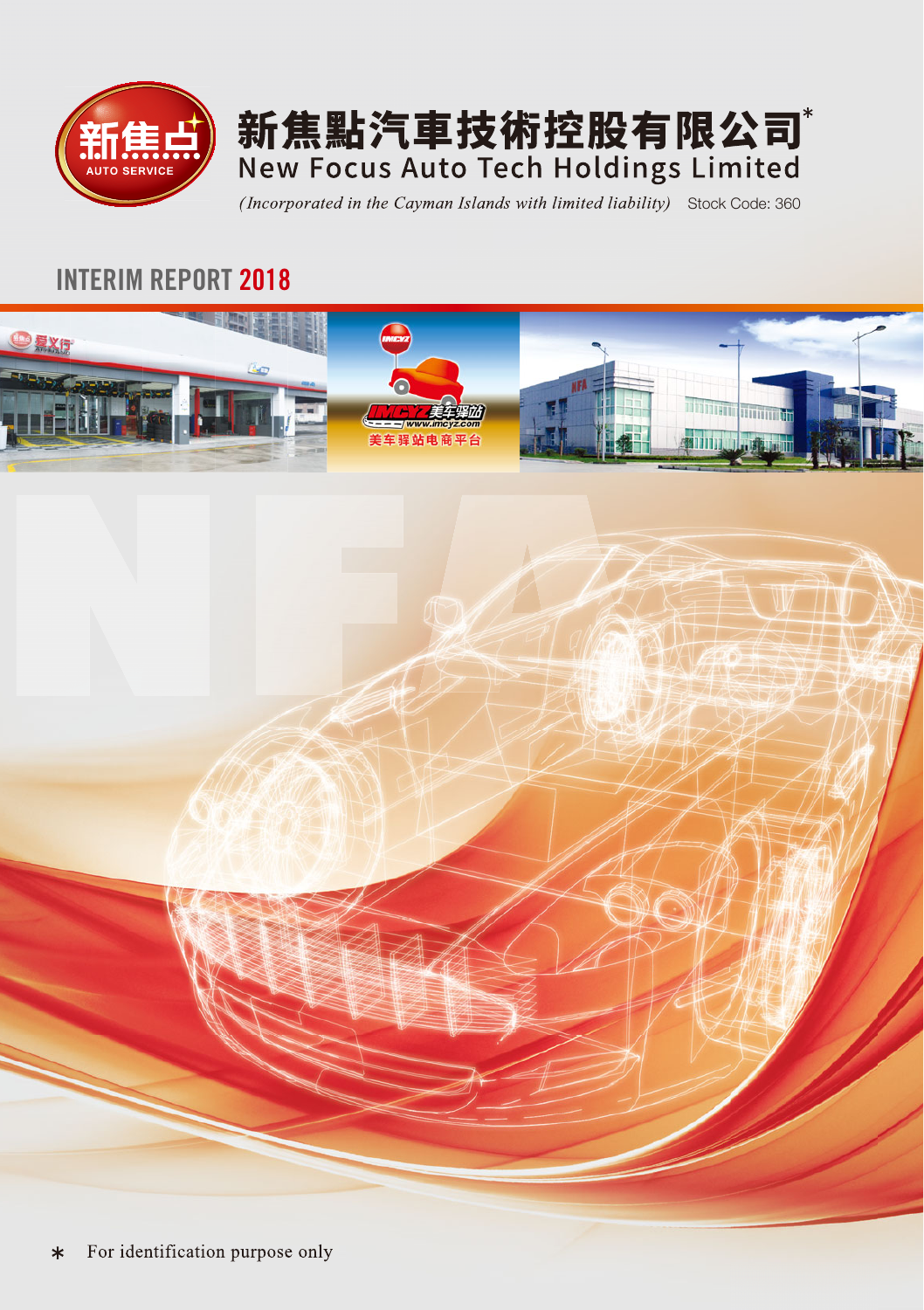# CONTENTS

| <b>Corporate Information</b>              |    |
|-------------------------------------------|----|
| <b>Interim Financial Report</b>           |    |
| <b>Management Discussion and Analysis</b> | 30 |
| <b>Other Information</b>                  |    |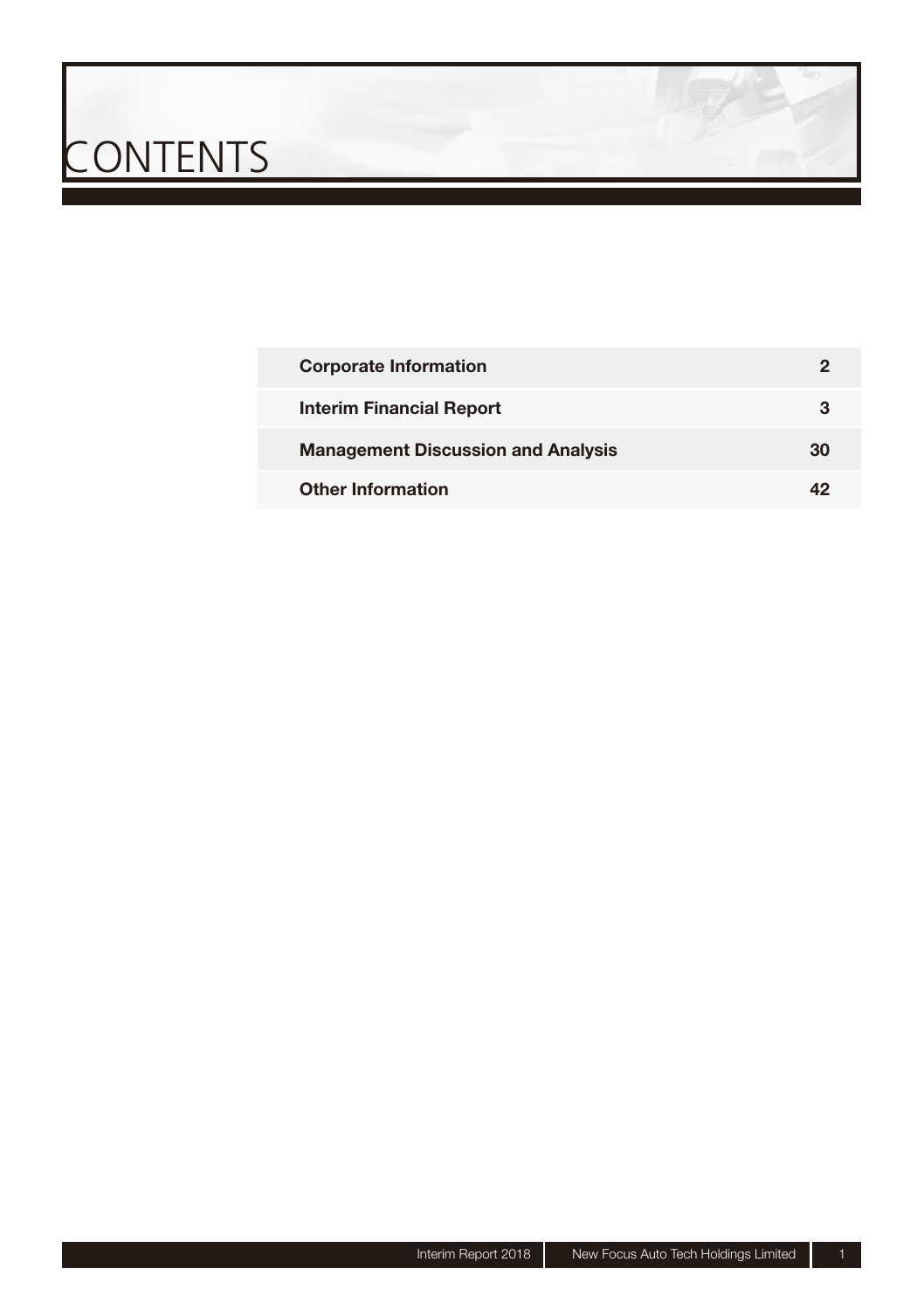### ORPORATE INFORMATION

#### *Directors*

**Executive Director** Du Jinglei (Chairman)

**Non-executive Directors** Wang Zhenyu Zhang Jianxing

**Independent Non-executive Directors** Hu Yuming Lin Lei Zhang Xiaoya

#### *Company Secretary*

Liu Xiao Hua

#### **Registered Office**

Cricket Square Hutchins Drive P.O. Box 2681 Grand Cayman KY1-1111 Cayman Islands

#### *Principal Place of Business in Hong Kong*

5/F, 180 Hennessy Road Wan Chai Hong Kong

#### *Auditor*

HLB Hodgson Impey Cheng Limited Certified Public Accountants 31/F, Gloucester Tower The Landmark, 11 Pedder St., Central Hong Kong

#### *Legal Advisers*

Paul Hastings 21-22/F, Bank of China Tower 1 Garden Road Hong Kong

#### *Principal Share Registrar*  and **Transfer Office**

SMP Partner (Cayman) Limited 3rd Floor, Royal Bank House 24 Shedden Road George Town Grand Cayman KY1-1110 Cayman Islands

#### *Branch Share Registrar* and Transfer Office in Hong Kong

Computershare Hong Kong Investor Services Limited 17M/F, Hopewell Centre 183 Queen's Road East Wan Chai Hong Kong

#### *Stock Code*

360

#### *Websites*

https://www.nfa360.com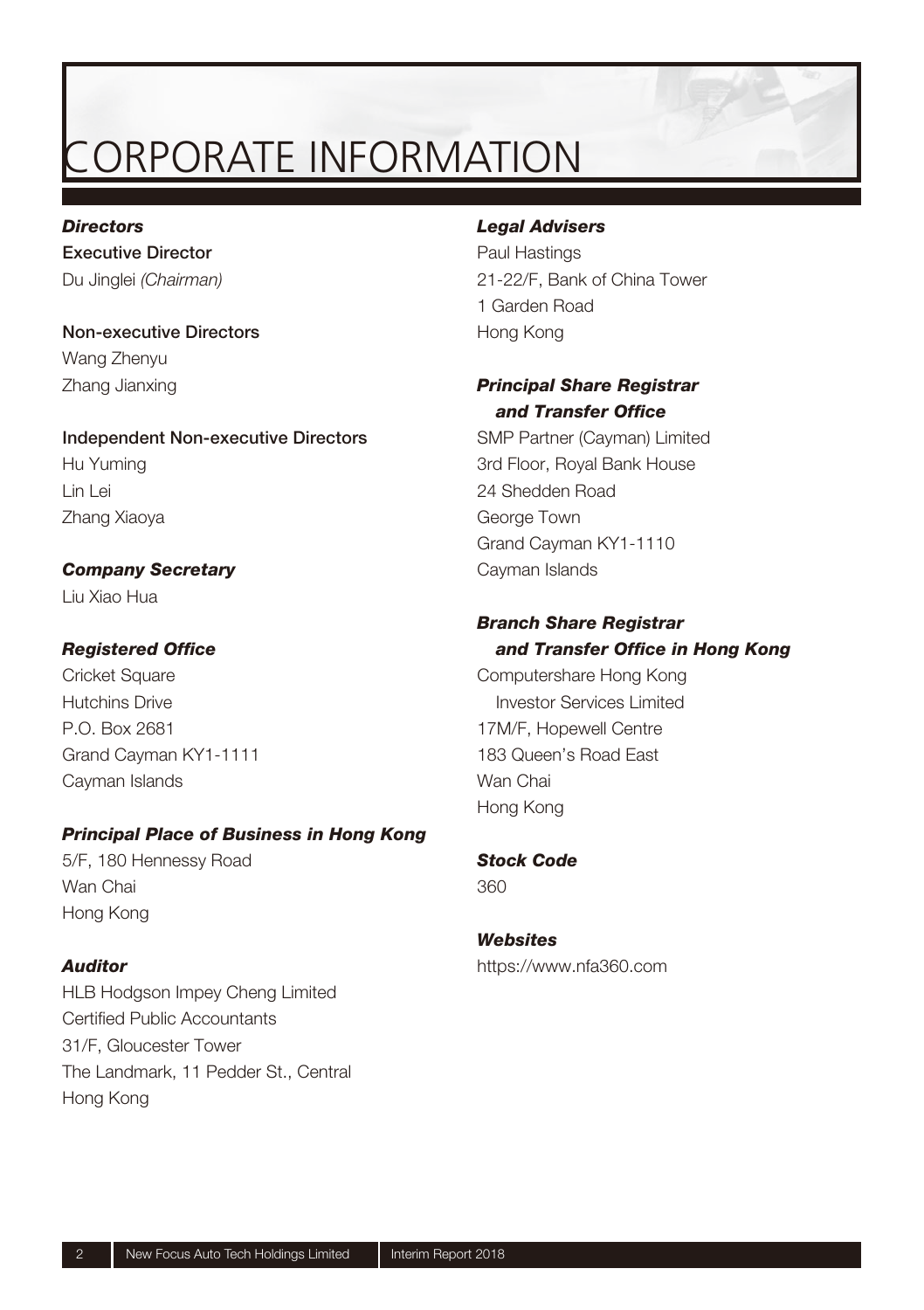#### *Unaudited Consolidated Statement of Comprehensive Income*

For the six months ended 30 June 2018

(Expressed in Renminbi)

|                                                                |                | 2018           | 2017           |
|----------------------------------------------------------------|----------------|----------------|----------------|
|                                                                | Note           | <b>RMB'000</b> | <b>RMB'000</b> |
|                                                                |                | (Unaudited)    | (Unaudited)    |
| Revenue                                                        | $\overline{4}$ | 533,035        | 611,470        |
| Cost of sales and services                                     |                | (452, 928)     | (499, 545)     |
| <b>Gross profit</b>                                            |                | 80,107         | 111,925        |
| Other revenue and gains and losses                             | 5              | 129,446        | 43,305         |
| Distribution costs                                             |                | (70, 817)      | (82, 697)      |
| Administrative expenses                                        |                | (63, 221)      | (66, 802)      |
| Finance costs                                                  | 6              | (19, 781)      | (22,064)       |
| Share of loss of an associate                                  |                | (159)          | (1)            |
| Profit/(loss) before taxation                                  |                | 55,575         | (16, 334)      |
| Income tax                                                     | $\overline{7}$ | (6,923)        | 387            |
| Profit/(loss) for the period                                   |                | 48,652         | (15, 947)      |
| Other comprehensive income                                     | 8              |                |                |
| Items that may be reclassified subsequently to profit or loss: |                |                |                |
| Exchange differences on translation of foreign operations      |                | 8,502          | 3,129          |
| Other comprehensive income for the period, net of tax          |                | 8,502          | 3,129          |
| Total comprehensive income for the period                      |                | 57,154         | (12, 818)      |
|                                                                |                |                |                |

#### Interim Report 2018 New Focus Auto Tech Holdings Limited 3

**Six months ended 30 June**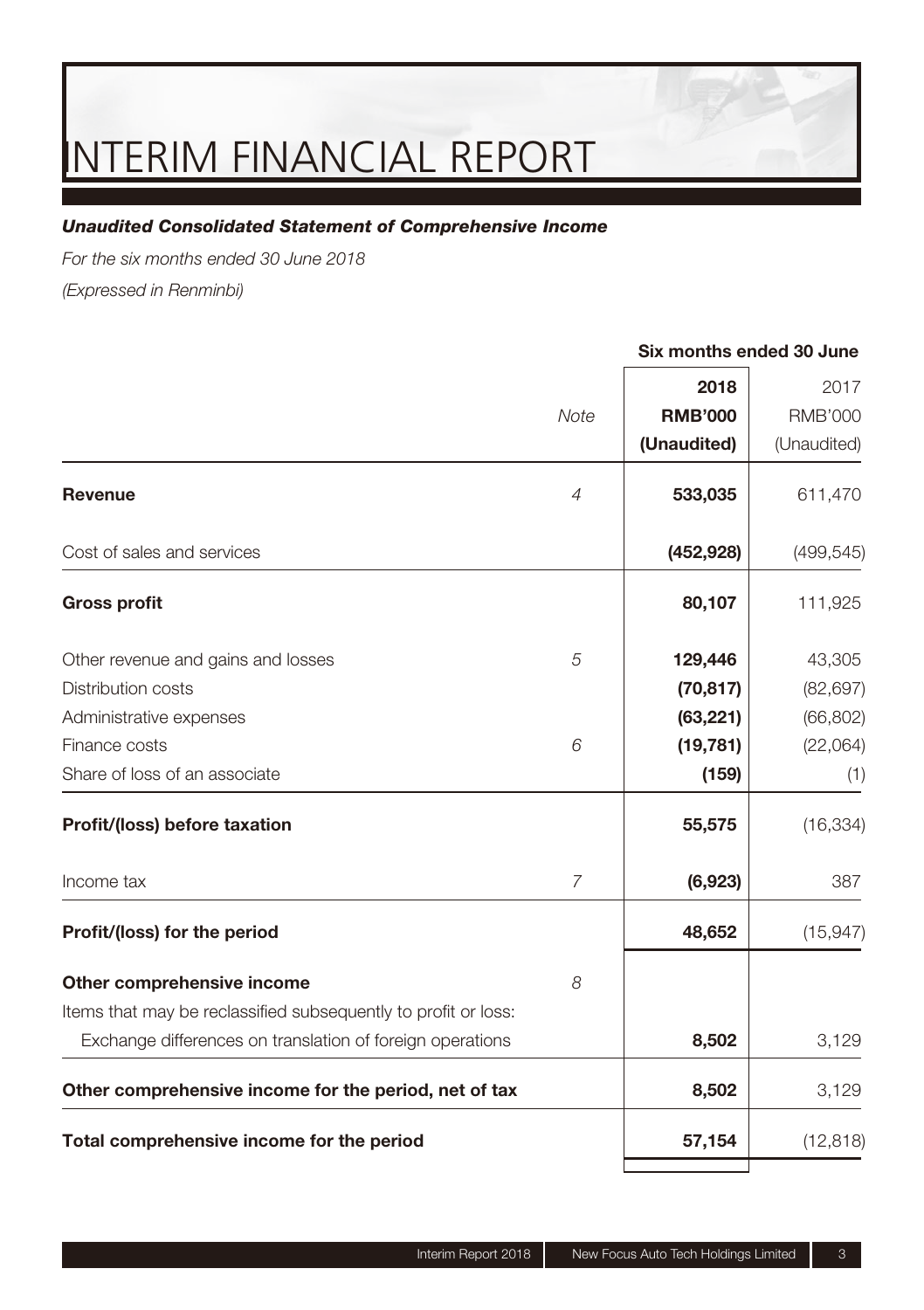#### **Unaudited Consolidated Statement of Comprehensive Income (Continued)**

For the six months ended 30 June 2018

(Expressed in Renminbi)

|                                              |      | 2018           | 2017           |
|----------------------------------------------|------|----------------|----------------|
|                                              | Note | <b>RMB'000</b> | <b>RMB'000</b> |
|                                              |      | (Unaudited)    | (Unaudited)    |
| Profit/(loss) for the period attributable to |      |                |                |
| - Equity shareholders of the Company         |      | 71,754         | 1,500          |
| - Non-controlling interests                  |      | (23, 102)      | (17, 447)      |
|                                              |      | 48,652         | (15, 947)      |
| Total comprehensive income attributable to   |      |                |                |
| - Equity shareholders of the Company         |      | 80,256         | 4,629          |
| - Non-controlling interests                  |      | (23, 102)      | (17, 447)      |
|                                              |      | 57,154         | (12, 818)      |
| Earnings per share                           | 9    |                |                |
| Basic (RMB cents)                            |      | 1.445          | 0.033          |
| Diluted (RMB cents)                          |      | 0.296          | 0.033          |
|                                              |      |                |                |

**Six months ended 30 June**

#### 4 New Focus Auto Tech Holdings Limited | Interim Report 2018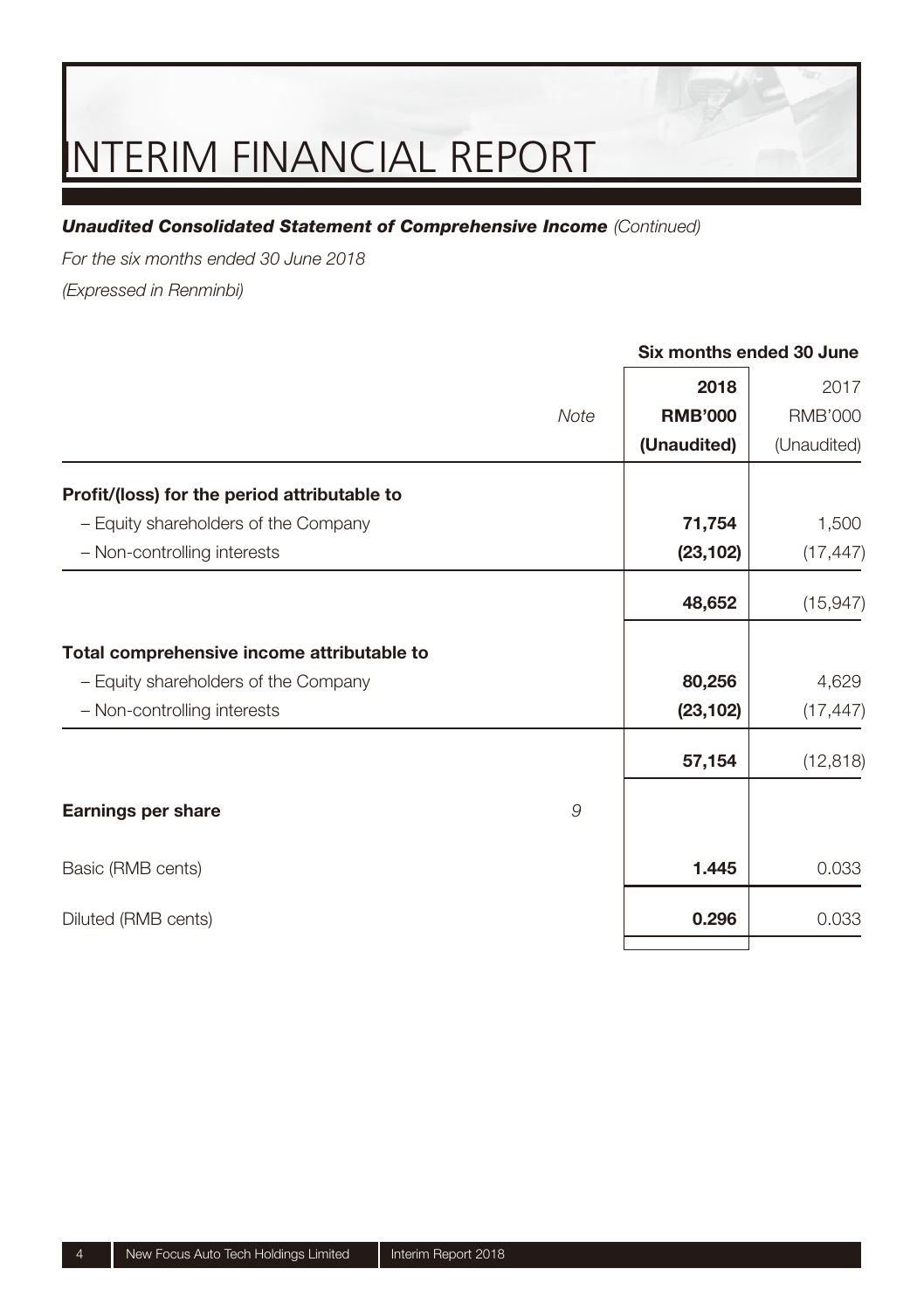#### *Unaudited Consolidated Statement of Financial Position*

As at 30 June 2018 (Expressed in Renminbi)

|                                                                                                                                                                                                                       | Note                       | At<br>30 June<br>2018<br><b>RMB'000</b><br>(Unaudited)            | At<br>31 December<br>2017<br><b>RMB'000</b><br>(Audited)         |
|-----------------------------------------------------------------------------------------------------------------------------------------------------------------------------------------------------------------------|----------------------------|-------------------------------------------------------------------|------------------------------------------------------------------|
| <b>ASSETS AND LIABILITIES</b>                                                                                                                                                                                         |                            |                                                                   |                                                                  |
| <b>Non-current assets</b><br>Property, plant and equipment<br>Leasehold land and land use rights<br>Investment properties<br>Goodwill<br>Other intangible assets<br>Interest in an associate                          | 11<br>11<br>11<br>11<br>11 | 217,878<br>28,617<br>46,398<br>43,919<br>49,151                   | 206,033<br>29,152<br>46,398<br>43,919<br>49,660<br>159           |
| Amounts due from related parties<br>Other non-current assets<br>Deferred tax assets                                                                                                                                   | 20                         | 24,262<br>5,909<br>29,545                                         | 24.262<br>8,636<br>37,627                                        |
|                                                                                                                                                                                                                       |                            | 445,679                                                           | 445,846                                                          |
| <b>Current assets</b><br>Inventories<br>Tax recoverable<br>Trade receivables<br>Deposits, prepayments and other receivables<br>Amounts due from related parties<br>Pledged time deposits<br>Cash and cash equivalents | 12<br>13<br>20             | 236,128<br>84<br>140,521<br>676,667<br>12,362<br>4,500<br>345,466 | 177,986<br>6<br>161,632<br>442,264<br>15,006<br>4,500<br>132,944 |
|                                                                                                                                                                                                                       |                            | 1,415,728                                                         | 934,338                                                          |
| <b>Current liabilities</b><br>Bank borrowings, secured<br>Trade payables<br>Accruals and other payables<br>Amounts due to related parties<br>Tax payable<br>Convertible bonds                                         | 14<br>15<br>16             | 148,309<br>288,864<br>266,482<br>1,211<br>168<br>229,740          | 157,051<br>242,755<br>428,163<br>2,719<br>4,041<br>305,260       |
|                                                                                                                                                                                                                       |                            | 934,774                                                           | 1,139,989                                                        |
| Net current assets/(liabilities)                                                                                                                                                                                      |                            | 480,954                                                           | (205, 651)                                                       |
| Total assets less current liabilities                                                                                                                                                                                 |                            | 926,633                                                           | 240,195                                                          |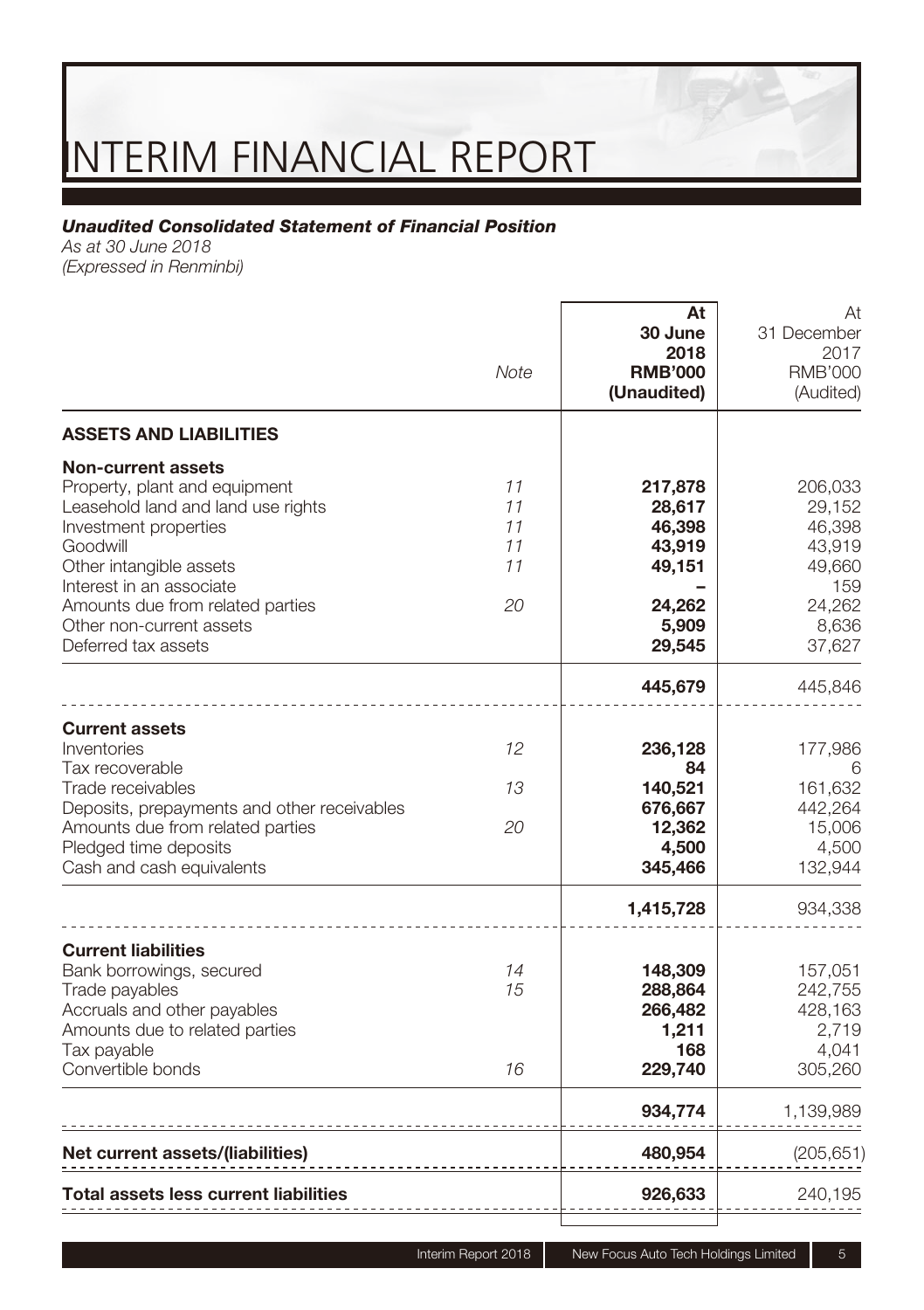#### **Unaudited Consolidated Statement of Financial Position (Continued)**

As at 30 June 2018

(Expressed in Renminbi)

|                                                  |      | At             | At             |
|--------------------------------------------------|------|----------------|----------------|
|                                                  |      | 30 June        | 31 December    |
|                                                  |      | 2018           | 2017           |
|                                                  | Note | <b>RMB'000</b> | <b>RMB'000</b> |
|                                                  |      | (Unaudited)    | (Audited)      |
| <b>Non-current liabilities</b>                   |      |                |                |
| Deferred tax liabilities                         |      | 22,133         | 22,268         |
|                                                  |      | 22,133         | 22,268         |
| <b>NET ASSETS</b>                                |      | 904,500        | 217,927        |
| <b>CAPITAL AND RESERVES</b>                      |      |                |                |
| Share capital                                    | 17   | 554,367        | 398,481        |
| Reserves                                         | 18   | 351,843        | (202,060)      |
| Total equity attributable to equity shareholders |      |                |                |
| of the Company                                   |      | 906,210        | 196,421        |
| Non-controlling interests                        |      | (1,710)        | 21,506         |
| <b>TOTAL EQUITY</b>                              |      | 904,500        | 217,927        |
|                                                  |      |                |                |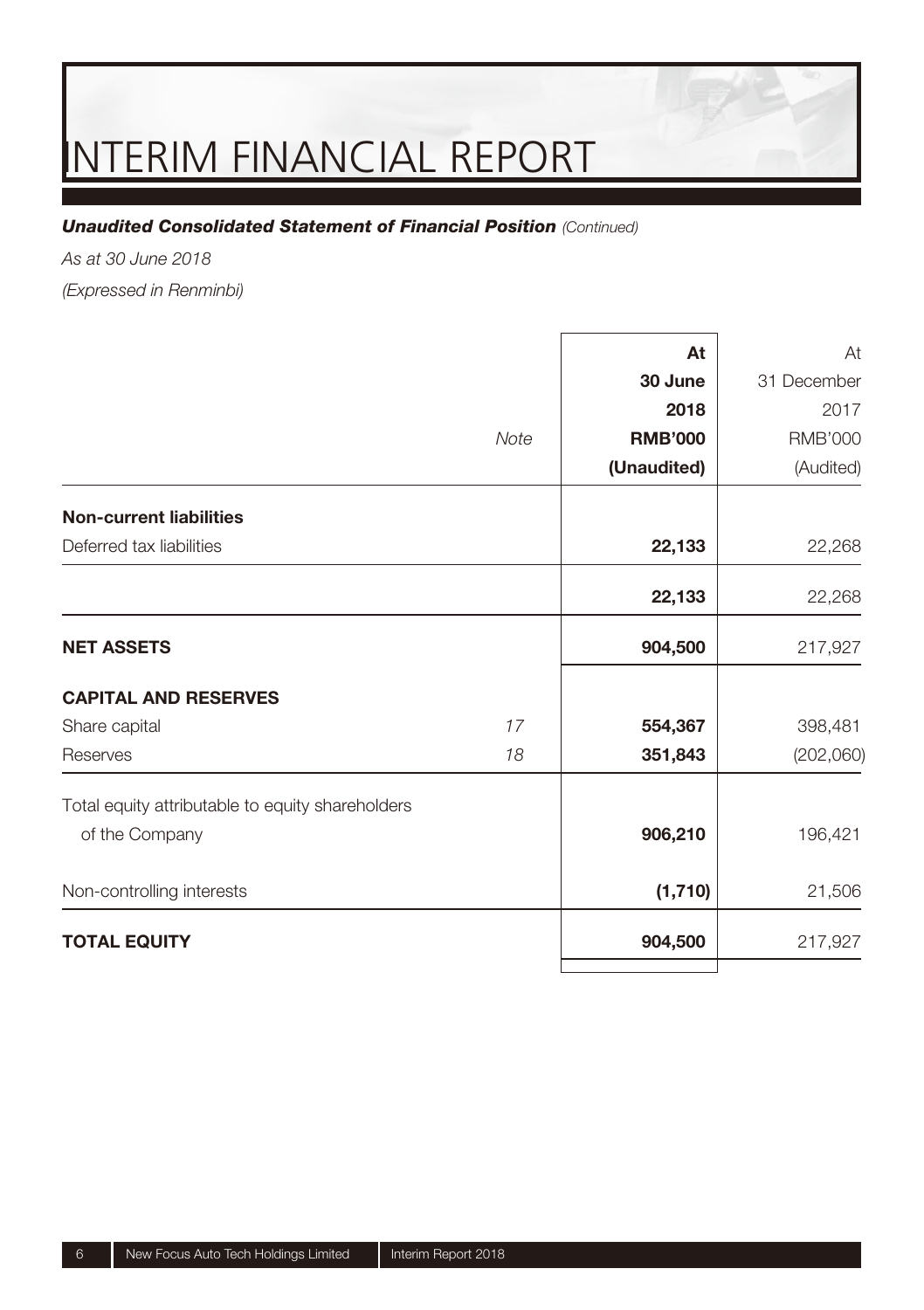#### *Unaudited Condensed Consolidated Statement of Changes in Equity*

For the six months ended 30 June 2018

(Expressed in Renminbi)

|                                             |                |                |                | Attributable   |                |                |
|---------------------------------------------|----------------|----------------|----------------|----------------|----------------|----------------|
|                                             |                | Share          |                | to equity      |                |                |
|                                             |                | premium        |                | shareholders   | Non-           |                |
|                                             | Share          | and other      | Accumulated    | of the         | controlling    | Total          |
|                                             | capital        | reserve        | losses         | Company        | interest       | equity         |
|                                             | <b>RMB'000</b> | <b>RMB'000</b> | <b>RMB'000</b> | <b>RMB'000</b> | <b>RMB'000</b> | <b>RMB'000</b> |
| Balance at 1 January 2018                   | 398,481        | 1,070,144      | (1,272,204)    | 196,421        | 21,506         | 217,927        |
| Profit/(loss) for the period                |                |                | 71,754         | 71,754         | (23, 102)      | 48,652         |
| Other comprehensive income for the period   |                | 8,502          |                | 8,502          |                | 8,502          |
| Total comprehensive income for the period   |                | 8,502          | 71,754         | 80,256         | (23, 102)      | 57,154         |
| Shares issued under subscription agreements | 155,886        | 473,647        |                | 629,533        |                | 629,533        |
| Dividends declared to non-controlling       |                |                |                |                |                |                |
| owners of subsidiaries                      |                |                |                |                | (114)          | (114)          |
| Balance at 30 June 2018                     | 554,367        | 1,552,293      | (1,200,450)    | 906,210        | (1,710)        | 904,500        |
|                                             |                |                |                |                |                |                |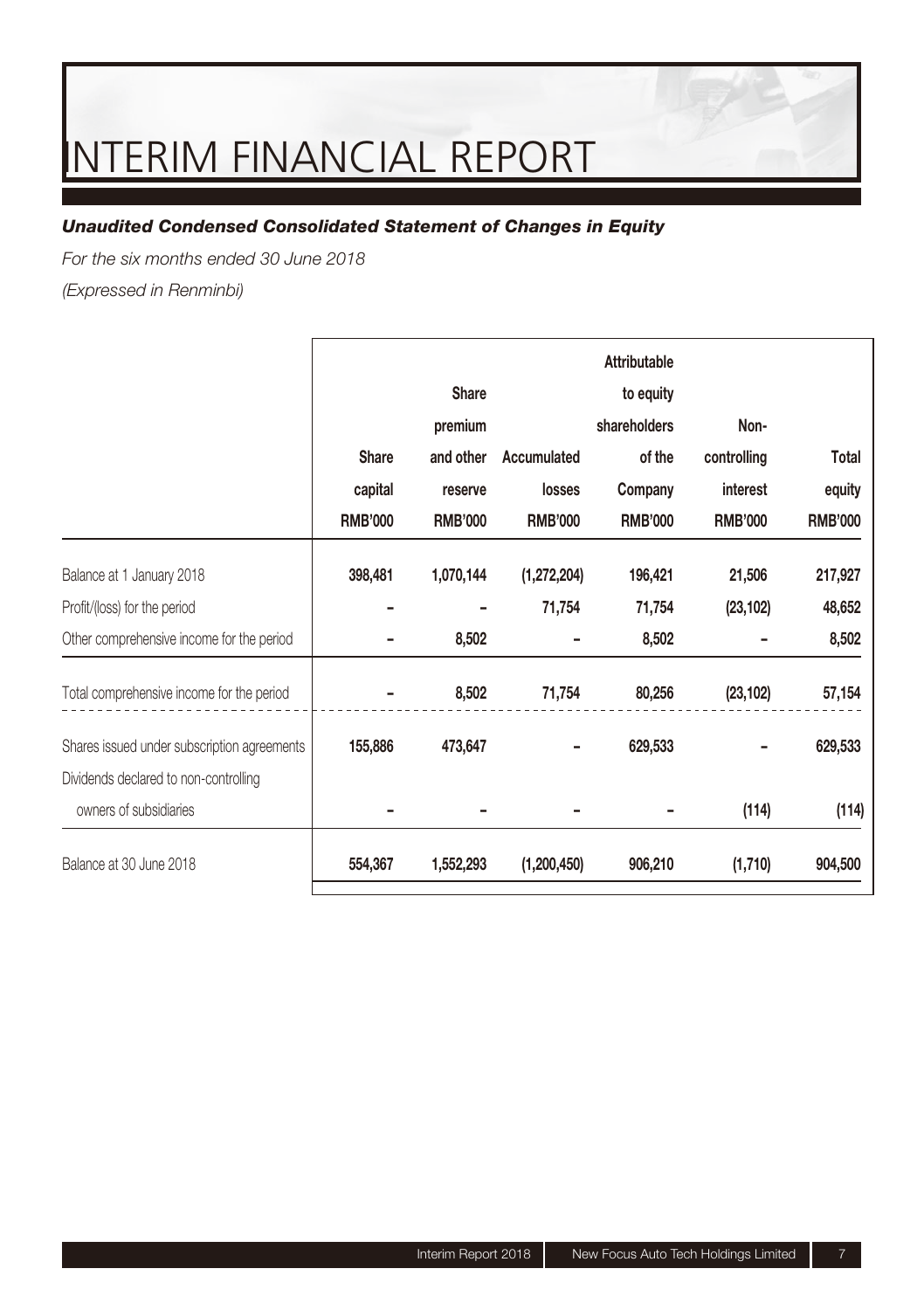#### *Unaudited Condensed Consolidated Statement of Changes in Equity (Continued)*

For the six months ended 30 June 2018

(Expressed in Renminbi)

|                                       |                |           |                | Attributable |                |                |
|---------------------------------------|----------------|-----------|----------------|--------------|----------------|----------------|
|                                       |                | Share     |                | to equity    |                |                |
|                                       |                | premium   |                | shareholders | Non-           |                |
|                                       | Share          | and other | Accumulated    | of the       | controlling    | Total          |
|                                       | capital        | reserve   | losses         | Company      | interest       | equity         |
|                                       | <b>RMB'000</b> | RMB'000   | <b>RMB'000</b> | RMB'000      | <b>RMB'000</b> | <b>RMB'000</b> |
| Balance at 1 January 2017             | 376,184        | 936,088   | (957, 985)     | 354,287      | 74,880         | 429,167        |
| Profit/(loss) for the period          |                |           | 1,500          | 1,500        | (17, 447)      | (15, 947)      |
| Other comprehensive income            |                |           |                |              |                |                |
| for the period                        |                | 3,129     |                | 3,129        |                | 3,129          |
| Total comprehensive income            |                |           |                |              |                |                |
| for the period                        |                | 3,129     | 1,500          | 4,629        | (17, 447)      | (12, 818)      |
| Dividends declared to non-controlling |                |           |                |              |                |                |
| owners of subsidiaries                |                |           |                |              | (68)           | (68)           |
| Recognition of equity-settled         |                |           |                |              |                |                |
| share-based payments                  |                | 1,081     |                | 1,081        |                | 1,081          |
| Balance at 30 June 2017               | 376,184        | 940,298   | (956, 485)     | 359,997      | 57,365         | 417,362        |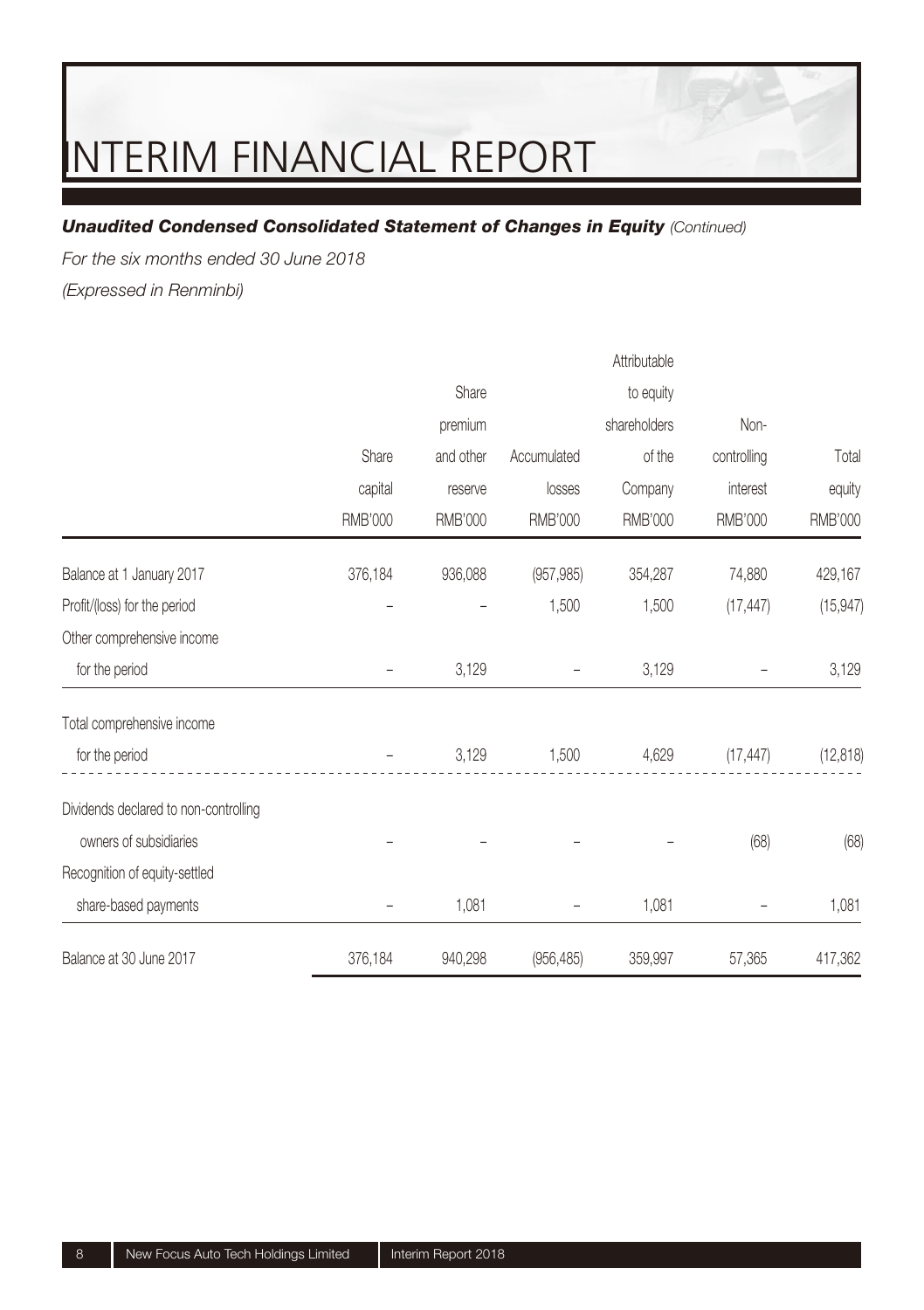#### *Unaudited Condensed Consolidated Cash Flow Statement*

For the six months ended 30 June 2018 (Expressed in Renminbi)

| Cash and cash equivalents, end of period                                                     | 345,466              | 177,366             |
|----------------------------------------------------------------------------------------------|----------------------|---------------------|
| Cash and cash equivalents, beginning of period                                               | 132,944              | 164,269             |
| Net increase in cash and cash equivalents                                                    | 212,522              | 13,097              |
| Net cash generated from financing activities                                                 | 422,171              | 12,794              |
| Other cash flows arising from financing activities                                           | (9,645)              | (4,390)             |
| Net cash from issue of shares under subscription agreements                                  | 440,558              |                     |
| <b>Financing activities</b><br>Net (decrease)/increase in bank and other borrowings, secured | (8, 742)             | 17,184              |
| Net cash (used in)/generated from investing activities                                       | (190, 342)           | 12,230              |
| Other cash flows arising from investing activities                                           | 17,503               | 42,645              |
| Loans to a third party                                                                       | (320, 905)           |                     |
| Loans repaid by a third party                                                                | 123,500              | 12,761              |
| Purchase of property, plant and equipment                                                    | (14, 287)            | (27, 632)           |
| Proceeds from disposal of subsidiaries                                                       | 3,847                | 14,326              |
| Purchase of available-for-sale financial assets                                              |                      | (30,000)            |
| <b>Investing activities</b><br>Proceeds from sale of financial assets available for sale     |                      | 130                 |
| Net cash used in operating activities                                                        | (19, 307)            | (11, 927)           |
|                                                                                              |                      |                     |
| Cash used in operations<br>Tax paid                                                          | (16, 380)<br>(2,927) | (6, 717)<br>(5,210) |
| <b>Operating activities</b>                                                                  |                      |                     |
|                                                                                              | (Unaudited)          | (Unaudited)         |
|                                                                                              | <b>RMB'000</b>       | <b>RMB'000</b>      |
|                                                                                              | 2018                 | 2017                |

**Six months ended 30 June**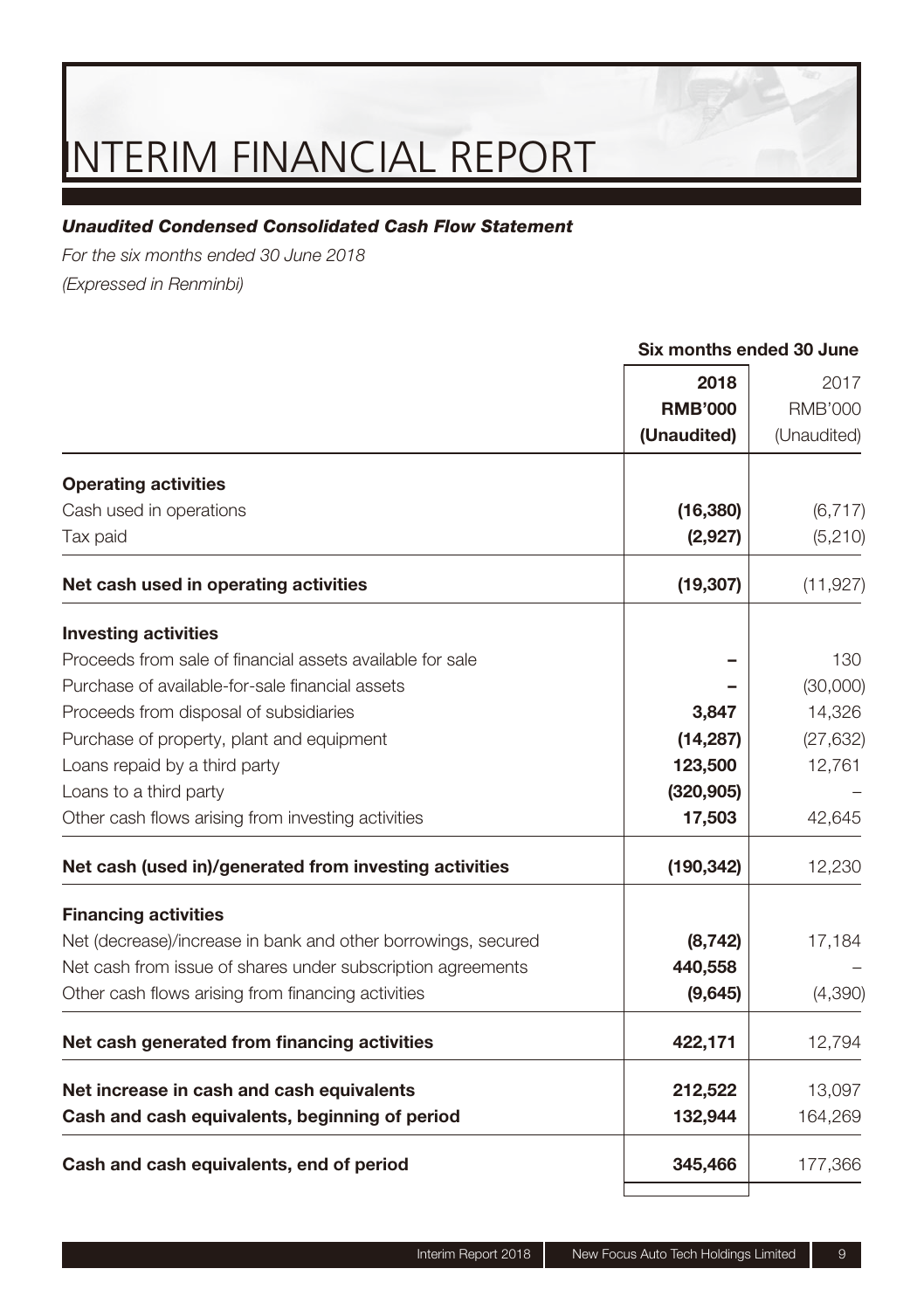#### *Notes To The Unaudited Condensed Consolidated Interim Financial Statements*

(Expressed in Renminbi unless otherwise indicated)

#### **1. ORGANISATION AND PRINCIPAL ACTIVITIES**

New Focus Auto Tech Holdings Limited (the "Company") was incorporated in the Cayman Islands with limited liability and its shares are listed on the Main Board of The Stock Exchange of Hong Kong Limited (the "Stock Exchange") and its registered office is at Cricket Square, Hutchins Drive, P.O. Box 2681, Grand Cayman, KY1-1111 Cayman Islands. Its principal place of business is in Shanghai, the People's Republic of China (the "PRC").

The Company is an investment holding company and its subsidiaries are principally engaged in the manufacture and sale of electronic and power-related automotive parts and accessories; the provision of automobile repair, maintenance and restyling services; and retail distribution of merchandise goods through its service chain stores network in the Greater China Region and trading of automobile accessories. The Company and its subsidiaries are collectively referred to as the Group.

#### **2. Basis of preparation**

The unaudited condensed consolidated interim financial statements of the Group for the six months ended 30 June 2018 have been prepared in accordance with the applicable disclosure provisions of the Rules Governing the Listing of Securities on The Stock Exchange of Hong Kong Limited, including compliance with International Accounting Standard ("IAS") 34, Interim financial reporting, issued by the International Accounting Standards Board ("IASB"). It was authorised for issuance on 30 August 2018.

The unaudited condensed consolidated interim financial statements have been prepared in accordance with the same accounting policies adopted in the 2017 annual financial statements, except for the accounting policy changes that are expected to be reflected in the 2018 annual financial statements.

The preparation of interim condensed consolidated financial statements in conformity with IAS 34 requires the management to make judgements, estimates and assumptions that affect the application of policies and reported amounts of assets and liabilities, income and expenses on a year to date basis. Actual results may differ from these estimates.

This unaudited interim financial report contains condensed consolidated financial statements and selected explanatory notes. The notes include an explanation of events and transactions that are significant to an understanding of the changes in financial position and performance of the Group since the publication of 2017 annual financial statements. The condensed consolidated interim financial statements and notes thereon do not include all of the information required for a full set of financial statements prepared in accordance with International Financial Reporting Standards ("IFRSs").

The financial information relating to the financial year ended 31 December 2017 that is included in the unaudited interim financial report, being previously reported information, does not constitute the Company's statutory financial statements for that financial year but is derived from those financial statements. Statutory financial statements for the year ended 31 December 2017 are available from the Company's registered office. The auditors have expressed an unqualified opinion on those financial statements in their report dated 29 March 2018.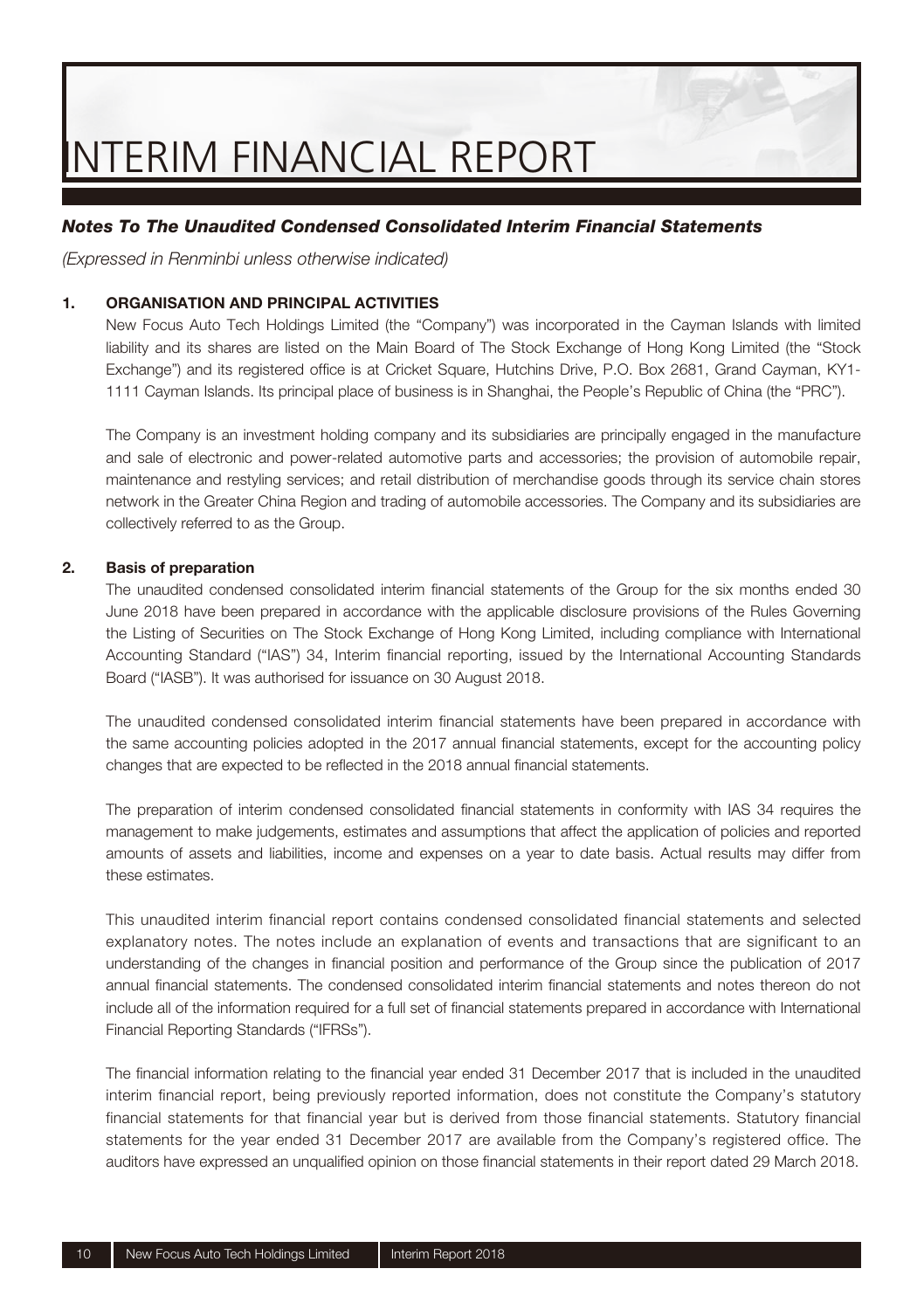#### **3. Changes in accounting policies**

The IASB has issued the following IFRSs that are first effective for the current accounting period of the Group.

- IFRS 9, Financial Instruments
- IFRS 15, Revenue from Contracts with Customers

The Group had to change its accounting policies as a result of adopting the above new standards. The impact of the adoption of these standards and new accounting policies are disclosed below. The other standards and interpretation did not have material impact in the Group's accounting policies and did not require any adjustments.

#### *(a) IFRS 9 Financial Instruments*

The new accounting policies in relation to measurement of impairment of financial assets are set out in below.

#### Impairment of financial assets

The Group has two types of financial assets that are subject to IFRS 9's new expected credit loss model:

- trade receivables; and
- other fi nancial assets at amortised cost.

The Group was required to revise its impairment methodology under IFRS 9 for each of these classes of assets. The provision for doubtful debts for these financial assets is based on assumptions about risk of default and expected loss rates. The Group used judgement in making these assumptions and selecting inputs to the impairment calculation, based on the Group's past history, existing market conditions as well as forward looking estimates at the end of each reporting period. While cash and cash equivalents are also subject to the impairment requirement of IFRS 9, the identified impairment loss was immaterial.

#### Trade receivables

The Group applies the IFRS 9 simplified approach to measuring expected credit losses ("ECL") which uses a lifetime expected loss allowance for all trade receivables. Applying the ECL model, resulted in immaterial impact on the provision for doubtful debts for these financial assets.

#### Other financial assets at amortised cost

Other financial assets at amortised cost include deposits and other receivables. Applying the ECL model, resulted in immaterial impact on the provision for doubtful debts for these financial assets.

The Group has concluded that there is no material impact for the initial application of the new impairment requirements.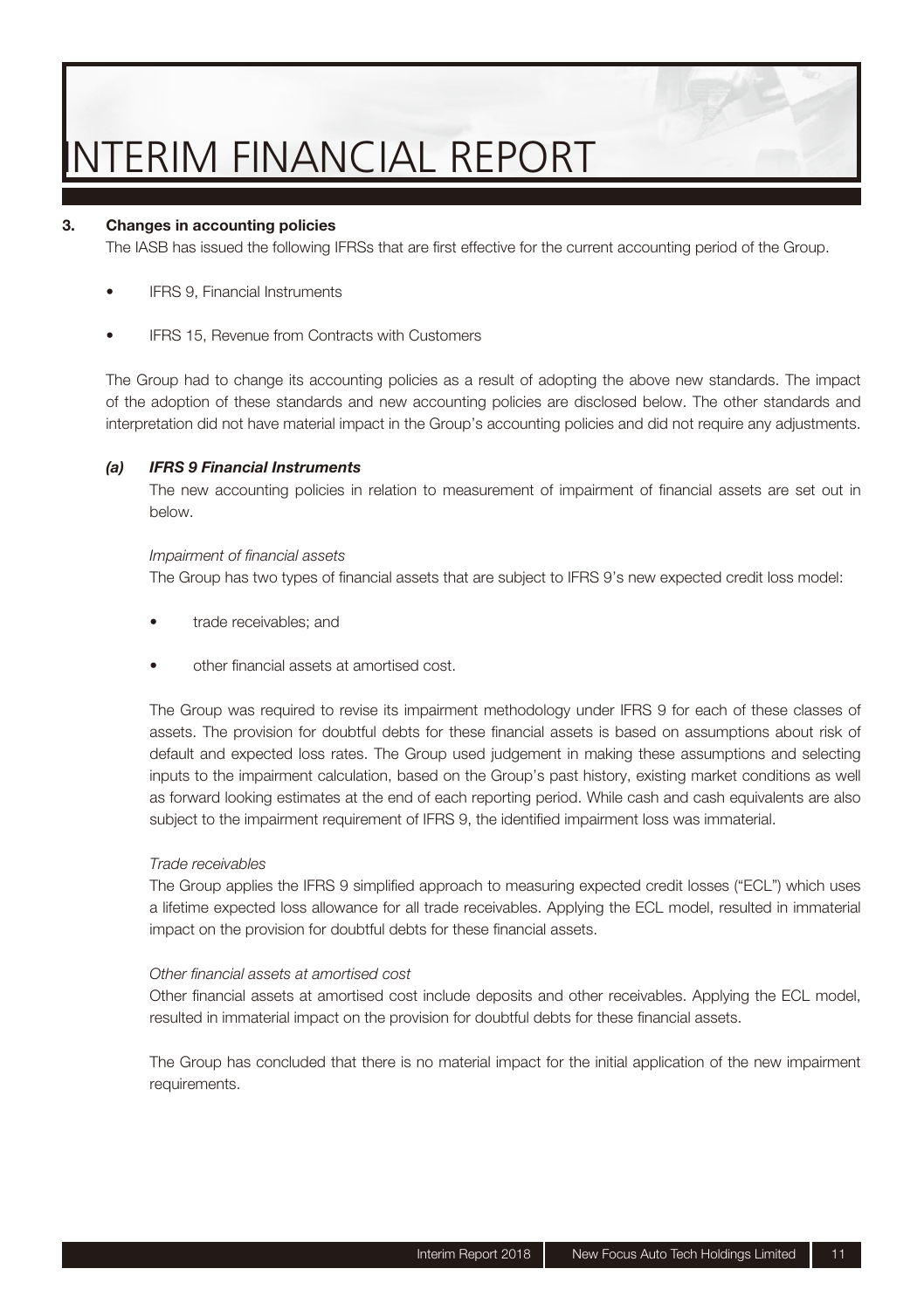#### **3. Changes in accounting policies** (Continued)

#### *(b) IFRS 15 – Revenue from Contracts with Customers*

#### Revenue

Revenue is measured at the fair value of the consideration received or receivable. Amounts disclosed as revenue are net of returns, trade allowances, rebates and amounts collected on behalf of third parties.

The Group recognises revenue when the amount of revenue can be reliably measured, it is probable that future economic benefits will flow to the entity and specific criteria have been met for each of the Group's activities as described below. The Group bases its estimates on historical results, taking into consideration the type of customer, the type of transaction and the specifics of each arrangement.

Revenue from the sale of goods is recognised on the transfer of control of products, which generally coincides with the time when the goods are delivered to customers and title has passed. Revenue from providing services is recognised when the Group renders services and customers obtain the benefits from services.

A contract asset is the Group's right to consideration in exchange for goods that the Group has transferred to a customer, and it should be presented separately. Incremental costs incurred to obtain a contract, if recoverable, are capitalized and presented as contract costs and subsequently amortised when the related revenue is recognised. Contract assets are assessed for impairment under the same approach adopted for impairment assessment of financial assets carried at amortised cost.

A contract liability is the Group's obligation to render the goods to a customer for which the Group has received consideration from the customer.

The adoption of IFRS 15 did not have any material impact on the Group's unaudited condensed consolidated interim financial information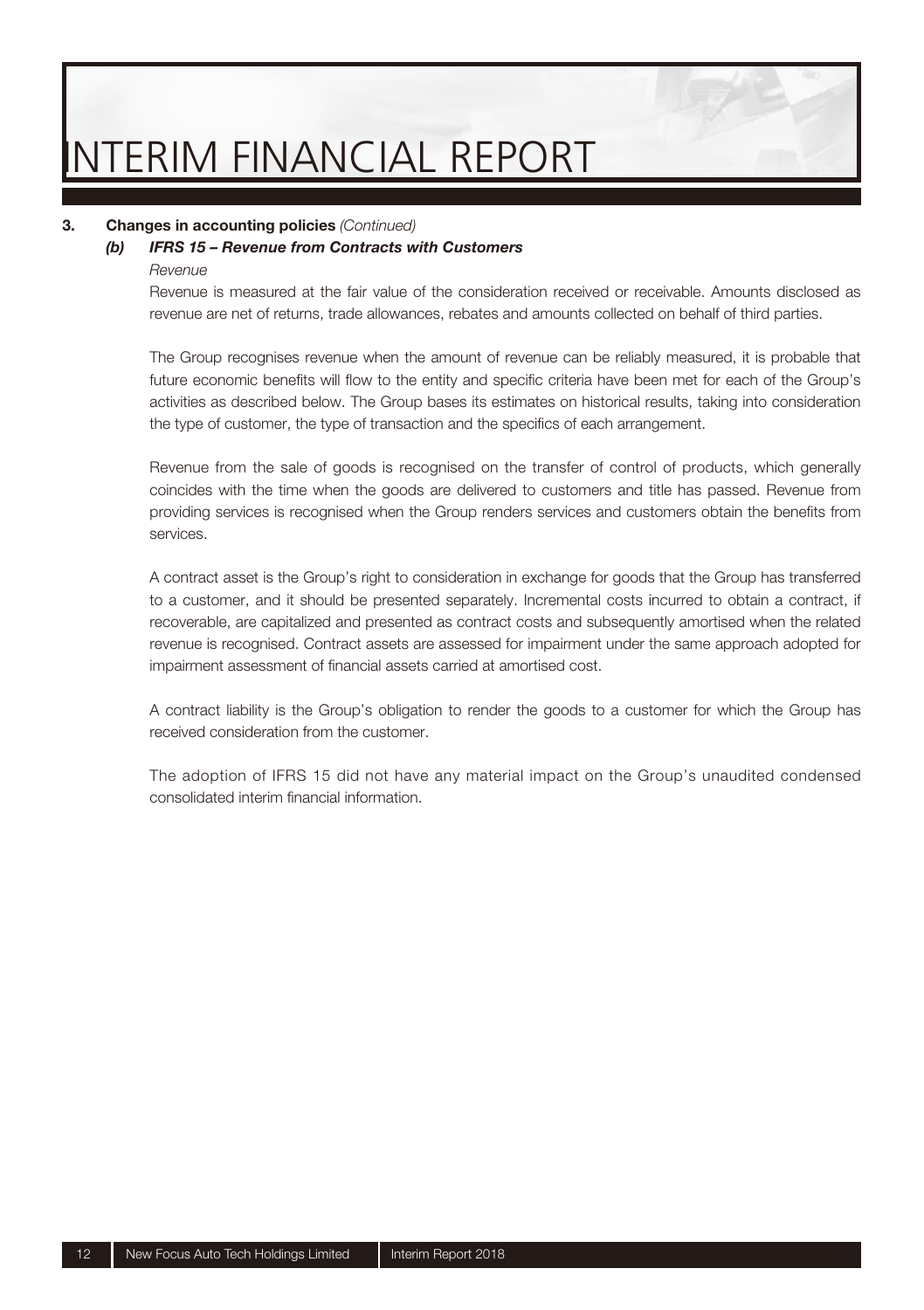#### **4. Revenue and segment information**

Revenue represents the sales value of goods supplied and services provided to customers and is analysed as follows:

|                                 | 2018<br><b>RMB'000</b> | 2017<br><b>RMB'000</b> |
|---------------------------------|------------------------|------------------------|
| Sale of goods<br>Service income | 368,789<br>164,246     | 431,869<br>179,601     |
|                                 | 533,035                | 611,470                |

#### **Six months ended 30 June**

#### *(a) Reportable segment*

The Group determines its operating segments based on the reports reviewed by the chief operating decision-makers that are used to make strategic decisions.

The Group operates in three reportable segments: (i) the provision of automobile repair, maintenance and restyling services (the "Retail Service Business"); (ii) trading of automobile accessories (the "Wholesale Business"); and (iii) the manufacture and sale of automobile accessories (the "Manufacturing Business").

Inter-segment transactions are priced with reference to prices charged to external parties for similar orders. Central expenses are not allocated to the operating segments as they are not included in the measure of the segments' results that is used by the chief operating decision-makers for assessment of segment performance.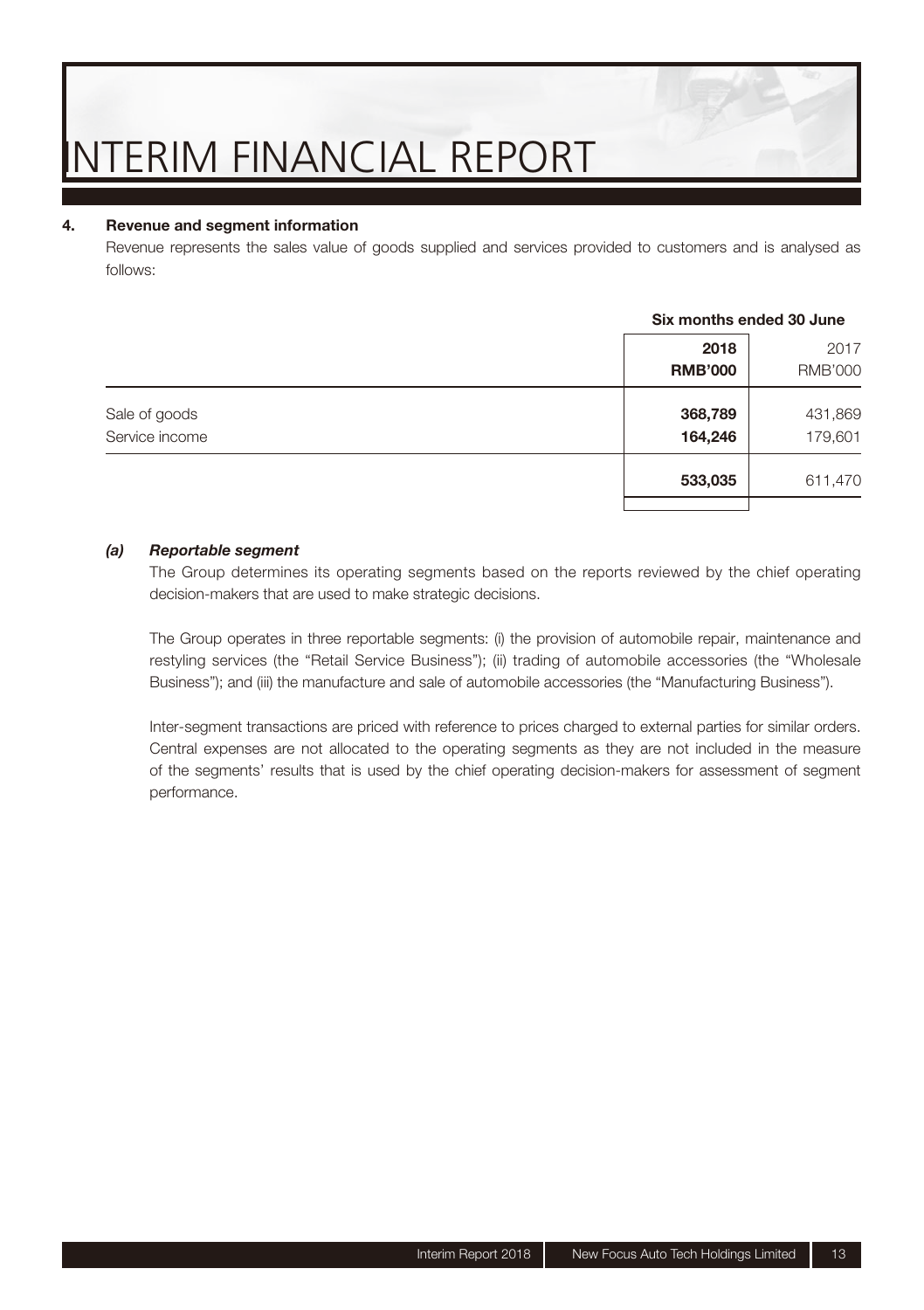#### **4.** Revenue and segment information (Continued)

#### *(a) Reportable segment* (Continued)

Set out below is an analysis of segment information:

| For the six months ended<br>30 June 2018                                                         | <b>The Retail</b><br><b>Service</b><br><b>Business</b><br><b>RMB'000</b> | The<br>Wholesale<br><b>Business</b><br><b>RMB'000</b> | The<br>Manufacturing<br><b>Business</b><br><b>RMB'000</b> | Total<br><b>RMB'000</b> |
|--------------------------------------------------------------------------------------------------|--------------------------------------------------------------------------|-------------------------------------------------------|-----------------------------------------------------------|-------------------------|
| Revenue<br>External revenue<br>Inter-segment revenue                                             | 164,186                                                                  | 140,824                                               | 228,025<br>56                                             | 533,035<br>56           |
| Segment revenue<br>Less: inter-segment revenue                                                   | 164,186                                                                  | 140,824                                               | 228,081                                                   | 533,091<br>(56)         |
| Total revenue                                                                                    |                                                                          |                                                       |                                                           | 533,035                 |
| Reportable segment results                                                                       | (37, 639)                                                                | 338                                                   | (4,834)                                                   | (42, 135)               |
| Interest income<br>Unallocated interest income                                                   | 64                                                                       | 49                                                    | 100                                                       | 213<br>28,177           |
| Total interest income                                                                            |                                                                          |                                                       |                                                           | 28,390                  |
| Interest expenses<br>Unallocated interest expenses                                               | (369)                                                                    |                                                       | (846)                                                     | (1, 215)<br>(18, 566)   |
| Total interest expenses                                                                          |                                                                          |                                                       |                                                           | (19, 781)               |
| Depreciation and amortisation<br>charges<br>Unallocated depreciation and<br>amortisation charges | (12, 885)                                                                | (540)                                                 | (5, 873)                                                  | (19, 298)<br>(81)       |
| Total depreciation and<br>amortisation charges                                                   |                                                                          |                                                       |                                                           | (19, 379)               |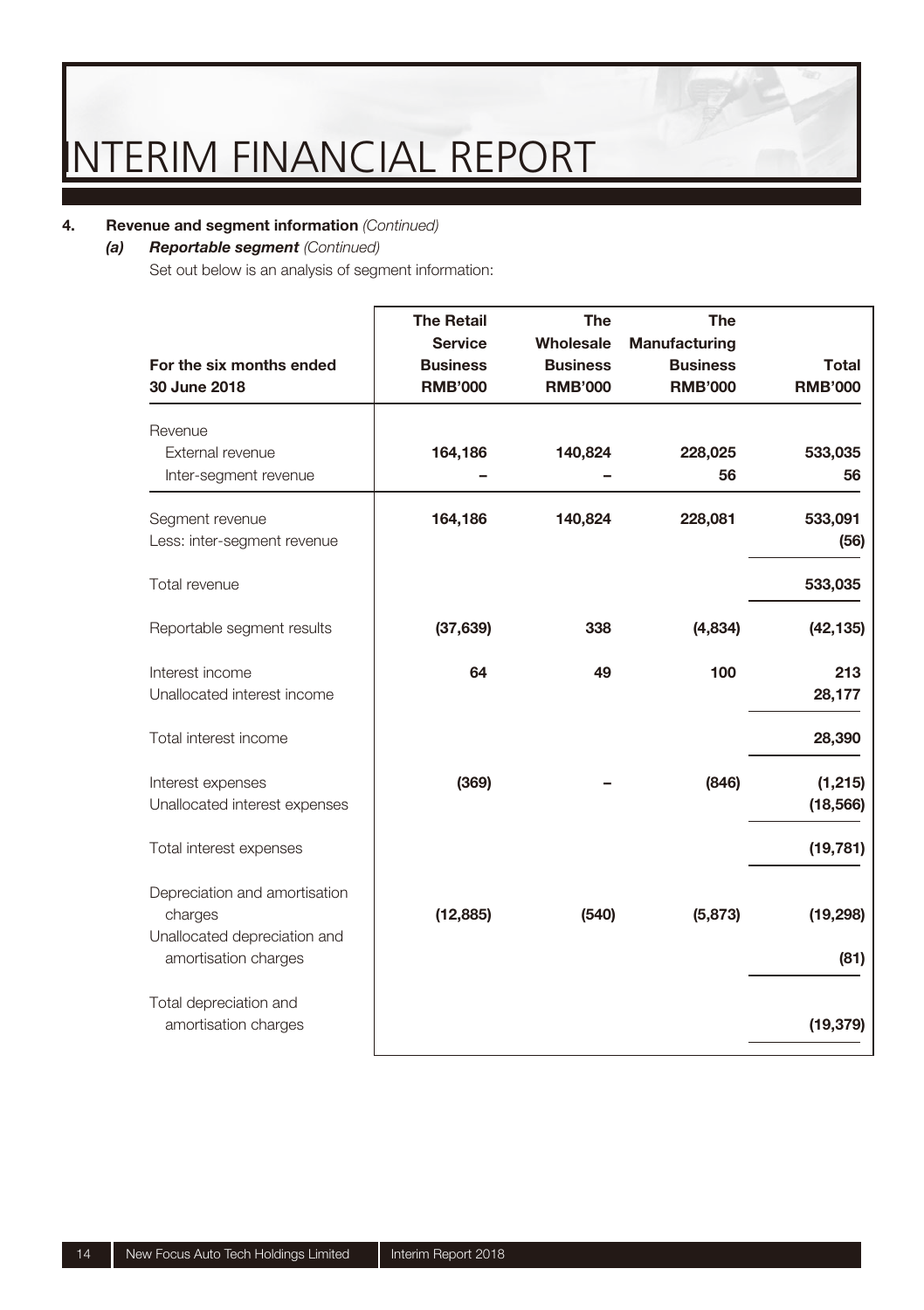### **4.** Revenue and segment information (Continued)<br>**(a)** Reportable segment (Continued)

**Reportable segment** (Continued)

| For the six months ended<br>30 June 2017                                 | The Retail<br>Service<br><b>Business</b><br><b>RMB'000</b> | The<br>Wholesale<br><b>Business</b><br><b>RMB'000</b> | The<br>Manufacturing<br><b>Business</b><br><b>RMB'000</b> | Total<br><b>RMB'000</b> |
|--------------------------------------------------------------------------|------------------------------------------------------------|-------------------------------------------------------|-----------------------------------------------------------|-------------------------|
| Revenue                                                                  |                                                            |                                                       |                                                           |                         |
| External revenue<br>Inter-segment revenue                                | 179,601                                                    | 175,933                                               | 255,936<br>127                                            | 611,470<br>127          |
| Segment revenue<br>Less: inter-segment revenue                           | 179,601                                                    | 175,933                                               | 256,063                                                   | 611,597<br>(127)        |
| Total revenue                                                            |                                                            |                                                       |                                                           | 611,470                 |
| Reportable segment results                                               | (24, 616)                                                  | (12,985)                                              | 4,967                                                     | (32, 634)               |
| Interest income<br>Unallocated interest income                           | 65                                                         | 75                                                    | 130                                                       | 270<br>41,666           |
| Total interest income                                                    |                                                            |                                                       |                                                           | 41,936                  |
| Interest expenses<br>Unallocated interest expenses                       | (1,431)                                                    | (656)                                                 | (472)                                                     | (2,559)<br>(19, 505)    |
| Total interest expenses                                                  |                                                            |                                                       |                                                           | (22,064)                |
| Depreciation and amortisation<br>charges<br>Unallocated depreciation and | (10, 744)                                                  | (850)                                                 | (5, 186)                                                  | (16, 780)               |
| amortisation charges                                                     |                                                            |                                                       |                                                           | (677)                   |
| Total depreciation and<br>amortisation charges                           |                                                            |                                                       |                                                           | (17, 457)               |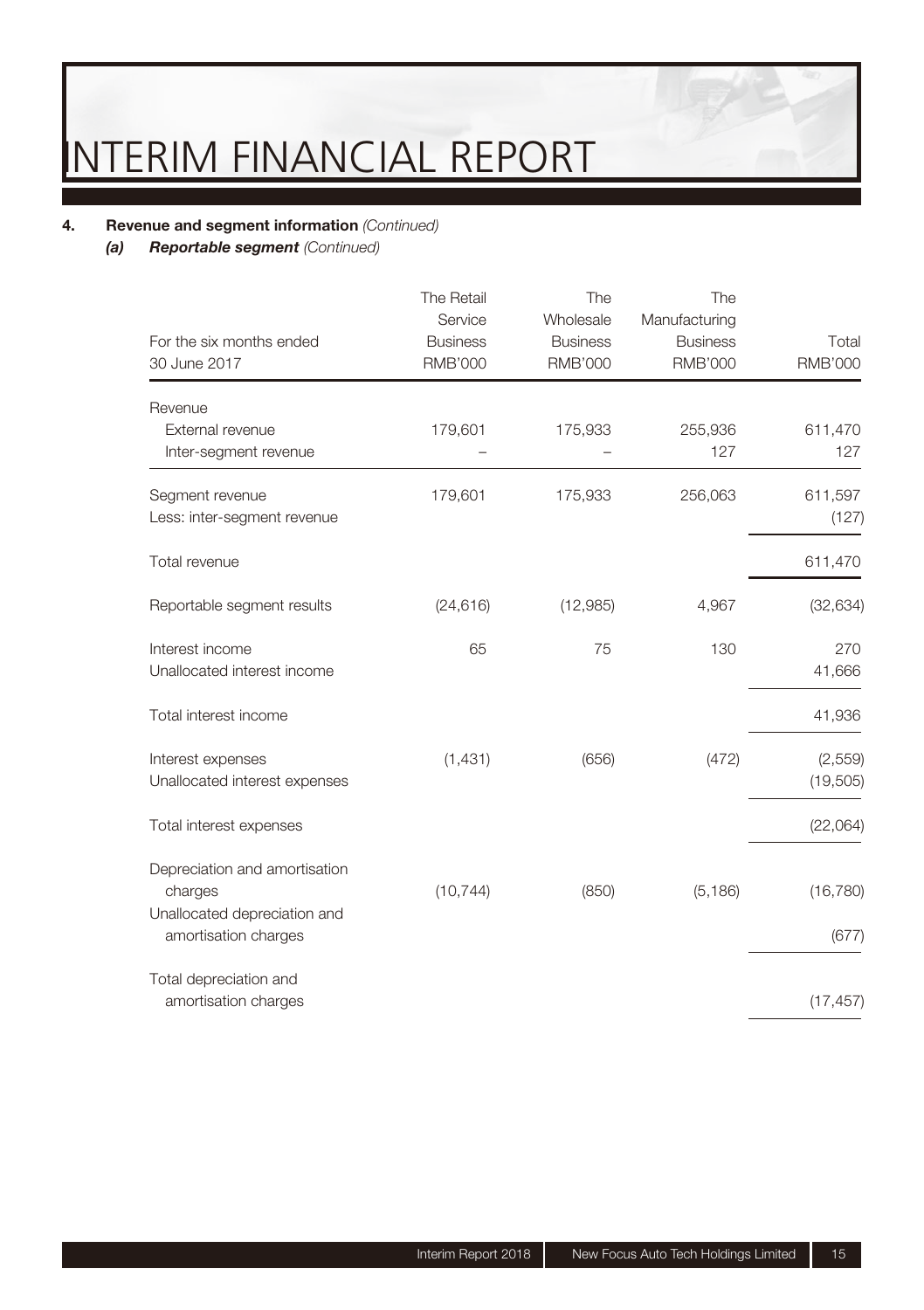### **4.** Revenue and segment information (Continued)<br>(b) Reconciliation of reportable segment pr

#### *Reconciliation of reportable segment profit or loss, and assets and liabilities*

|                                                | Six months ended 30 June |                        |  |
|------------------------------------------------|--------------------------|------------------------|--|
|                                                | 2018<br><b>RMB'000</b>   | 2017<br><b>RMB'000</b> |  |
| Profit/(loss) before tax                       |                          |                        |  |
| Reportable segment (loss)/profit               | (42, 135)                | (32, 634)              |  |
| Unallocated other revenue and gains and losses | 126,381                  | 43,006                 |  |
| Unallocated corporate expenses                 | (10, 105)                | (7, 201)               |  |
| Unallocated finance costs                      | (18, 566)                | (19,505)               |  |
| Consolidated profit/(loss) before tax          | 55,575                   | (16, 334)              |  |
|                                                |                          |                        |  |

|                                   | At<br>30 June<br>2018<br><b>RMB'000</b> | At<br>31 December<br>2017<br><b>RMB'000</b> |
|-----------------------------------|-----------------------------------------|---------------------------------------------|
| Assets:                           |                                         |                                             |
| Reportable segment assets         | 1,047,052                               | 909,087                                     |
| Unallocated corporate assets      | 814,355                                 | 471,097                                     |
| Consolidated total assets         | 1,861,407                               | 1,380,184                                   |
| Liabilities:                      |                                         |                                             |
| Reportable segment liabilities    | 670,984                                 | 624,334                                     |
| Unallocated corporate liabilities | 285,923                                 | 537,923                                     |
| Consolidated total liabilities    | 956,907                                 | 1,162,257                                   |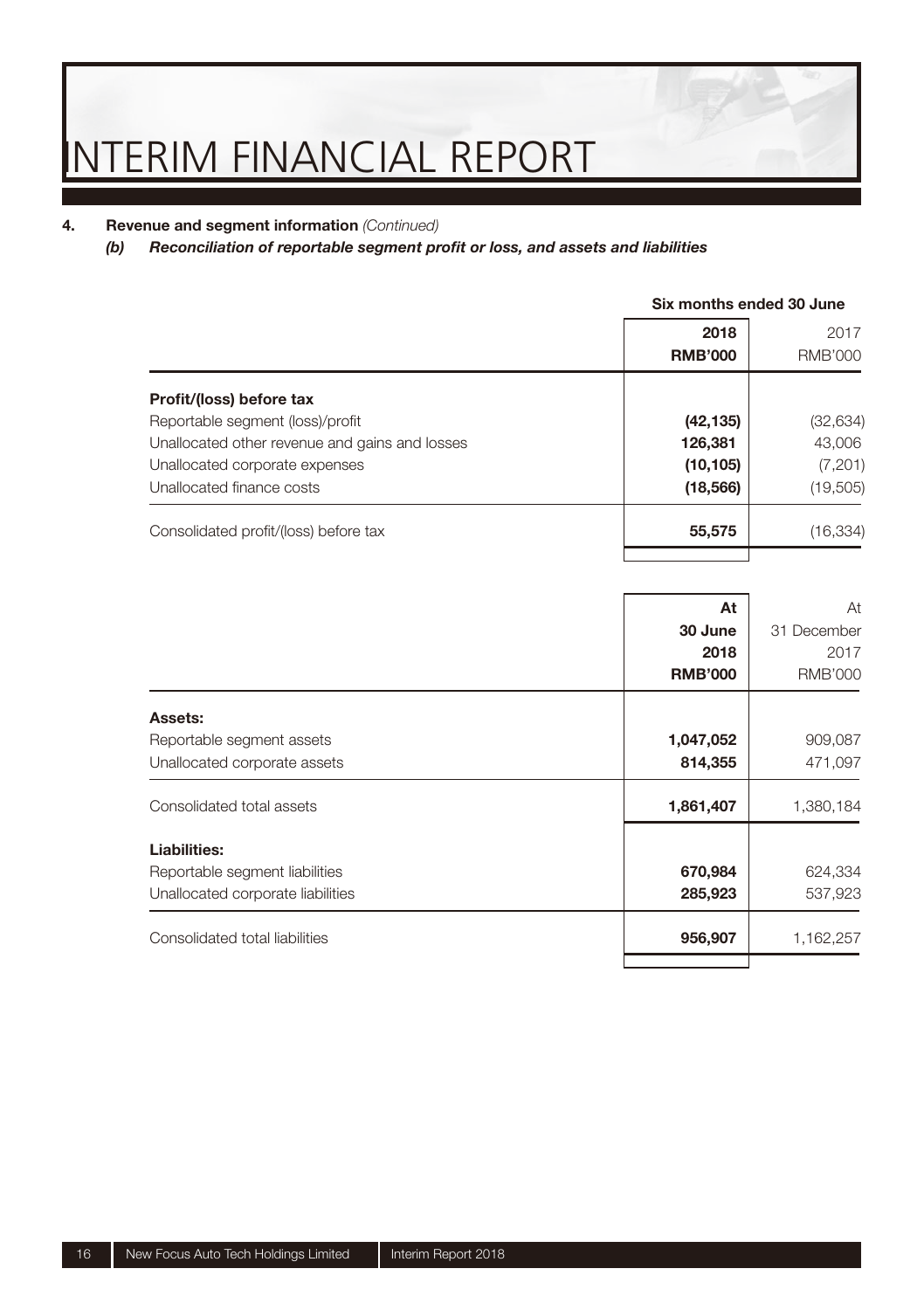#### **4.** Revenue and segment information (Continued)

#### *(c) Geographical information*

The following table sets out information about the geographical location of (i) the Group's revenue from external customers and (ii) the Group's investment properties, property, plant and equipment, leasehold land and land use rights, other intangible assets, goodwill and interest in an associate ("specified noncurrent assets"):

|                         | Revenue from external customers |                | Specified non-current assets |                |
|-------------------------|---------------------------------|----------------|------------------------------|----------------|
|                         | At                              | At             | At                           | At             |
|                         | 30 June                         | 30 June        | 30 June                      | 31 December    |
|                         | 2018                            | 2017           | 2018                         | 2017           |
|                         | <b>RMB'000</b>                  | <b>RMB'000</b> | <b>RMB'000</b>               | <b>RMB'000</b> |
| PRC (Place of domicile) | 399,065                         | 440,316        | 385,963                      | 375,321        |
| America                 | 110,914                         | 148.317        |                              |                |
| Europe                  | 6,594                           | 9.141          |                              |                |
| Asia Pacific            | 16,462                          | 13,696         |                              |                |
|                         | 533,035                         | 611.470        | 385,963                      | 375,321        |
|                         |                                 |                |                              |                |

The revenue information is based on the locations of the customers.

#### *(d) Major customers*

During the six months ended 30 June 2018, the Group's customer base is diversified and there was no customer with whom transactions exceeded 10% of the Group's revenues.

#### **5. Other revenue and gains and losses**

|                                                                     | Six months ended 30 June |                |
|---------------------------------------------------------------------|--------------------------|----------------|
|                                                                     | 2018                     | 2017           |
|                                                                     | <b>RMB'000</b>           | <b>RMB'000</b> |
| Fair value change on conversion option                              | 89,387                   |                |
| Interest income from loans to Shenzhen Jiahong and Lifeng Dingsheng | 28,177                   | 41,666         |
| Exchange gain/(loss), net                                           | 8,456                    | (1,608)        |
| <b>Others</b>                                                       | 3,426                    | 3.247          |
|                                                                     | 129,446                  | 43,305         |
|                                                                     |                          |                |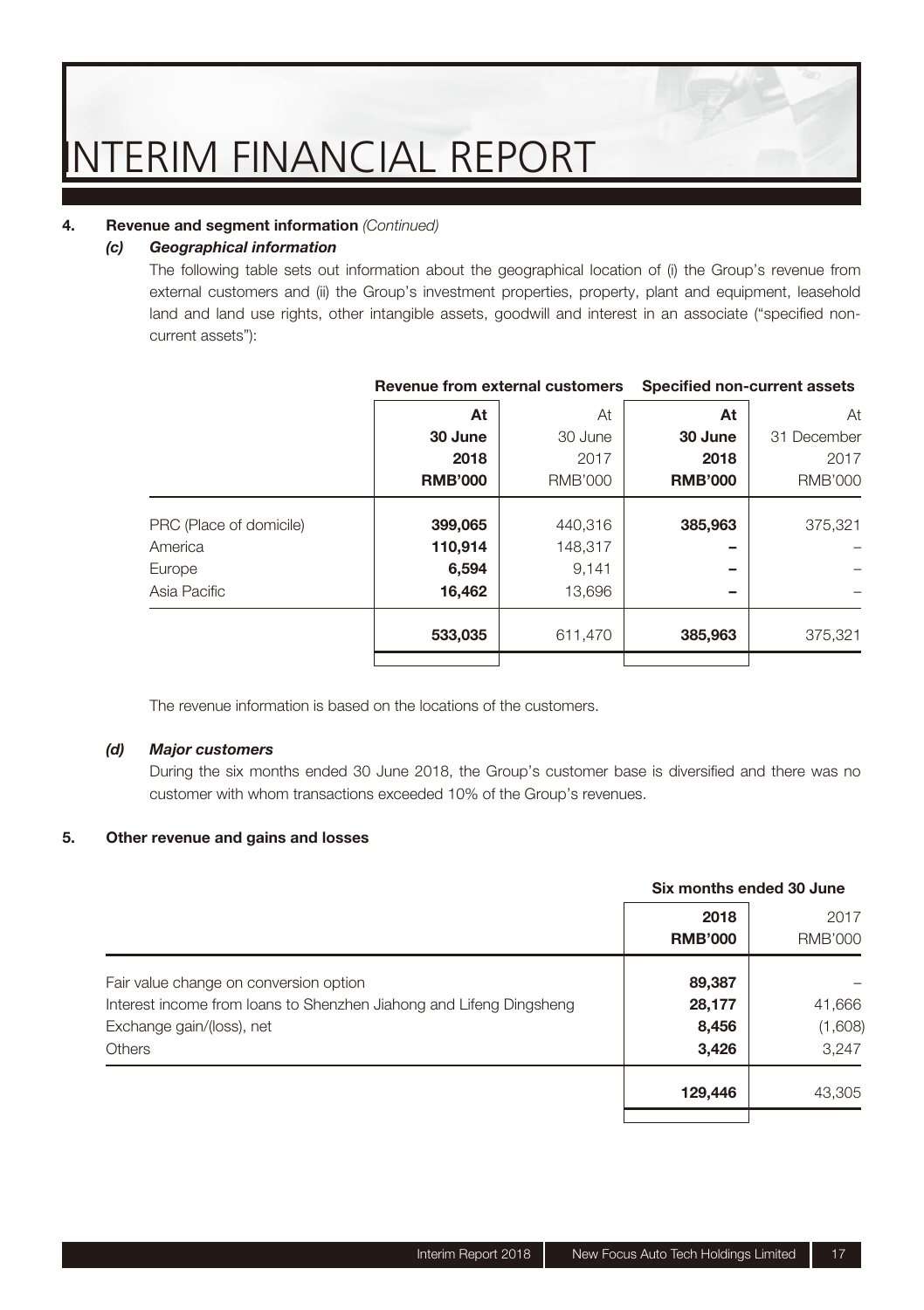#### **6. Finance costs**

#### **Six months ended 30 June**

|                                                                                                               | 2018<br><b>RMB'000</b> | 2017<br><b>RMB'000</b> |
|---------------------------------------------------------------------------------------------------------------|------------------------|------------------------|
| Interests on bank borrowings<br>- wholly repayable within five years<br>Imputed interest on convertible bonds | 3,827<br>15,954        | 4,135<br>17.929        |
|                                                                                                               | 19,781                 | 22,064                 |

#### **7. Income tax**

### **Six months ended 30 June 2018** 2017 **RMB'000** RMB'000 Current tax **(1,024)** (387) Deferred tax **7,947** – **6,923** (387)

No provision for Hong Kong profits tax has been made as the Group had no taxable profits arising in Hong Kong for the six months ended 30 June 2018 (30 June 2017: Nil). Taxation for overseas subsidiaries is similarly charged at the appropriate current rates of taxation ruling in the relevant jurisdictions.

#### **8. Other comprehensive income, net of tax**

| tax amount<br><b>RMB'000</b> | expense<br><b>RMB'000</b> | tax amount<br><b>RMB'000</b> |
|------------------------------|---------------------------|------------------------------|
|                              |                           |                              |
| 8.502                        |                           | 8,502                        |
|                              |                           |                              |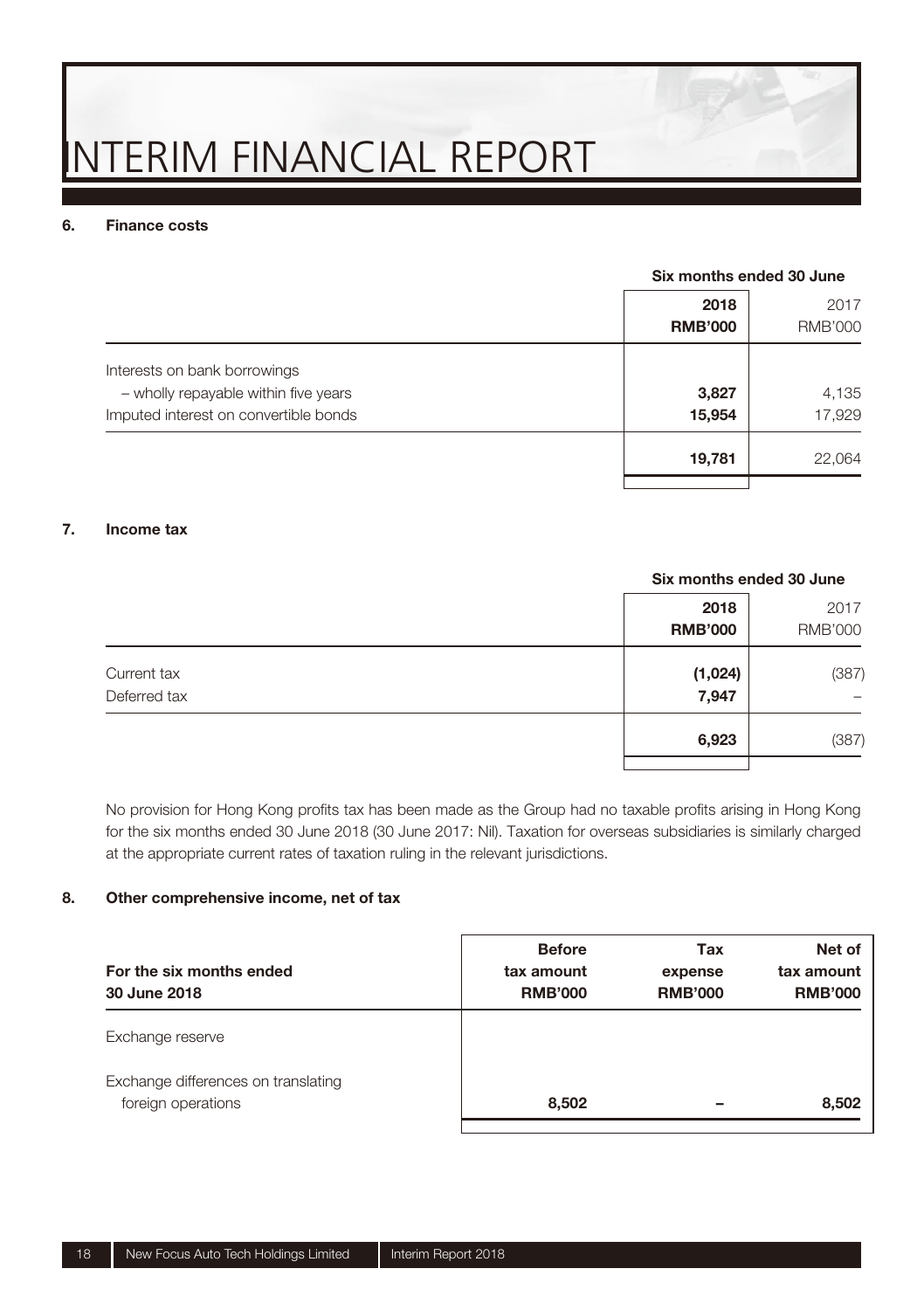#### 8. Other comprehensive income, net of tax (Continued)

| For the six months ended<br>30 June 2017                  | Before<br>tax amount<br><b>RMB'000</b> | Tax<br>expense<br>RMB'000 | Net of<br>tax amount<br><b>RMB'000</b> |
|-----------------------------------------------------------|----------------------------------------|---------------------------|----------------------------------------|
| Exchange reserve                                          |                                        |                           |                                        |
| Exchange differences on translating<br>foreign operations | 3.129                                  |                           | 3.129                                  |

#### **9. Earnings per share**

The calculations of basic and diluted earnings per share are based on:

|                                                                                                                                             | Six months ended 30 June |                        |
|---------------------------------------------------------------------------------------------------------------------------------------------|--------------------------|------------------------|
|                                                                                                                                             | 2018<br><b>RMB'000</b>   | 2017<br><b>RMB'000</b> |
| Profit for the year attributable to the equity shareholders of the Company,<br>used in the basic and diluted earnings per share calculation | 71,754                   | 1,500                  |
| <b>Shares</b>                                                                                                                               |                          |                        |
| Weighted average number of ordinary shares for the basic<br>earnings per share calculation                                                  | 4,967,054                | 4,576,606              |
| Effect of dilution – weighted average number of ordinary shares:<br>$-$ Share options <sup>#</sup><br>$-$ Convertible bonds*                | 662,124                  |                        |
| Weighted average number of ordinary shares adjusted<br>for the effect of all potential ordinary shares                                      | 5,629,178                | 4,576,606              |

- # The computation of diluted earnings per share for the six months ended 30 June 2018 and 2017 does not assume the conversion of the Company's outstanding share options since the impact of those share options on basic earnings per share is anti-dilutive.
- The computation of diluted earnings per share for the six months ended 30 June 2017 does not assume the conversion of the Company's convertible bonds since the impact of those bonds on basic earnings per share is anti-dilutive.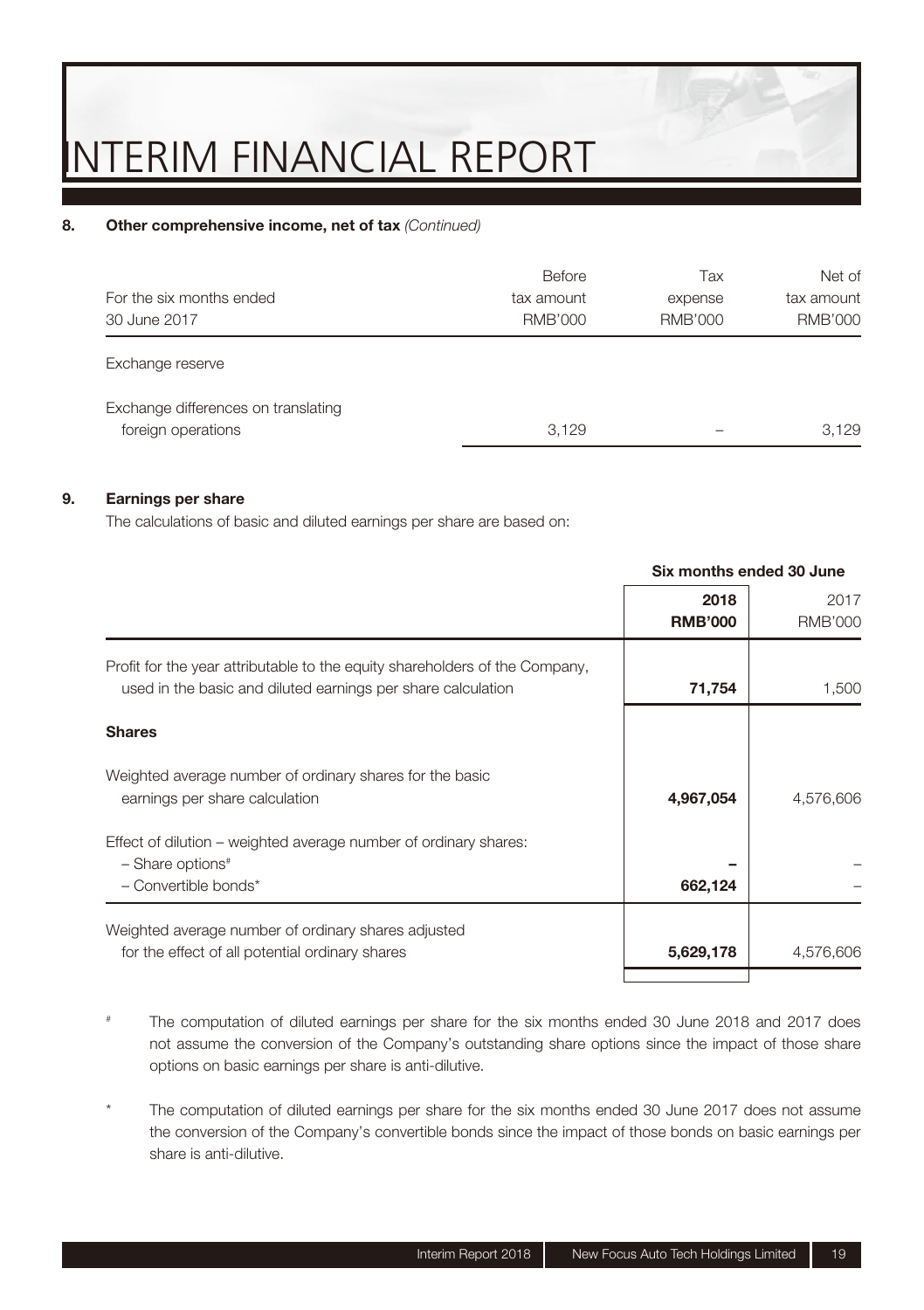#### **10. Dividend**

The board of directors did not recommend the payment of an interim dividend for the six months ended 30 June 2018 (30 June 2017: Nil).

#### **11. Capital expenditure**

|                                                                                             | Property,<br>Plant and<br>Equipment<br><b>RMB'000</b> | Leasehold<br>land and land<br>use rights<br><b>RMB'000</b> | Investment<br><b>Properties</b><br><b>RMB'000</b> | Goodwill<br><b>RMB'000</b> | Other<br>intangible<br>assets<br><b>RMB'000</b> |
|---------------------------------------------------------------------------------------------|-------------------------------------------------------|------------------------------------------------------------|---------------------------------------------------|----------------------------|-------------------------------------------------|
| Beginning net carrying amount<br>as at 1 January 2018                                       | 206,033                                               | 29,152                                                     | 46,398                                            | 43,919                     | 49,660                                          |
| Additions<br>Disposals<br>Depreciation charge for the period<br>Acquisition of a subsidiary | 29,817<br>(731)<br>(18, 303)<br>1,062                 | (535)                                                      |                                                   |                            | 32<br>(541)                                     |
| Ending net carrying amount as at<br>30 June 2018                                            | 217,878                                               | 28,617                                                     | 46,398                                            | 43,919                     | 49,151                                          |
|                                                                                             | Property,<br>Plant and<br>Equipment<br><b>RMB'000</b> | Leasehold<br>land and land<br>use rights<br><b>RMB'000</b> | Investment<br>Properties<br><b>RMB'000</b>        | Goodwill<br><b>RMB'000</b> | Other<br>intangible<br>assets<br><b>RMB'000</b> |
| Beginning net carrying amount<br>as at 1 January 2017                                       | 182,450                                               | 30,221                                                     | 43,864                                            | 43,919                     | 56,038                                          |
| Additions<br>Disposals<br>Depreciation charge for the period                                | 31,031<br>(2, 116)<br>(16,896)                        | (535)                                                      |                                                   |                            | (26)                                            |
| Ending net carrying amount as at<br>30 June 2017                                            | 194,469                                               | 29,686                                                     | 43,864                                            | 43,919                     | 56,012                                          |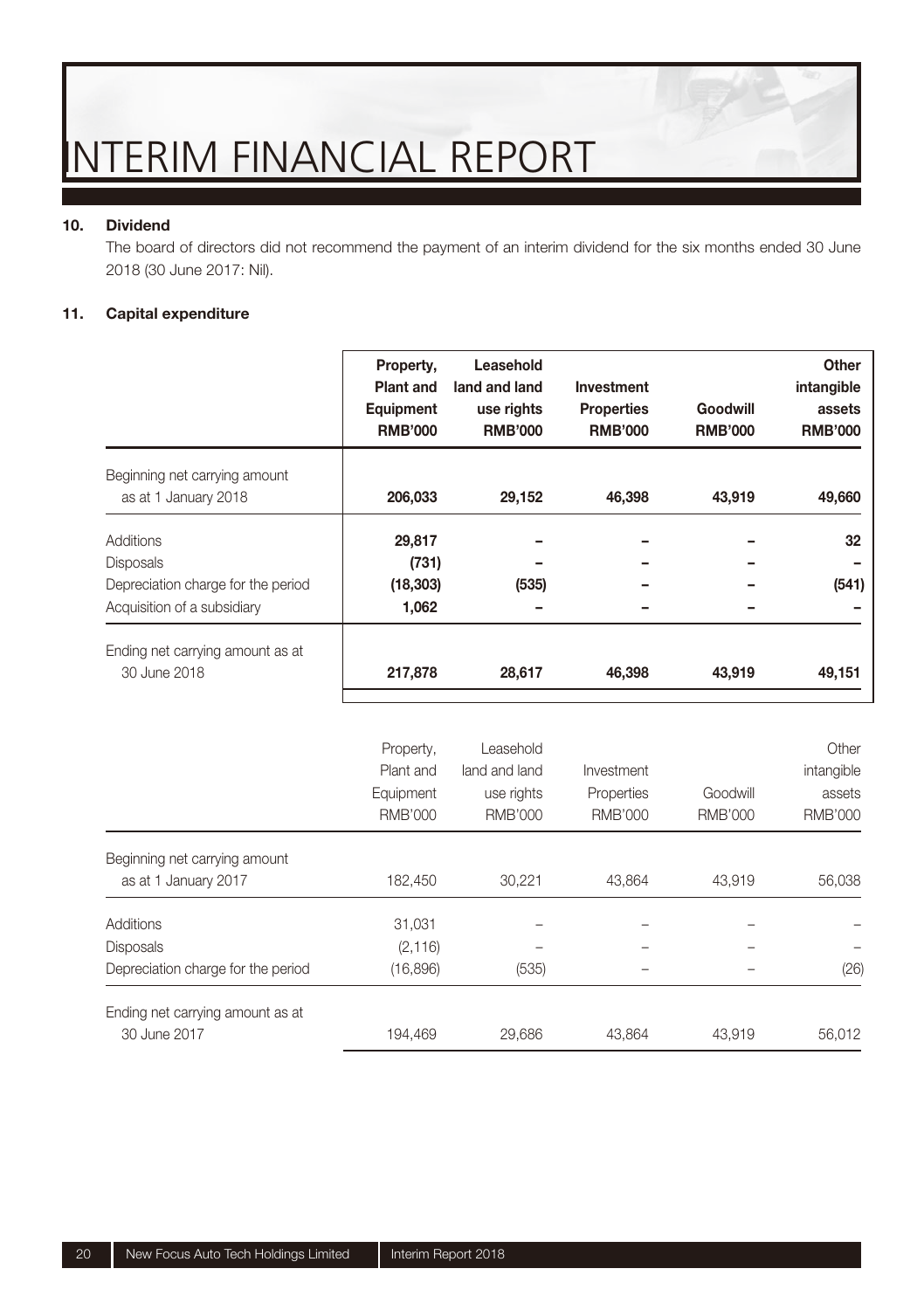#### **12. Inventories**

|                       |                | At<br>At       |
|-----------------------|----------------|----------------|
|                       | 30 June        | 31 December    |
|                       | 2018           | 2017           |
|                       | <b>RMB'000</b> | <b>RMB'000</b> |
| Raw material          | 56,197         | 37,660         |
| Work in Progress      | 22,178         | 21,643         |
| <b>Finished Goods</b> | 35,902         | 27,539         |
| Merchandise Goods     | 121,851        | 91,144         |
|                       | 236,128        | 177,986        |
|                       |                |                |

#### **13. Trade receivables**

The ageing analysis of trade receivables of the Group at the end of reporting period by invoice date is as follows:

|                                    | At             | At             |
|------------------------------------|----------------|----------------|
|                                    | 30 June        | 31 December    |
|                                    | 2018           | 2017           |
|                                    | <b>RMB'000</b> | <b>RMB'000</b> |
|                                    |                |                |
| Current to 30 days                 | 63,093         | 73,132         |
| 31 to 60 days                      | 30,993         | 49,084         |
| 61 to 90 days                      | 23,371         | 22,822         |
| Over 90 days                       | 33,877         | 30,172         |
|                                    | 151,334        | 175,210        |
| Less: allowance for doubtful debts | (10, 813)      | (13, 578)      |
|                                    | 140,521        | 161,632        |
|                                    |                |                |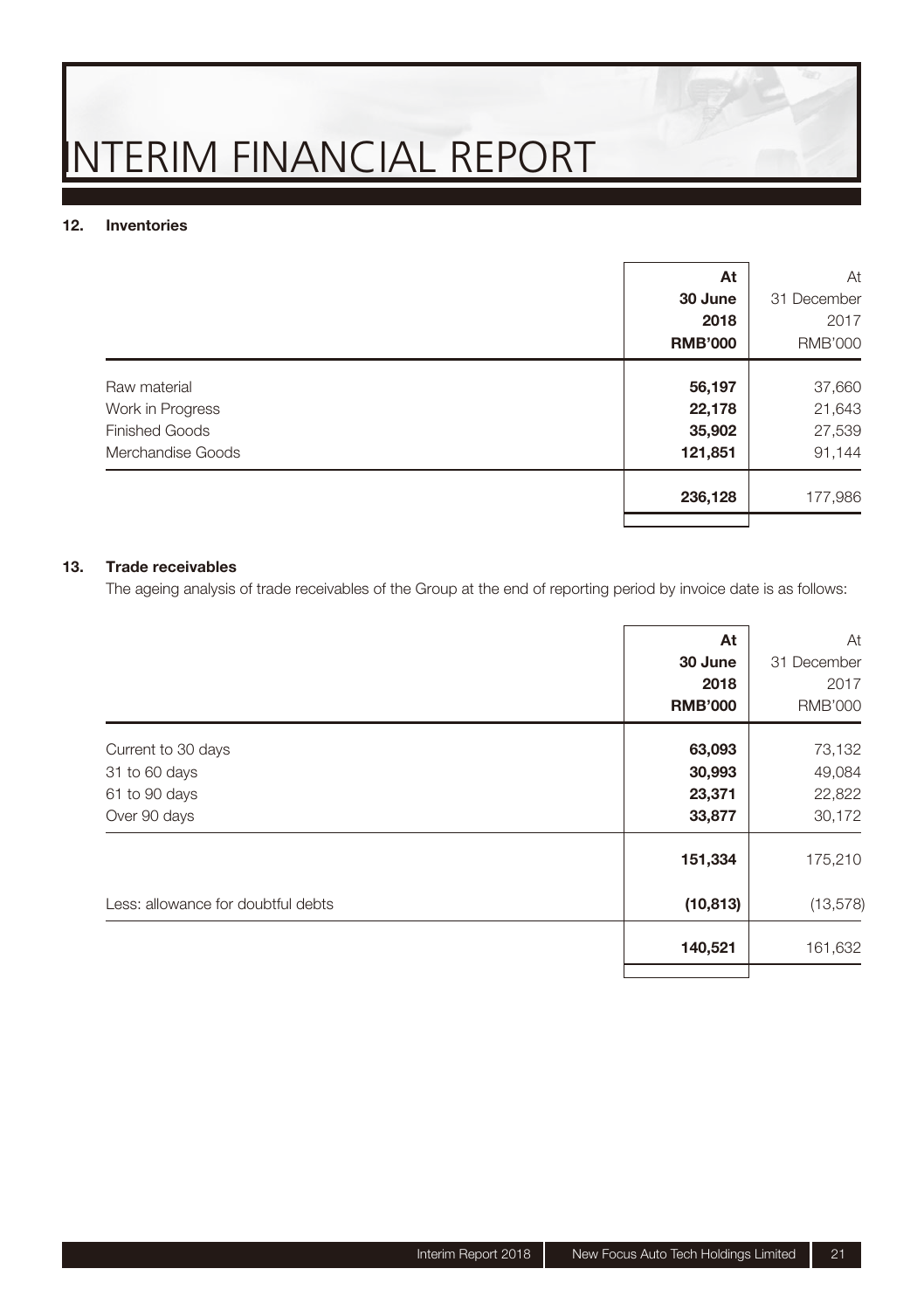#### **14. Bank borrowings, secured**

Bank borrowings are repayable as follows:

|                              |                | At   | At             |
|------------------------------|----------------|------|----------------|
|                              | 30 June        |      | 31 December    |
|                              |                | 2018 | 2017           |
|                              | <b>RMB'000</b> |      | <b>RMB'000</b> |
| On demand or within one year | 148,309        |      | 157,051        |
|                              | 148,309        |      | 157,051        |
|                              |                |      |                |

#### **15. Trade payables**

The ageing analysis of trade payables of the Group at the end of reporting period by invoice date is as follows:

|                    | At             | At             |
|--------------------|----------------|----------------|
|                    | 30 June        | 31 December    |
|                    | 2018           | 2017           |
|                    | <b>RMB'000</b> | <b>RMB'000</b> |
| Current to 30 days | 106,894        | 119,415        |
| 31 to 60 days      | 51,361         | 55,976         |
| 61 to 90 days      | 40,688         | 17,264         |
| Over 90 days       | 89,921         | 50,100         |
|                    | 288,864        | 242,755        |
|                    |                |                |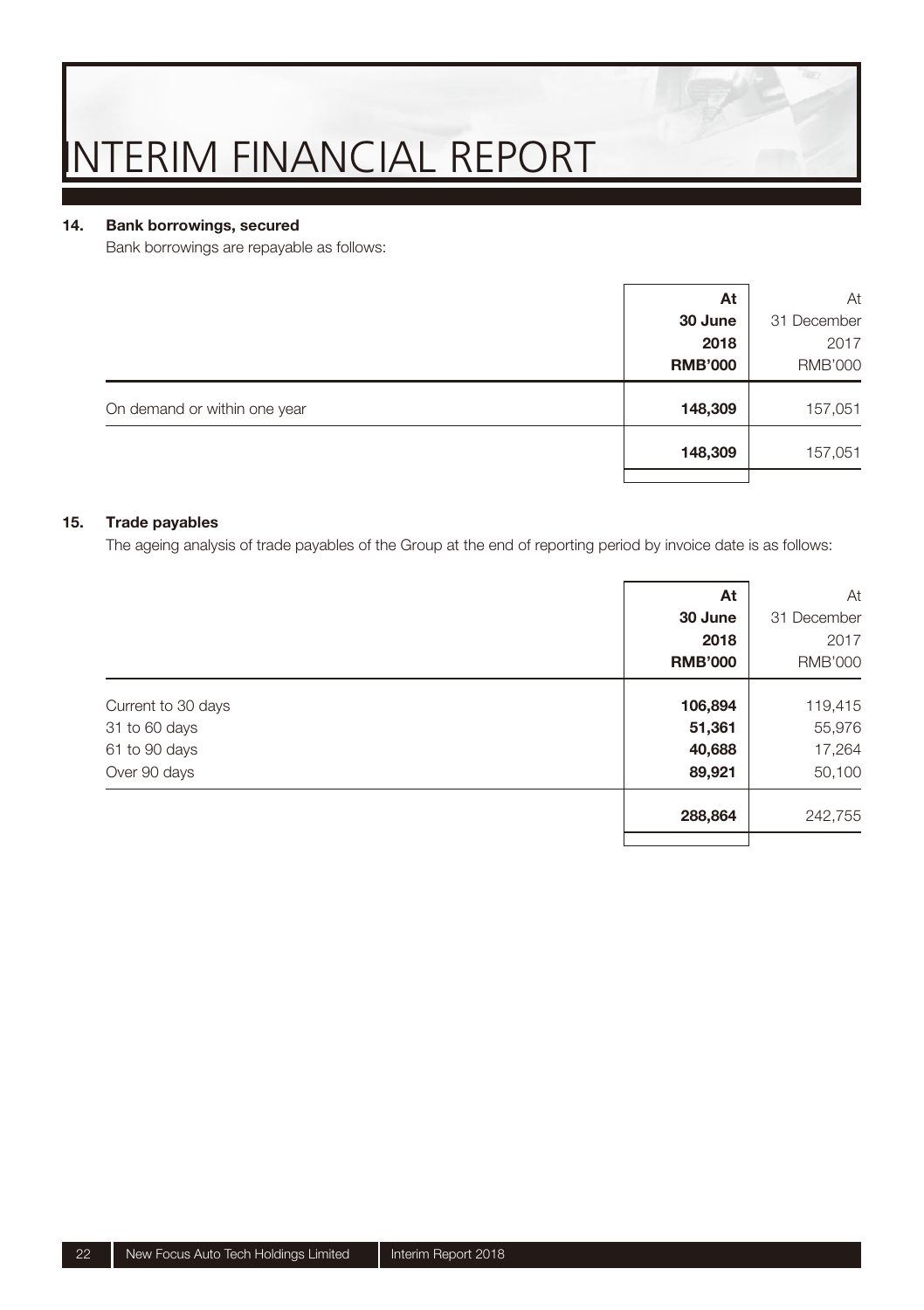#### **16. CONVERTIBLE BONDS** *CCBI CBs*

In September 2017, the Company issued redeemable convertible notes (the "CCBI CBs") in the principal amount of US\$35,000,000 (equivalent to RMB230,681,500) to High Inspiring Limited ("High Inspiring", a company incorporated with limited liability and an indirect wholly owned subsidiary of CCB International (Holdings) Limited ("CCBI")), pursuant to the convertible note purchase agreement signed by them. The net proceeds of the CCBI CBs available to the Group was RMB230,128,425, after net-off of issuance costs of RMB553,075. The coupon interest rate of CCBI CBs is 7%, payable semi-annually in arrears on 1 March and 1 September in each year. The maturity date of the CCBI CBs will be the second anniversary of the issue date (i.e. September 2019) and the CCBI CBs can be converted into ordinary shares of the Company at the holder's option at initial conversion price of HK\$0.306085 per share, subject to certain adjustments.

Unless previously redeemed, converted or cancelled in accordance with the conditions, the Company will redeem on the maturity date the entire outstanding principal amount of the convertible bonds to the aggregate of (i) the base redemption amount, (ii) 7% interest accrued and outstanding, (iii) any 15% default interest accrued and outstanding, (iv) a premium, which in the aggregate with the base redemption amount, will provide High Inspiring with an IRR of 12% per annum on the base redemption amount, calculated from the issue date of the convertible bonds to the date of such redemption, taking into account all interest paid on the convertible bonds and any accrued and outstanding interest under clause (ii) above but excluding any default interest paid or any default interest accrued and outstanding, and (v) any other payment accrued and outstanding to the holder pursuant to the transaction documents.

As a security to CCBI, CDH Fast Two Limited, the controlling shareholder of the Company, charged all its owned shares in the Company in favour of CCBI.

The fair value of the conversion option of the CCBI CBs upon issuance is calculated by binominal model based on a professional valuation report issued by RHL Appraisal Limited, an independent firm of professionally qualified valuers, and is treated as a derivative financial liability. The residual amount, representing the value of the host contract, is classified as other financial liability. The initially recognized derivative and host contract of the CCBI CBs amounted to RMB39,129,000 and RMB190,999,000 respectively after net-off of the issuance costs.

On 14 September 2017 and 3 October 2017, High Inspiring partially converted CCBI CBs with total principal amount of US\$10,000,000. The Group allotted and issued a total of 253,197,640 shares to CCBI at the conversion price of HK\$0.306085. The fair value of conversion option is RMB87,042,000 as at the conversion date, of which changes in fair value of RMB75,833,000 had been credited to profit of loss. As at 31 December 2017, the fair value of remaining conversion option was RMB159,973,000, of which changes in fair value of RMB132,198,000 had been charged into profit or loss.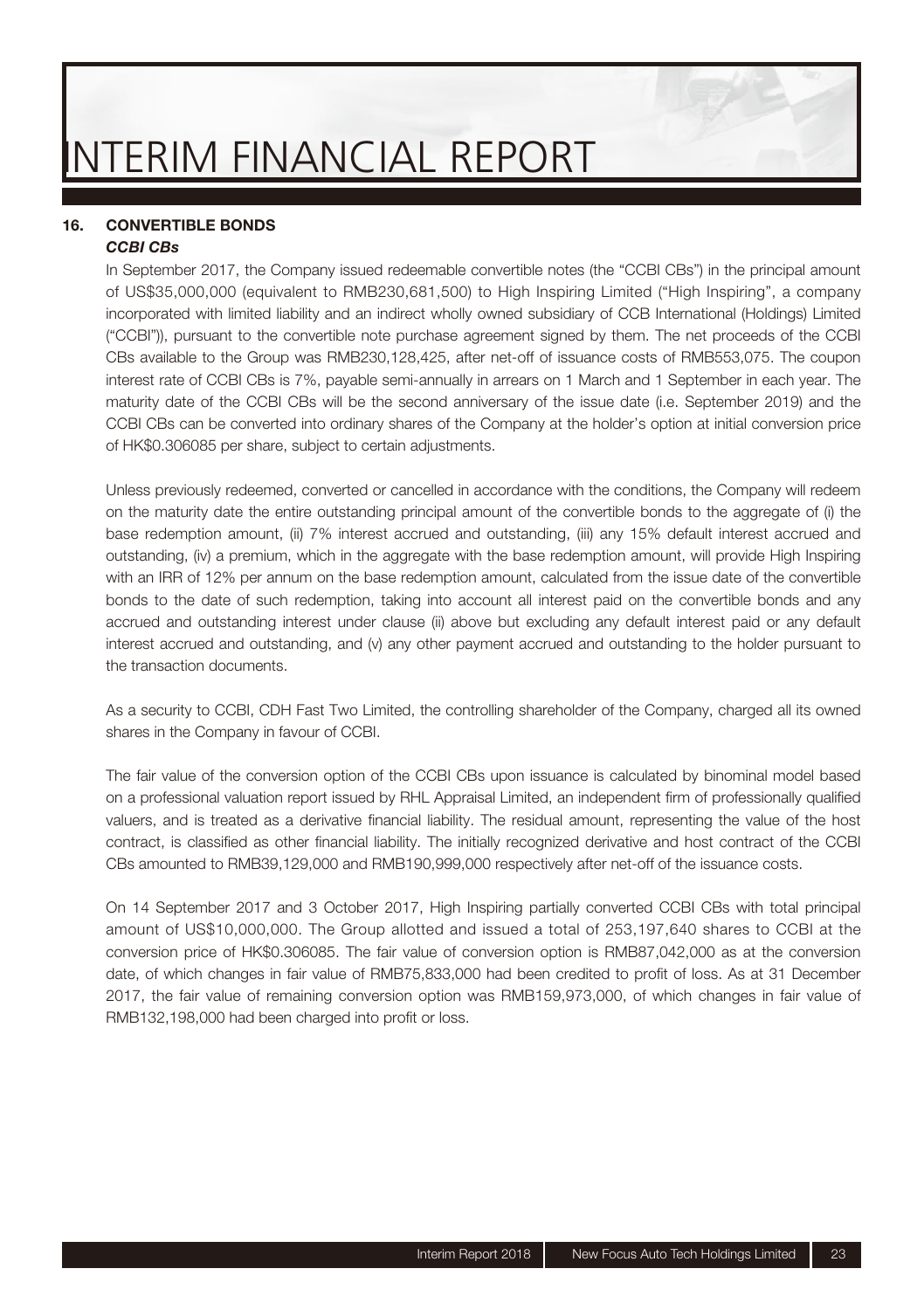#### **16. CONVERTIBLE BONDS** (Continued)

#### *CCBI CBs* (Continued)

After taking into account the abovementioned changes in fair value of the conversion option of CCBI CBs, the Group failed to comply with certain of the covenant requirements of the CCBI CBs as at 31 December 2017, including the amount of total equity attributable to the owners of the Company and the ratio of the consolidated total liabilities to the consolidated total assets of the Group. As set out in the convertible note purchase agreement, should the Group be unable to comply with the covenants, the remaining balances in relation to CCBI CBs would become payable on demand. Accordingly, the carrying amount of CCBI CBs of RMB305,260,000 is presented under current liabilities in the consolidated statement of financial position as at 31 December 2017.

Pursuant to relevant terms and conditions of CCBI CBs, the conversion price under CCBI CBs was adjusted from HK\$0.306085 per share to HK\$0.280511 per share as at 19 June 2018, upon the completion of the subscriptions.

As at 30 June 2018, the fair value of remaining conversion option was RMB72,604,000, of which changes in fair value of RMB(89,387,000) had been credited to profit or loss.

#### *Haitong CBs*

In July 2015, the Company issued redeemable convertible bonds (the "Haitong CBs") in the principal amount of US\$25,000,000 (equivalent to RMB152,832,500) to Haitong International Financial Products Limited ("Haitong International"). The net proceeds of the Haitong CBs available to the Group was RMB152,676,500, after net-off of issuance costs of RMB156,000. The coupon interest rate of Haitong CBs is 6%, payable semi-annually in arrears on 13 January and 13 July in each year. The maturity date of the Haitong CBs will be the second anniversary of the issue date (i.e. July 2017) and the Haitong CBs can be converted into ordinary shares of the Company at the holder's option at initial conversion price of HK\$3.00 per share, subject to certain adjustments.

The fair value of the conversion option of the Haitong CBs upon issuance is calculated by binominal model based on a professional valuation report issued by RHL Appraisal Limited, an independent firm of professionally qualified valuers, and is treated as a derivative financial liability. The residual amount, representing the value of the host contract, is classified as other financial liability. The initially recognised derivative and host contract of the Haitong CBs amounted to RMB23,723,000 and RMB128,954,000 respectively after net-off of the issuance costs. As at 31 December 2015, the fair value of conversion option was RMB5,869,000, of which changes in fair value of RMB19,330,200 had been credited to profit or loss.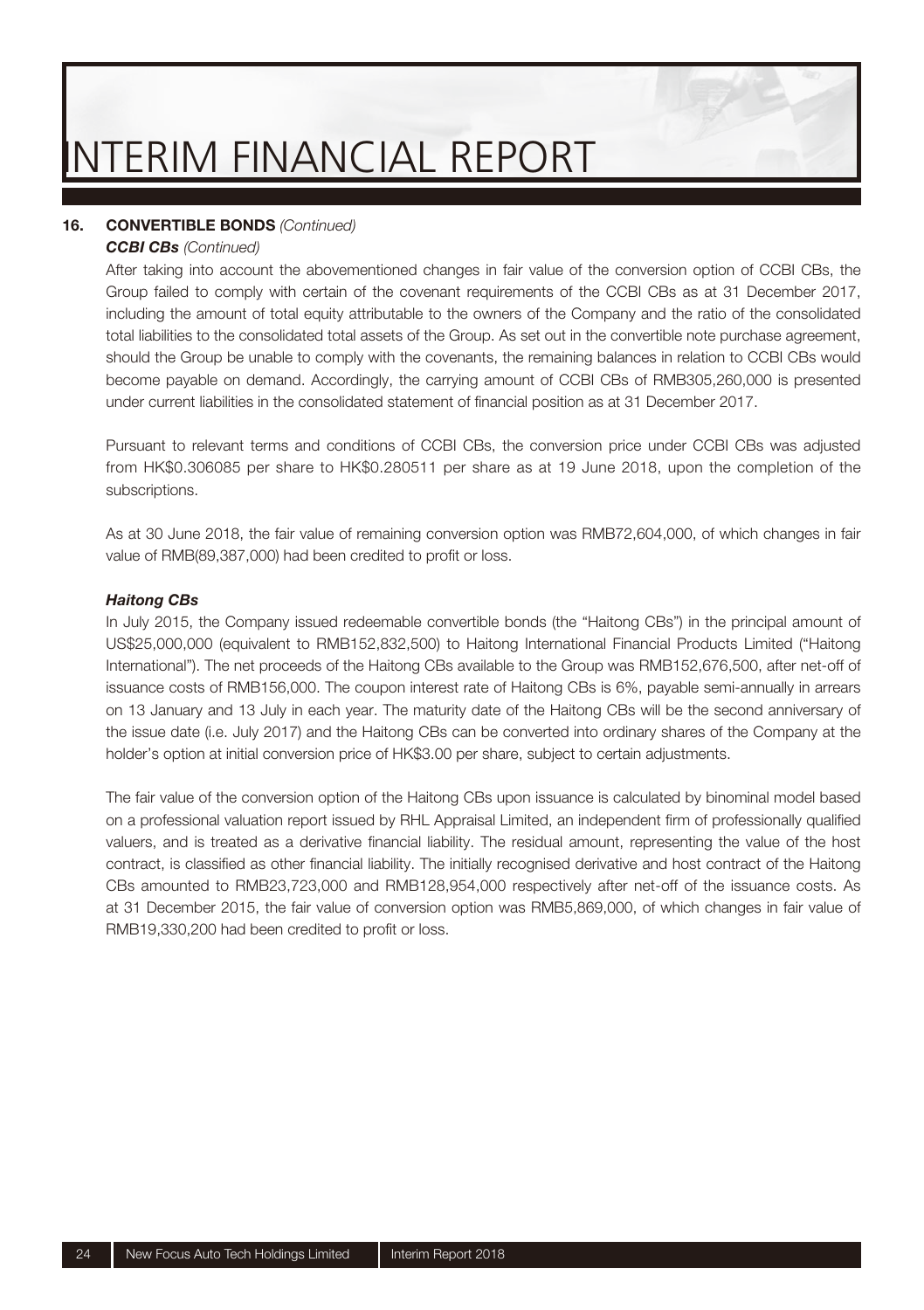#### **16. CONVERTIBLE BONDS** (Continued)

#### *Haitong CBs* (Continued)

On 27 January 2016, certain terms of Haitong CBs were either amended by the Company and Haitong International or changed as a result of the passage of time, resulting in satisfaction of designating as equity. Therefore, the Company reclassified the conversion option with a fair value of RMB1,619,000 from liability to equity.

On 13 September 2017, the Company redeemed all the Haitong CBs with an aggregate amount of US\$29,590,000.

|                                        | Six months ended 30 June |                |  |  |
|----------------------------------------|--------------------------|----------------|--|--|
|                                        | 2018                     | 2017           |  |  |
|                                        | <b>RMB'000</b>           | <b>RMB'000</b> |  |  |
|                                        | <b>CCBI CBs</b>          | Haitong CBs    |  |  |
| Beginning of the period                | 305,260                  | 183,834        |  |  |
| Imputed interest expense               | 15,954                   | 17,929         |  |  |
| Paid interest expense                  | (5,704)                  | (5, 186)       |  |  |
| Fair value change of conversion option | (89, 387)                |                |  |  |
| Exchange realignment                   | 3,617                    | (2,659)        |  |  |
| End of period                          | 229,740                  | 193,918        |  |  |
|                                        |                          |                |  |  |

#### **17. Share capital**

|                                             | Number of   |                 |                |
|---------------------------------------------|-------------|-----------------|----------------|
|                                             | shares      | Amount          |                |
|                                             | <b>'000</b> | <b>HK\$'000</b> | <b>RMB'000</b> |
| Balance at 1 January 2017                   | 4,576,606   | 457,661         | 376.184        |
| Conversion of convertible bonds             | 253.198     | 25,320          | 21,365         |
| Share issued under share option scheme      | 10.968      | 1.097           | 932            |
| Balance at 31 December 2017                 | 4,840,772   | 484,078         | 398,481        |
| Shares issued under subscription agreements | 1,904,762   | 190.476         | 155.886        |
| Balance at 30 June 2018                     | 6,745,534   | 674.554         | 554.367        |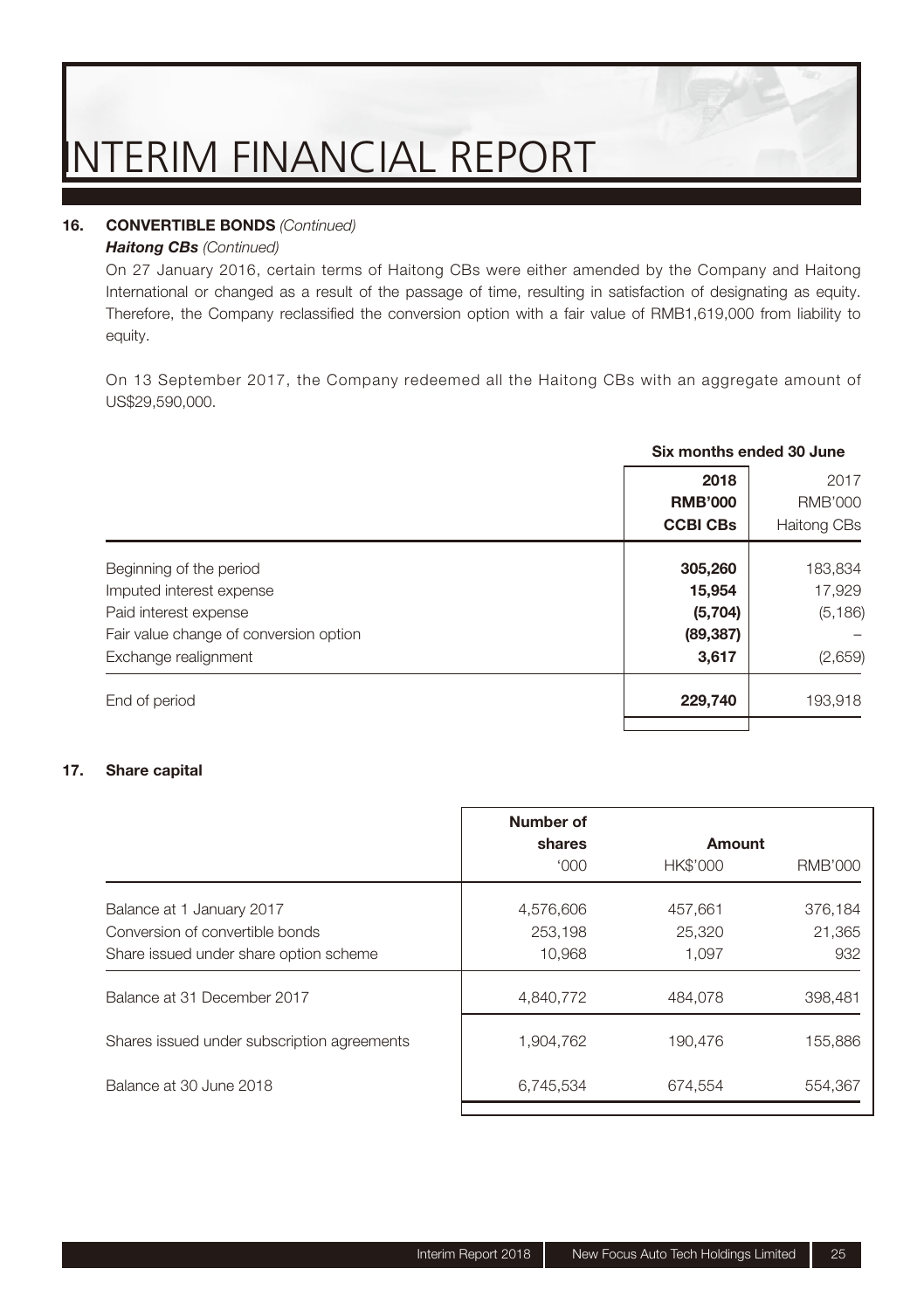#### **18. Reserves**

|                                               | Share<br>premium<br><b>RMB'000</b> | Statutory<br>fund<br><b>RMB'000</b> | reserve Reorganisation<br>reserve<br><b>RMB'000</b> | Enterprise<br>expansion<br>fund<br><b>RMB'000</b> | Convertible<br>bonds<br>reserve<br><b>RMB'000</b> | Others<br><b>RMB'000</b> | Capital<br>redemption<br>reserve<br><b>RMB'000</b> | Exchange<br>reserve<br><b>RMB'000</b> | Total<br><b>RMB'000</b> |
|-----------------------------------------------|------------------------------------|-------------------------------------|-----------------------------------------------------|---------------------------------------------------|---------------------------------------------------|--------------------------|----------------------------------------------------|---------------------------------------|-------------------------|
| Balance at 1 January 2018                     | 1,002,899                          | 56,873                              | 4,643                                               | 2,756                                             | ۰                                                 | 29,490                   | 1,545                                              | (28,062)                              | 1,070,144               |
| Other comprehensive income<br>for the period  |                                    |                                     |                                                     | ÷                                                 |                                                   |                          | $\overline{\phantom{0}}$                           | 8,502                                 | 8,502                   |
| Share issued under subscription<br>agreements | 473,647                            |                                     |                                                     | ۰                                                 |                                                   |                          |                                                    | $\blacksquare$                        | 473,647                 |
| Balance at 30 June 2018                       | 1,476,546                          | 56,873                              | 4,643                                               | 2,756                                             | ۰                                                 | 29,490                   | 1,545                                              | (19,560)                              | 1,552,293               |

|                                                          | Share<br>premium<br><b>RMB'000</b> | Statutory<br>reserve<br>fund<br><b>RMB'000</b> | Reorganisation<br>reserve<br><b>RMB'000</b> | Enterprise<br>expansion<br>fund<br>RMB'000 | Convertible<br>bonds<br>reserve<br><b>RMB'000</b> | Others<br><b>RMB'000</b> | Capital<br>redemption<br>reserve<br><b>RMB'000</b> | Exchange<br>reserve<br><b>RMB'000</b> | Total<br><b>RMB'000</b> |
|----------------------------------------------------------|------------------------------------|------------------------------------------------|---------------------------------------------|--------------------------------------------|---------------------------------------------------|--------------------------|----------------------------------------------------|---------------------------------------|-------------------------|
| Balance at 1 January 2017                                | 876,899                            | 55.151                                         | 4,643                                       | 2,756                                      | 1,619                                             | 31,368                   | 1,545                                              | (37, 893)                             | 936,088                 |
| Other comprehensive income<br>for the period             |                                    |                                                |                                             |                                            |                                                   |                          |                                                    | 3,129                                 | 3,129                   |
| Recognition of equity-settled of<br>share based payments |                                    |                                                |                                             |                                            | ۰                                                 | 1,081                    |                                                    | $\overline{\phantom{a}}$              | 1,081                   |
| Balance at 30 June 2017                                  | 876,899                            | 55.151                                         | 4,643                                       | 2,756                                      | 1,619                                             | 32.449                   | 1,545                                              | (34, 764)                             | 940,298                 |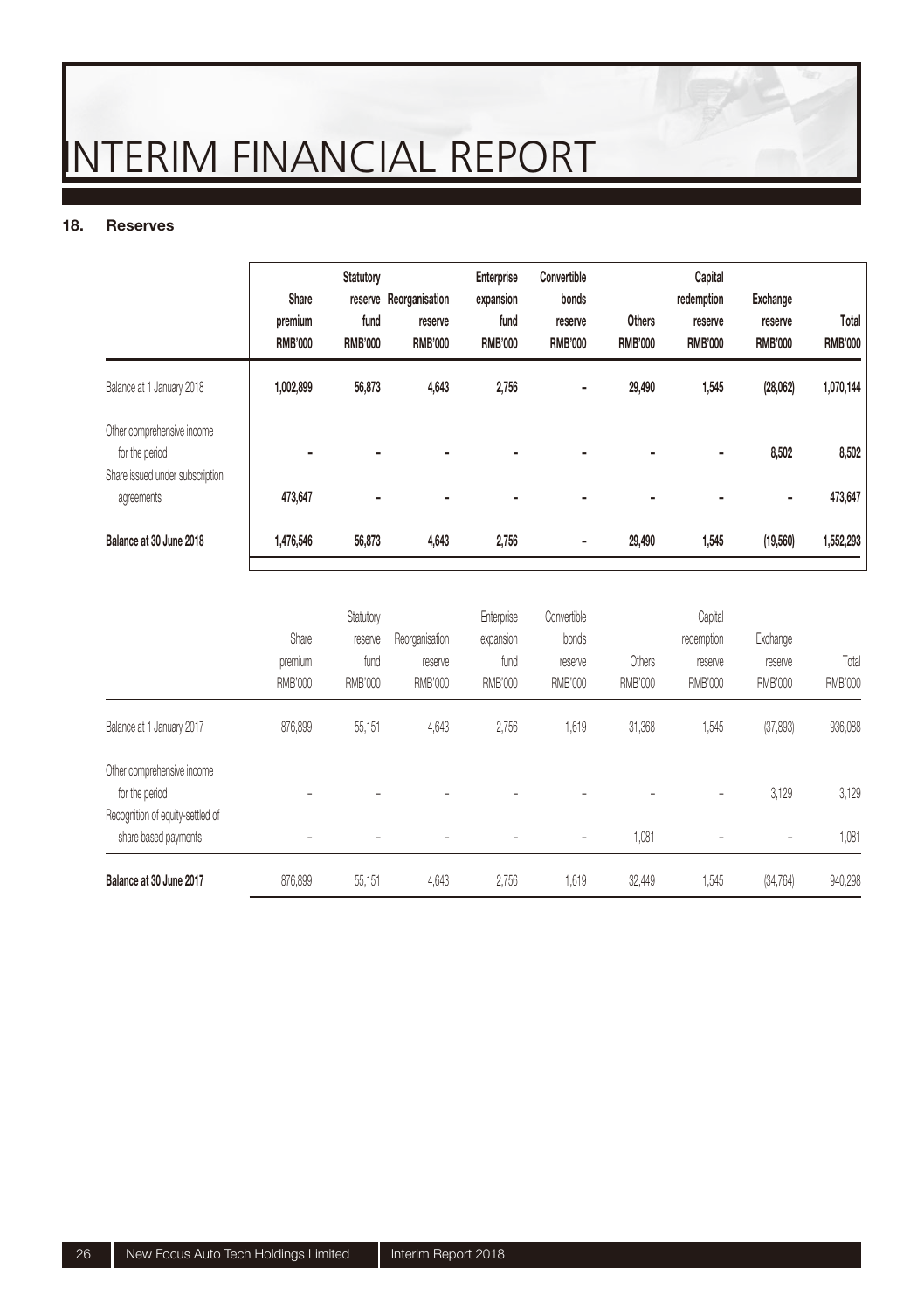#### **19. Commitments**

#### *(a) Capital commitment*

As at the end of the reporting period, capital commitments not provided for in the financial statements were as follow:

|                                                     | At               | At              |
|-----------------------------------------------------|------------------|-----------------|
|                                                     | 30 June          | 31 December     |
|                                                     | 2018             | 2017            |
|                                                     | <b>RMB'000</b>   | <b>RMB'000</b>  |
| Contracted for<br>Authorised but not contracted for | 10,451<br>45,487 | 2,459<br>59,774 |
| End of period                                       | 55,938           | 62,233          |
|                                                     |                  |                 |

#### *(b) Operating lease commitment*

#### As lessee

As at the end of the reporting period, the Group's total future minimum lease payments under noncancellable operating leases were payable as follows:

|                                | At             | At             |
|--------------------------------|----------------|----------------|
|                                | 30 June        | 31 December    |
|                                | 2018           | 2017           |
|                                | <b>RMB'000</b> | <b>RMB'000</b> |
| Within 1 year                  | 50,967         | 55,240         |
| Over 1 year but within 5 years | 106,106        | 128,402        |
| Over 5 years                   | 17,790         | 22,472         |
|                                | 174,863        | 206,114        |
|                                |                |                |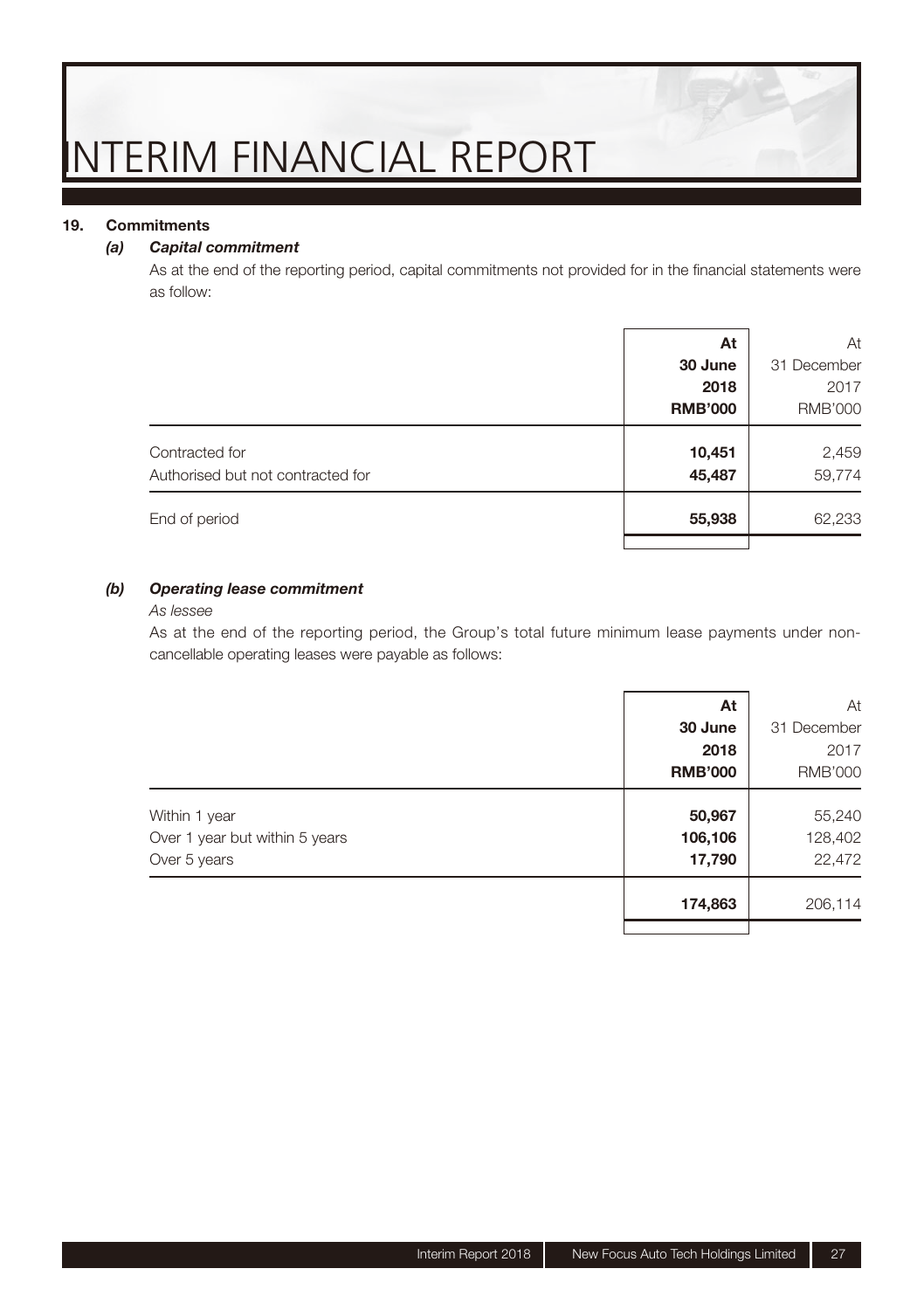#### **19. Commitments** (Continued)

#### *(b) Operating lease commitment* (Continued)

#### As lessor

As at 30 June 2018 and 31 December 2017, the Group leased out its investment property under operating leases.

As at the end of the reporting period, the Group's total future minimum lease payments receivable under non-cancellable operating leases were as follows:

|                                | At             | At             |
|--------------------------------|----------------|----------------|
|                                | 30 June        | 31 December    |
|                                | 2018           | 2017           |
|                                | <b>RMB'000</b> | <b>RMB'000</b> |
| Within 1 year                  | 2,142          | 2,142          |
| Over 1 year but within 5 years | 3,554          | 4,247          |
| Over 5 years                   | 756            | 1,134          |
|                                | 6,452          | 7,523          |
|                                |                |                |

#### **20. Related party transactions**

#### *(a) Transactions with related parties*

During the reporting period, there were no material transactions with related parties.

As at 30 June 2018, a non-controlling owner of a subsidiary granted the subsidiary collateral of creditor amounting to RMB15,183,000 (30 June 2017: RMB15,183,000) with his own properties.

As at 30 June 2018, a senior management member of the Company who is also a non-controlling owner of a subsidiary provided a guarantee, together with other guarantees, for a bank loan of RMB19,995,000 (30 June 2017: RMB15,000,000) of the subsidiary.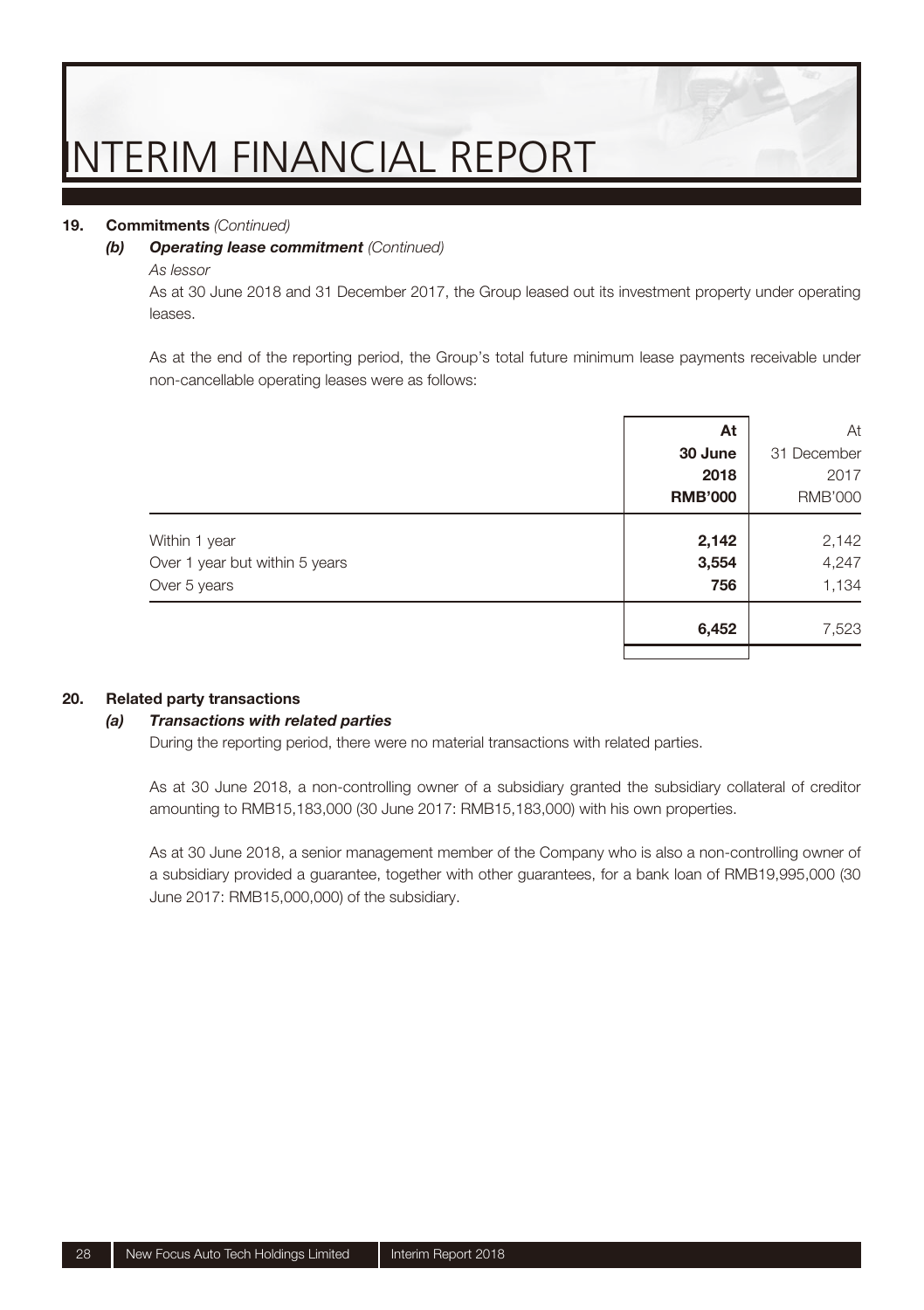#### **20. Related party transactions** (Continued)

#### *(b) Amounts due from related parties*

As at the end of the reporting period, the Group had the following material account receivable balance with its related parties:

|                     | At             | At             |
|---------------------|----------------|----------------|
|                     | 30 June        | 31 December    |
|                     | 2018           | 2017           |
|                     | <b>RMB'000</b> | <b>RMB'000</b> |
| Car House           | 24,262         | 24,262         |
| New Focus Richahaus | 12,362         | 15,006         |
|                     | 36,624         | 39,268         |
|                     |                |                |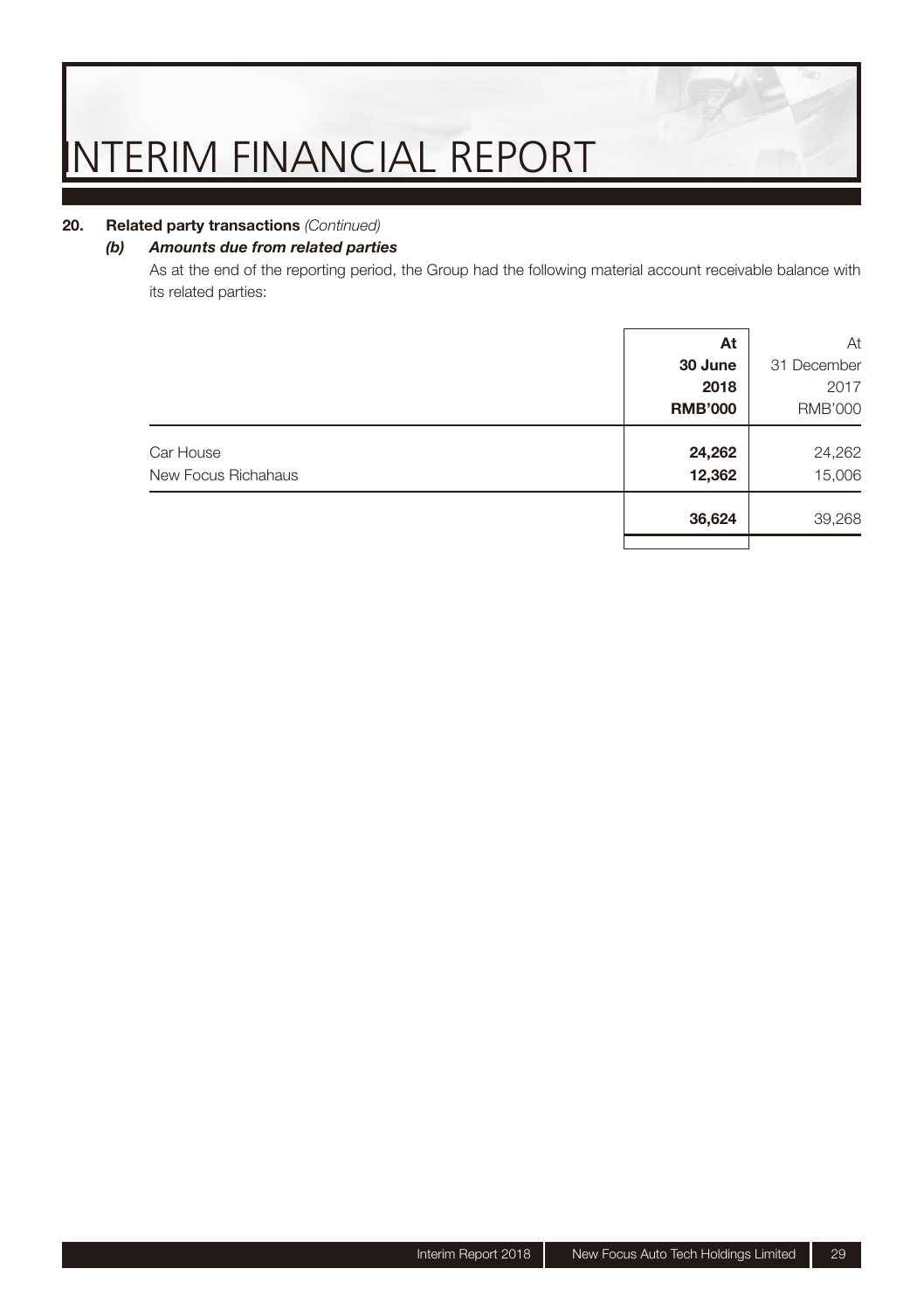#### *Overview*

The Group is committed to the construction and development of individual automotive service chain networks and automotive product e-commerce platforms. The retail service stores of the Group, which are primarily city gas stations, provide car owners with automotive cleaning, beauty, maintenance, body repair and repair services and sell automotive products. The automotive product e-commerce platform of the Group provides customers with purchase, delivery and warehouse storage services of automotive repair parts and automotive products. The manufacturing business of the Group is principally engaged in the research and development, manufacture and sale of electronic and power-related automotive accessories, which are mainly sold to the markets of Mainland China, North America and Europe.

#### *Results Highlights*

#### **Revenue**

For the six months ended 30 June 2018 (the "**Period**"), the Group recorded a consolidated revenue of RMB533,035,000 (corresponding period of 2017: RMB611,470,000), representing a decrease of 12.83%.

The consolidated revenue of the retail service business of the Group amounted to RMB164,186,000 (corresponding period of 2017: RMB179,601,000), representing a decrease of 8.58%, which was mainly attributable to the adverse impact brought upon by online e-commerce platforms. Many online e-commerce platforms carried out cut-throat marketing strategies regardless of cost in order to expand their market share, which resulted in the loss of certain customers and orders of the Group's retail service business.

The consolidated revenue of the wholesale service business of the Group was RMB140,824,000 (corresponding period of 2017: RMB175,933,000), representing a decrease of 19.96%. The decrease was mainly attributable to the strict selection of online and offline cooperation partners during the Period and the phasing-out of products with low gross margin.

The consolidated revenue of the manufacturing business of the Group was RMB228,025,000 (corresponding period of 2017: RMB255,936,000), representing a decrease of 10.91%. The decrease was mainly attributable to the appreciation of the Renminbi against the US dollar during the Period, which resulted in the decrease in revenue of export sales.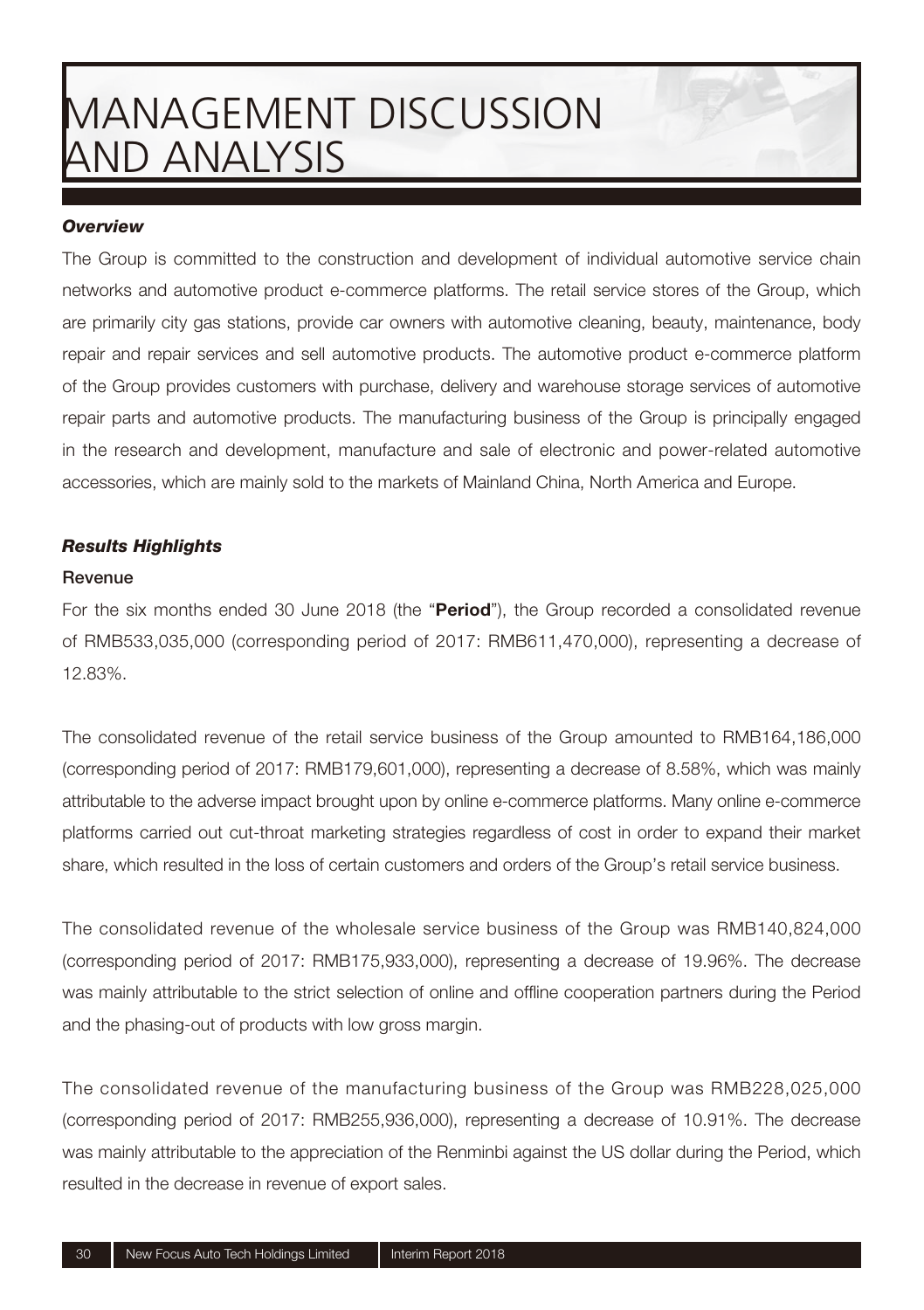#### **Gross profit and gross margin**

The consolidated gross profit of the Group for the Period was RMB80,107,000 (corresponding period of 2017: RMB111,925,000), representing a decrease of 28.43%. Gross margin decreased from 18.30% to 15.03%.

The gross profit of the Group's retail service business was RMB24,958,000 (corresponding period of 2017: RMB40,579,000), representing a decrease of 38.50%, and its gross margin decreased from 22.59% to 15.20%. The decrease in gross profit and gross margin were mainly attributable to the decrease in revenue during the Period as compared to that in the corresponding period of last year and lower proportion of revenue from business with high gross margin.

The gross profit of the Group's wholesale service business was RMB20,513,000 (corresponding period of 2017: RMB15,949,000), representing an increase of 28.62%, and its gross margin increased from 9.07% to 14.57%. The increase in gross profit and gross margin were mainly attributable to the optimization of product structure of the wholesale service business and the phasing-out of products with low gross margin.

The gross profit of the Group's manufacturing business was RMB34,838,000 (corresponding period of 2017: RMB55,397,000), representing a decrease of 37.11%, and its gross margin decreased from 21.64% to 15.28%. The decrease in gross profit and gross margin were mainly attributable to the decrease in revenue during the Period as compared to that in the corresponding period of last year; the increase in raw material cost and labour cost as compared to that in the corresponding period of last year; and the appreciation of the Renminbi against the US dollar during the Period as compared to that in the corresponding period of last year.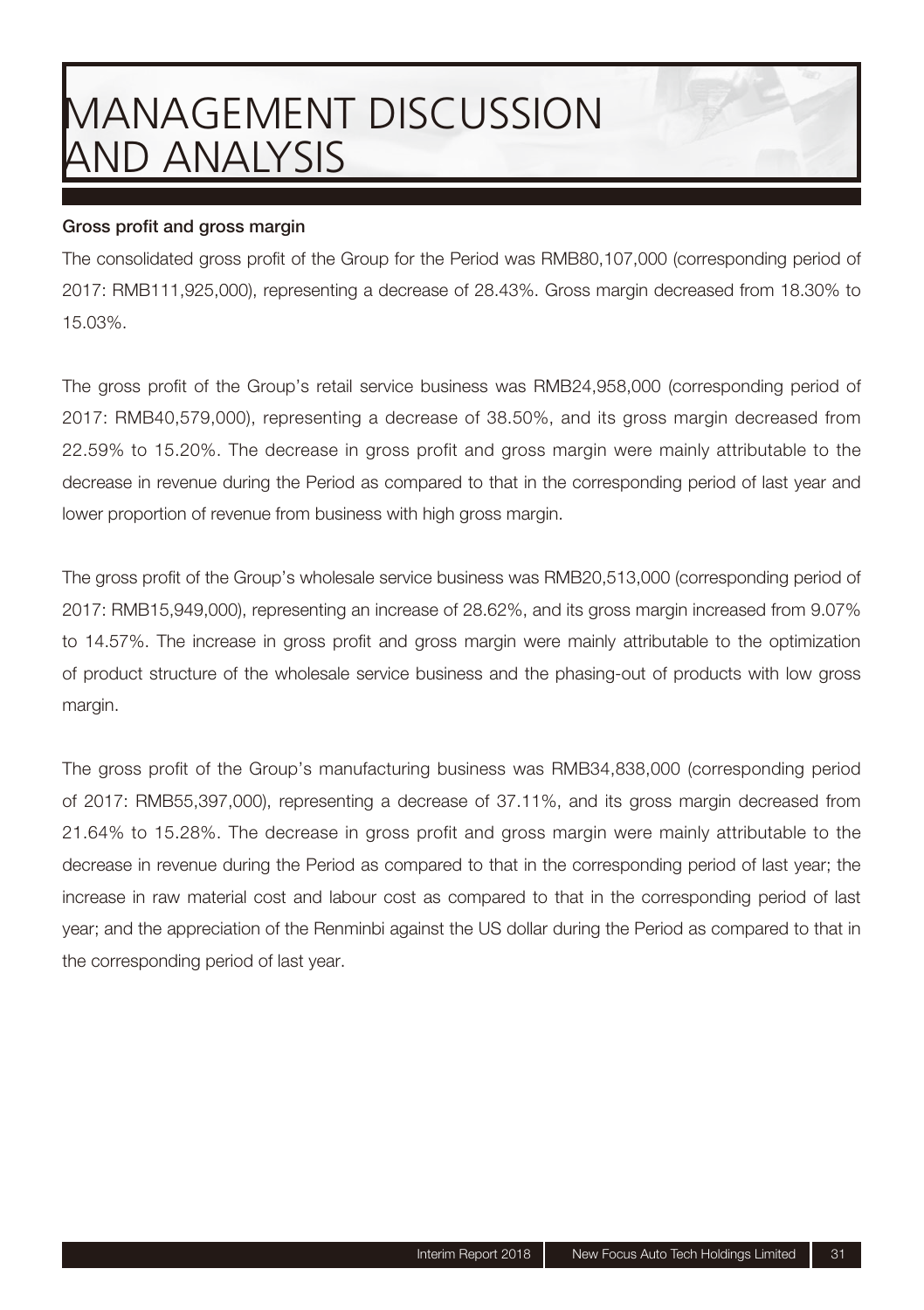#### **Expenses**

The distribution costs for the Period were RMB70,817,000 (corresponding period of 2017: RMB82,697,000), representing a decrease of 14.37%, which was mainly attributable to the decrease in sales commission and delivery expenses.

The administrative expenses for the Period were RMB63,221,000 (corresponding period of 2017: RMB66,802,000), representing a decrease of 5.36%, which was mainly attributable to the reduction on administration expenses of the retail service business.

#### **Operating profit**

The operating profit for the Period was RMB75,356,000 (corresponding period of 2017: RMB5,730,000), representing an increase in operating profit of RMB69,626,000 as compared to that in the corresponding period of 2017, which was mainly attributable to the increase in the Group's other revenue and gains and losses of RMB86,141,000, the decrease in the consolidated gross profit of RMB31,818,000 and the decrease in the aggregate of distribution costs and administrative expenses of RMB15,461,000 during the Period as compared to that in the corresponding period of last year.

The increase in the Group's other revenue and gains and losses of RMB86,141,000 was mainly due to a gain of RMB89,387,000 on fair value change in the convertible notes in the principal amount of US\$35,000,000 due in 2019 issued to High Inspiring Limited (the "**Investor**"), an indirect wholly-owned subsidiary of China Construction Bank Corporation, by the Company on 1 September 2017 (the "**CCBC Convertible Notes**").

#### **Finance costs**

Net finance costs for the Period amounted to RMB19,781,000 (corresponding period of 2017: RMB22,064,000), representing a decrease of 10.35%. It was mainly attributable to the decrease of RMB1,975,000 in interests payable by the Company during the Period relating to the CCBC Convertible Notes as compared to the interest relating to the convertible notes issued to Haitong International Financial Products Limited by the Company during the same period in 2017.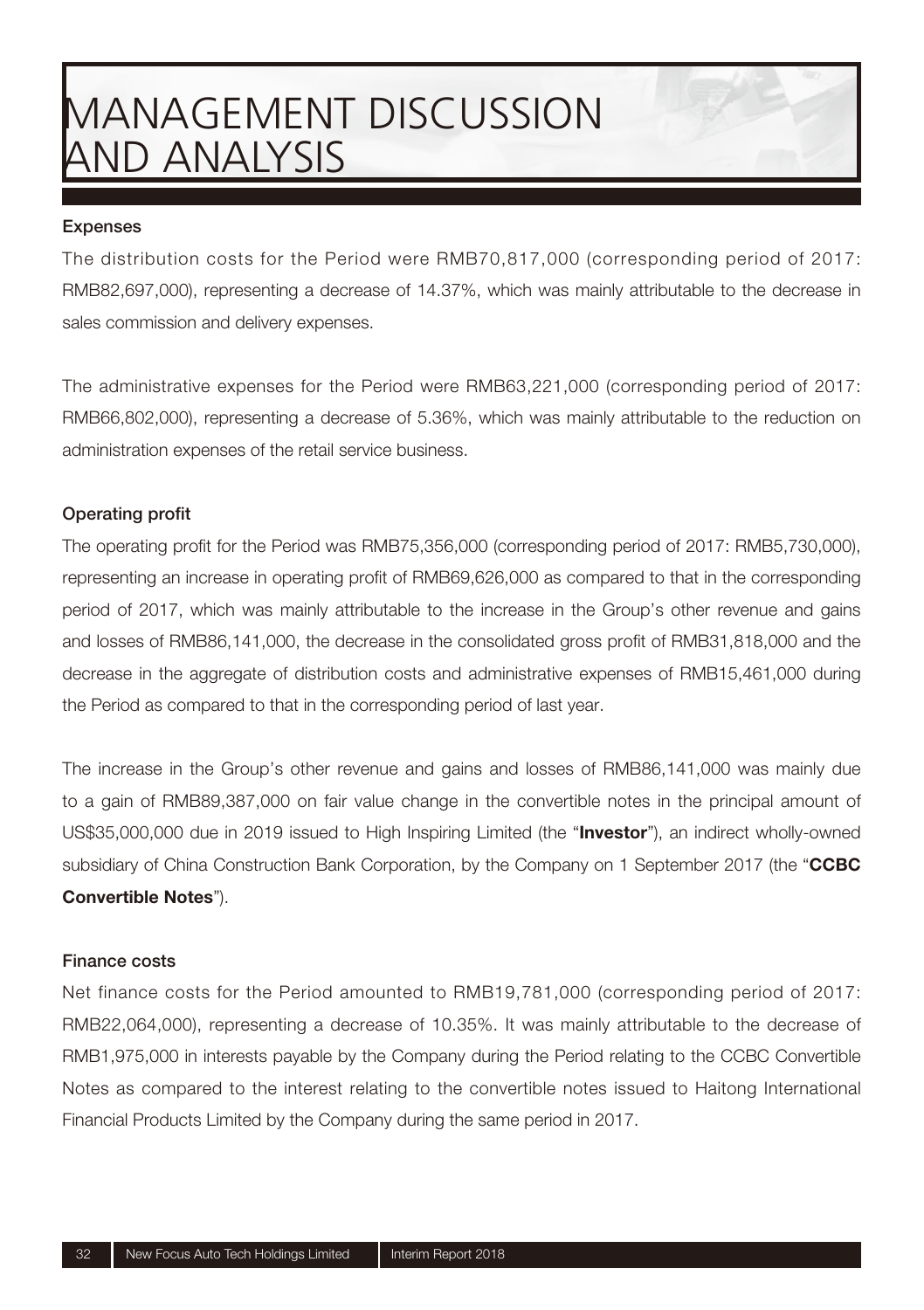#### **Taxation**

Income tax expenses for the Period were RMB6,923,000 (corresponding period of 2017: RMB(387,000)), representing an increase of RMB7,310,000, which was mainly attributable to the increase in deferred income tax expense during the Period.

#### Profit attributable to the owners of the Company

Profit attributable to the owners of the Company for the Period was RMB71,754,000 (corresponding period of 2017: RMB1,500,000), representing an increase of RMB70,254,000, which was mainly attributable to a gain of RMB89,387,000 on fair value change in the CCBC Convertible Notes. Earnings per share amounted to RMB1.445 cents (corresponding period of 2017: RMB0.033 cent of earnings per share).

#### *Financial Position and Liquidity*

The Group continued to maintain a stable financial position and healthy liquidity of assets. During the Period, the Group's net cash outflow from operating activities amounted to RMB19,307,000  $(corresponding period of 2017: outflow of RMB11,927,000).$ 

The Group's net current assets were RMB480,954,000 as at 30 June 2018 (31 December 2017: net current liabilities RMB205,651,000), with a current ratio of 1.51 (31 December 2017: 0.82).

Gearing ratio (calculated by dividing total liabilities by total assets) was 51.41% as at 30 June 2018 (31 December 2017: 84.21%).

As at 30 June 2018, the total bank borrowings of the Group were RMB148,309,000 (31 December 2017: RMB157,051,000), approximately 17.86% of which were made in US Dollar and approximately 82.14% were made in Renminbi. All of the bank borrowings are repayable within one year and at fixed interest rates

The operation and capital expenses of the Group were funded by the cash flow generated from the Group's business, internal liquid funds and the financial agreements entered into with banks. The Group had sufficient financial resources to satisfy all contractual responsibilities and operation needs.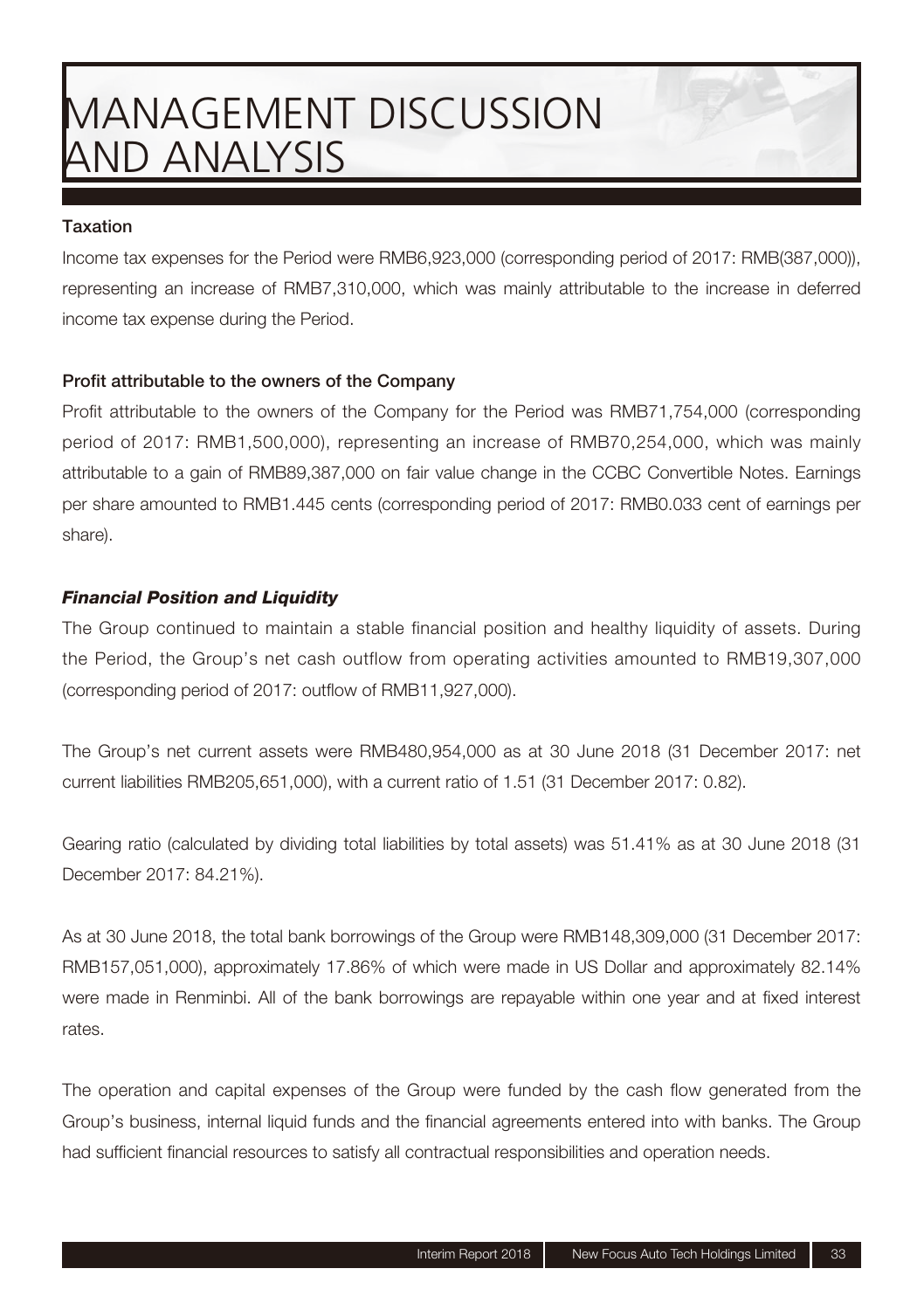#### *Capital Structure*

On 21 August 2017, the Company entered into a convertible note purchase agreement with the Investor, pursuant to which the Company conditionally agreed to issue and the Investor conditionally agreed to purchase the CCBC Convertible Notes. Assuming full conversion of the CCBC Convertible Notes at the initial conversion price of HK\$0.306085 per share, the CCBC Convertible Notes will be convertible into approximately 886,191,744 shares of the Company. The net proceeds from the issue of CCBC Convertible Notes, after deducting all related fees and expenses, are approximately US\$34,916,000. The issue of CCBC Convertible Notes was completed on 1 September 2017. Details of the aforementioned transaction are set out in the announcements of the Company dated 21 August 2017 and 8 September 2017.

Upon the receipt of two conversion notices dated 12 September 2017 and 28 September 2017, respectively, from the Investor, each for conversion of part of the CCBC Convertible Notes in the principal amount of US\$5,000,000, the Company allotted and issued 126,598,820 conversion shares, respectively, to the Investor at the conversion price of HK\$0.306085 per conversion share on 14 September 2017 and 3 October 2017, respectively. As at 30 June 2018, the outstanding principal in aggregate of the CCBC Convertible Notes was US\$25,000,000. In accordance with the relevant terms and conditions of the CCBC Convertible Notes, the conversion price under CCBC Convertible Notes has adjusted from HK\$0.306085 per share to HK\$0.280511 per share upon the completion of the Subscription (as defined below) on 19 June 2018.

Assuming that the outstanding principal of the CCBC Convertible Notes of US\$25,000,000 is fully converted at the adjusted conversion price of HK\$0.280511 per share, subject to the amendments pursuant to the deed of waiver and amendments dated 25 April 2018 (the "**Amendments**") entered into between the Company, the Investor and CDH Fast Two Limited (further details of which are set out in the announcement of the Company dated 25 April 2018), an additional 476,703,895 shares will be issued to the Investor, which would cause the number of issued shares of the Company to increase from 6,745,533,695 to 7,222,237,590. The earnings per share of the Company for the six months ended 30 June 2018 would decrease from RMB0.01445 to RMB0.01444.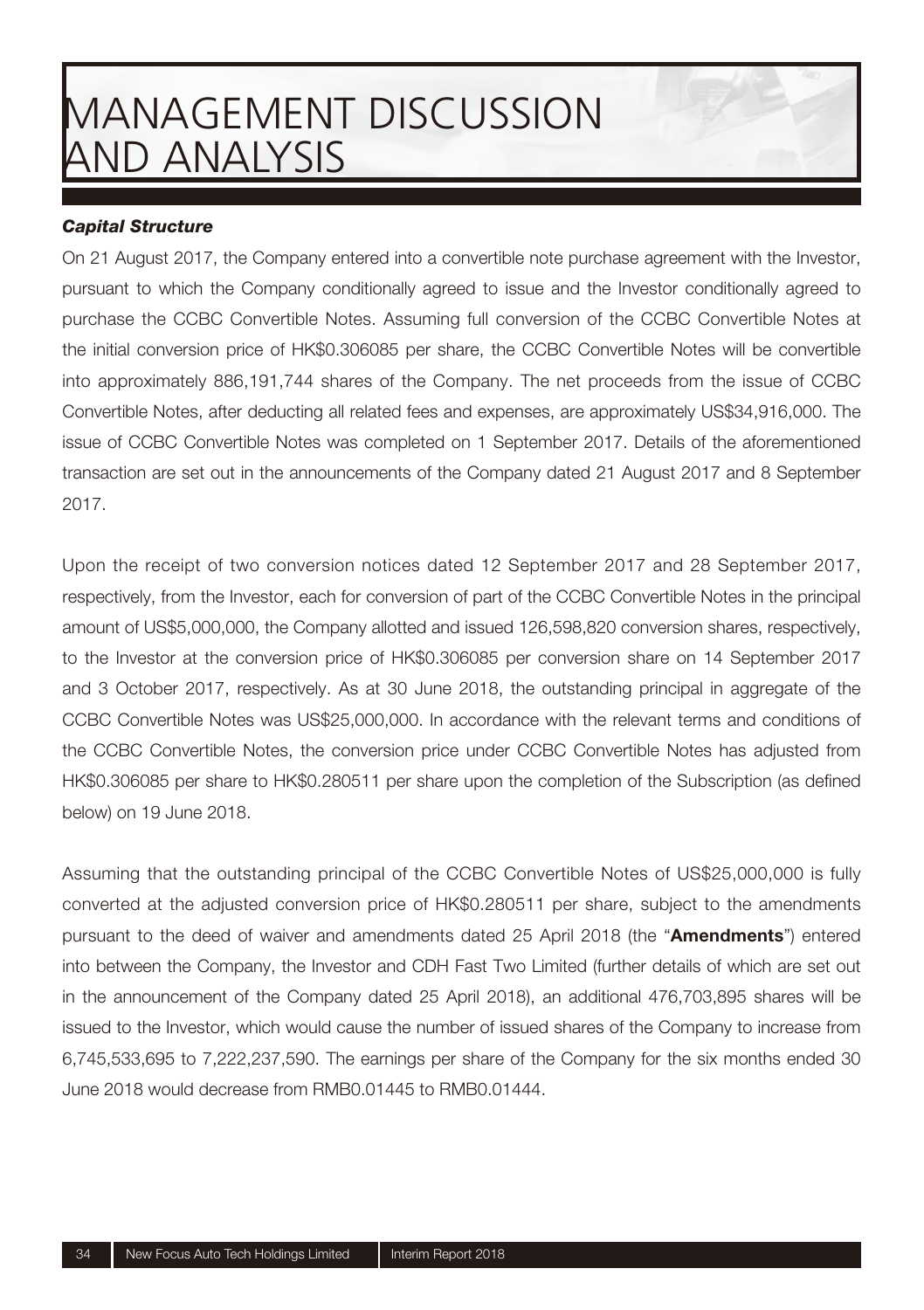The shareholding structure of the Company (i) as at 30 June 2018 and (ii) immediately after full conversion of the outstanding principal of the CCBC Convertible Notes of US\$25,000,000 at the adjusted conversion price of HK\$0.280511 per share, subject to the Amendments, is set out below:

| Name of Shareholder               | As at 30 June 2018  |                               | Immediately after full conversion of<br>the outstanding principal of the CCBC<br>Convertible Notes of US\$25,000,000<br>at the adjusted conversion price of<br>HK\$0.280511 per share,<br>subject to the Amendments |                               |  |
|-----------------------------------|---------------------|-------------------------------|---------------------------------------------------------------------------------------------------------------------------------------------------------------------------------------------------------------------|-------------------------------|--|
|                                   | Number<br>of Shares | Approximate<br>percentage (%) | Number<br>of Shares                                                                                                                                                                                                 | Approximate<br>percentage (%) |  |
| CDH Fast Two Limited              | 2,889,580,226       | 42.84                         | 2,889,580,226                                                                                                                                                                                                       | 40.01                         |  |
| High Inspiring Limited            | 244.797.640         | 3.63                          | 721.501.535                                                                                                                                                                                                         | 9.99                          |  |
| Fame Mountain Limited             | 1.904.761.905       | 28.24                         | 1.904.761.905                                                                                                                                                                                                       | 26.37                         |  |
| Other public shareholders         | 1.706.393.924       | 25.30                         | 1.706.393.924                                                                                                                                                                                                       | 23.63                         |  |
| <b>TOTAL ISSUED SHARES (Note)</b> | 6.745.533.695       | 100                           | 7.222.237.590                                                                                                                                                                                                       | 100                           |  |

Note: The approximate percentage of the issued shares is rounded to the nearest two decimal places and the total percentage of the total issued shares may not add up to 100% due to rounding.

As mentioned above, the Group continued to maintain a stable financial position and healthy liquidity of assets. The Group has the ability to meet its redemption obligations under the CCBC Convertible Notes.

In accordance with the subscription agreement dated 21 December 2017 (as amended and supplemented by the supplementary agreement dated 25 April 2018, "**Subscription Agreement**") entered into with Fame Mountain Limited (the "**Subscriber**"), the Company allotted and issued 1,904,761,905 new ordinary shares of par value HK\$0.10 each in the share capital of the Company (the "**Subscription Shares**" and each a "Subscription Share") to the Subscriber at the subscription price of HK\$0.42 per Subscription share (the "**Subscription**"). The aggregate nominal value of the Subscription Shares was HK\$190,476,190.5. The Subscription was completed on 19 June 2018. The net proceeds from the Subscription, after deducting all related fees and expenses of approximately RMB26,293,000, was approximately RMB629,533,000. The net price of each Subscription Share was approximately HK\$0.41. The closing price of the shares of the Company was HK\$0.68 on the date of the Subscription Agreement.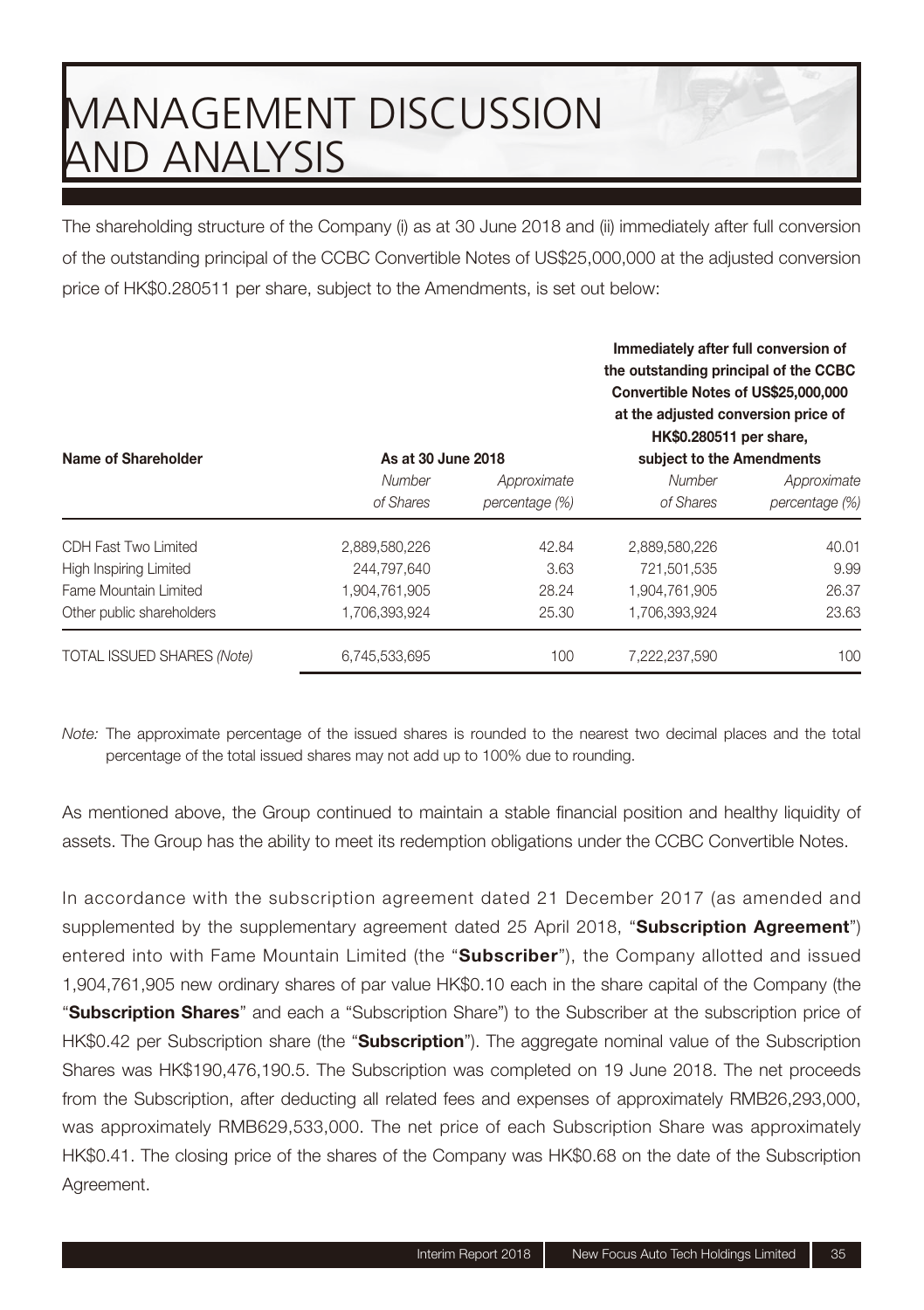The Directors are of the view that the Subscription represents a good opportunity for the Company to raise funds to strengthen its capital base and financial position and to finance the future development and expansion of the Group, including the Acquisition (as defined below). The Board intends to use approximately RMB415,787,000 of the net proceeds from the Subscription for the settlement of the consideration under the Acquisition and approximately RMB213,746,000 for the general working capital of the Group. Further details of the Subscription are set out in the announcements of the Company dated 21 December 2017, 25 April 2018 and 19 June 2018, and the circular of the Company dated 28 May 2018.

The Group has adopted a prudent financial management approach towards its treasury policies and thus maintained a healthy position of liquidity throughout the Period. To manage liquidity risk, the Board closely monitors the Group's liquidity position to ensure that the liquidity structure of the Group's assets, liabilities and other commitments can meet its funding requirements from time to time.

The Group's retail and wholesale service businesses mainly took place in Mainland China and approximately 80% of the revenue of the Group's manufacturing business was generated from the export of its products which was settled in US dollars. As such, the Group's cash and cash equivalents and borrowings are mainly denominated in Renminbi and US dollars.

As at 30 June 2018, the Group's total assets were RMB1,861,407,000 (31 December 2017: RMB1,380,184,000), comprising: (1) share capital of RMB554,367,000 (31 December 2017: RMB398,481,000), (2) reserves and non-controlling interests of RMB350,133,000 (31 December 2017: RMB(180,554,000)), and (3) debts of RMB956,907,000 (31 December 2017: RMB1,162,257,000).

#### *Financial Guarantees and Pledge of Assets*

As at 30 June 2018, the aggregate net book values of properties, plants, equipment, leasehold land, land use rights and time deposits pledged to secure the Group's bank borrowings were RMB103,765,000 (31 December 2017: RMB111,226,000).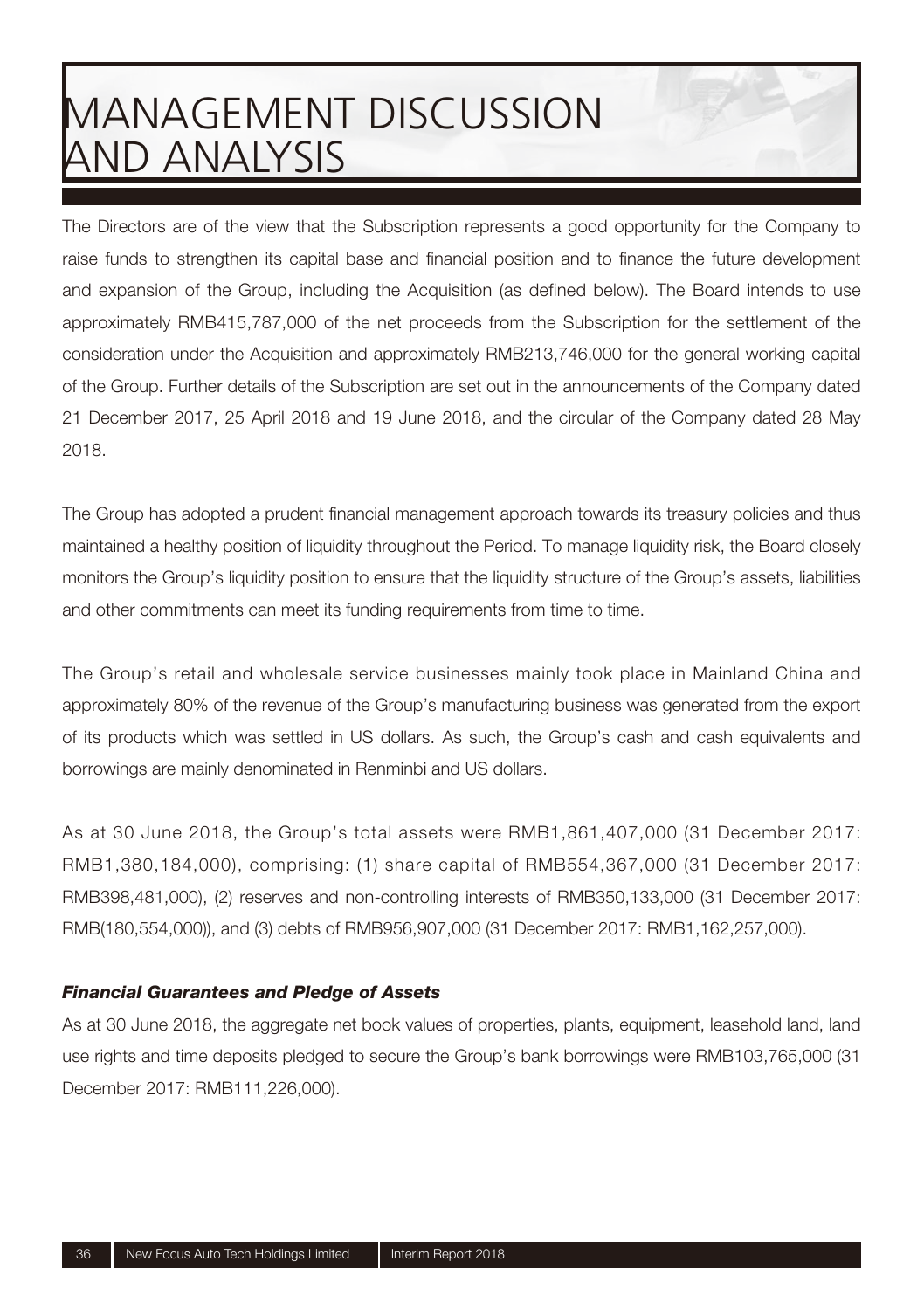#### *Material Acquisition and Disposal of Subsidiaries, Associates and Joint Ventures*

On 2 March 2018, Ningbo Meishan Bonded Port Area Chifeng Investment Management Co., Ltd\* (寧 波梅山保稅港區馳豐投資管理有限公司), a wholly-owned subsidiary of the Company, as purchaser (the "**Purchaser**"), and Inner Mongolia Lifeng Dingsheng Automobile Co., Ltd.\* (內蒙古利豐鼎盛汽車 有限公司), as vendor (the "**Vendor**"), entered into the equity transfer agreement (the "**Equity Transfer**  Agreement<sup>"</sup>), pursuant to which the Purchaser is to acquire 100% of the equity interests in Inner Mongolia Chuangying Automobile Co., Ltd.\* (內蒙古創贏汽車有限公司) wholly held by the Vendor, at the consideration of RMB660,000,000, subject to the terms and conditions of the Equity Transfer Agreement (the "**Acquisition**"). For more details of the Acquisition, please refer to the announcement of the Company dated 2 March 2018 and the circular of the Company dated 24 August 2018.

#### **Significant Investments**

The Group had no significant investments during the Period.

As at 13 July 2018, the Company and Kartor Technologies Limited\* (駕圖信科技有限公司) ("**Kartor**"), entered into a non-legally binding memorandum of understanding, pursuant to which, Kartor intends to allot and issue, and the Company intends to subscribe for, certain new shares to be issued by Kartor, representing 5% of the equity interests in Kartor on a fully diluted basis (the "**Proposed Subscription**"). The amount of consideration, payment terms, the rights and obligations of the parties and other terms of the Proposed Subscription will be determined by the parties in the formal subscription agreement in relation to the Proposed Subscription. The consideration for the Proposed Subscription is expected to be funded by a combination of the internal resources of the Group and possible debt and/or equity financing from banks and/or other investors based on the available fund raising options, pertinent terms thereof as well as the prevailing market conditions. For more details of the Proposed Subscription, please refer to the announcement of the Company dated 13 July 2018.

Save for the above, the Group had no other specific future plans for material investments.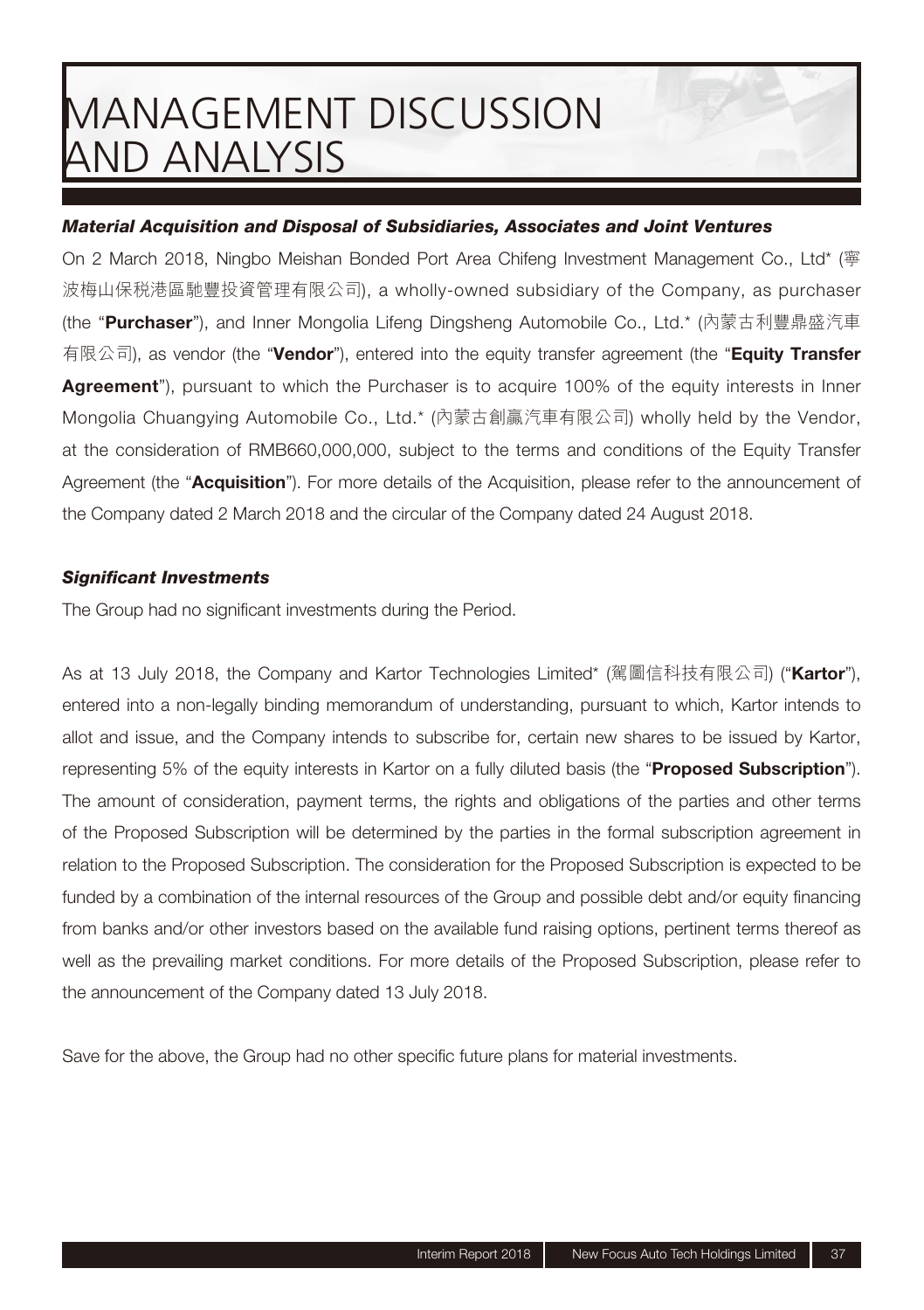#### *Exchange Risk*

The Group's retail and wholesale service businesses mainly took place in Mainland China and their settlement currency was Renminbi. Hence, there was no exchange risk. Approximately 80% of the revenue of the Group's manufacturing business was generated from the export of its products which was settled in US dollar, whereas most of the raw materials used to produce these exports were purchased in Renminbi, the depreciation of the US dollar against the Renminbi would normally adversely affect the profitability of the Group's manufacturing business. The Group reduced its exposure to US dollar foreign currency risk by making US dollar borrowings to minimize exchange risk. As at 30 June 2018, the amount of the Group's US dollar borrowings were approximately USD4,000,000 (31 December 2017: USD4,000,000).

In addition, the interests payable under the CCBC Convertible Notes, which are estimated to be USD1,782,000 and USD1,750,000 for the years of 2018 and 2019, respectively, will be paid out of the revenue generated from the export of the Group's manufacturing business. This arrangement will help to hedge against the exchange risk faced by the Group's manufacturing business.

#### *Contingent Liabilities*

As at 30 June 2018, the Group had no significant contingent liabilities.

#### *Employees and Remuneration Policy*

As at 30 June 2018, the Group employed a total of 3,715 full-time employees (30 June 2017: 4,308), of which 537 (30 June 2017: 592) were managerial staff. The Group's remuneration policies are formulated to attract talent and retain quality staff. The remuneration package of each individual employee is determined based on his or her experience and qualifications. The remuneration package for the Group's employees includes wages, incentives (such as performance-based bonus) and allowances. The Group also provides social security insurance and benefits to its employees, and formulates and implements share option schemes as a long-term incentive scheme of the Group. Details of the share options scheme of the Company will be disclosed in the section headed "Other Information" of the interim report of the Company for the Period which will be published in due course. The Group emphasizes the importance of staff development and provides training programs on an ongoing basis with reference to its strategic objectives and performance of its staff.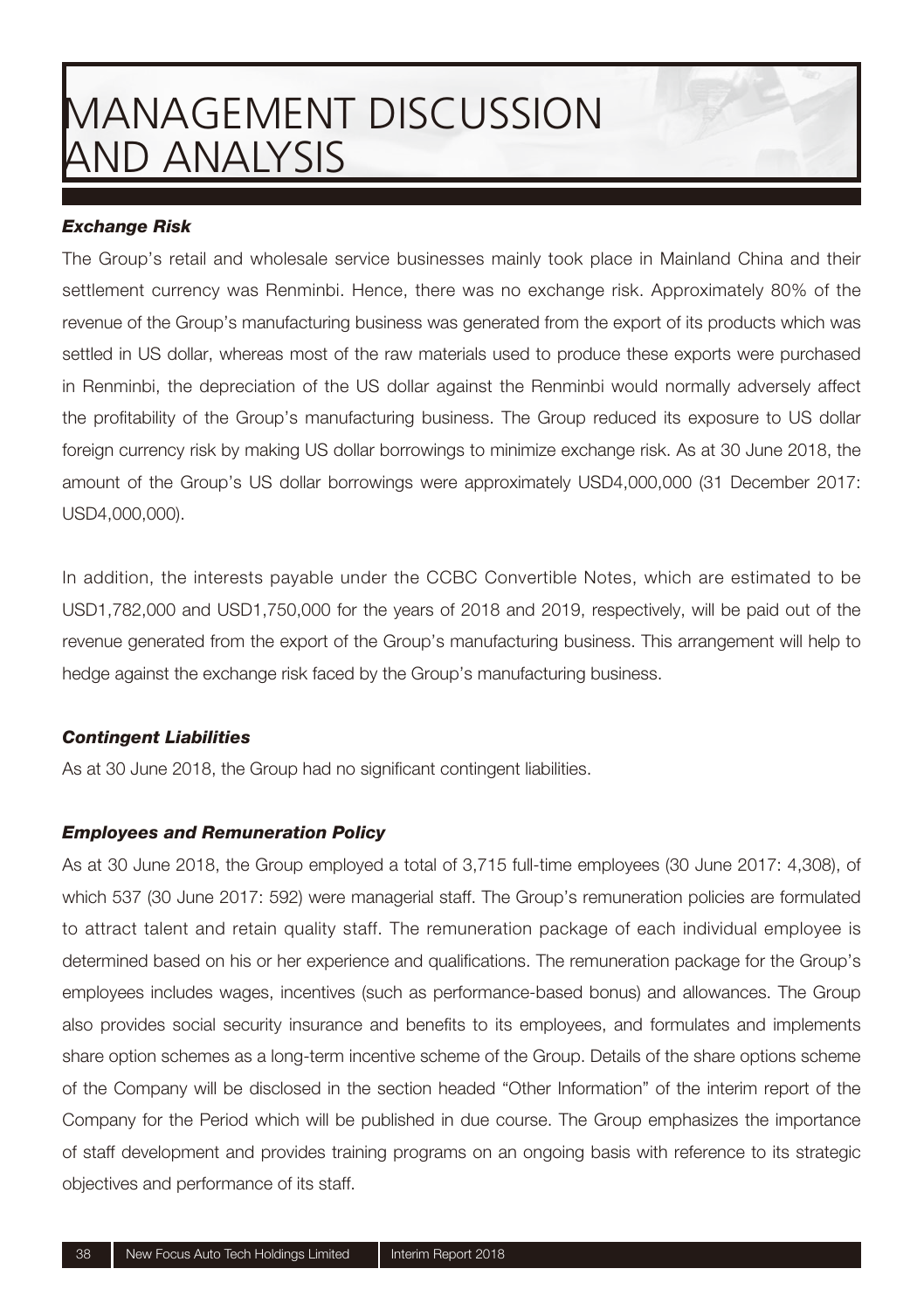#### *Dividends*

The Board does not recommend the payment of an interim dividend for the six months ended 30 June 2018 (corresponding period of 2017: nil).

#### *Industry Development and Business Review*

During the Period, the sales volume of passenger vehicles in Mainland China was approximately 11.78 million, representing an increase of approximately 4.64% as compared to the corresponding period of 2017. The sales of passenger vehicles in the PRC market continued to grow steadily, promoting a constant increase of retention of passenger vehicles. It is expected that the sales value of the PRC automobile after-sales market will grow at a compound annual growth rate of 14.2% from 2018 to 2020 and reach RMB1,500 billion in 2020.

#### *The Group's Service Business*

The Group focused on the expansion of individual automobiles service chain networks in the B2C field and the construction and expansion of the automotive products e-commerce platform "Auto Make" in the B2B field. As at 30 June 2018, the Group had a total of 226 retail service stores.

The Group's operating strategies implemented during the Period mainly include the following aspects:

Firstly, the Group steadily expanded its retail service network. The integrated service chain business of the Group focused its resources on gas station stores. Pursuant to the strategic cooperation agreement with the Hubei branch of Sinopec Chemical Products Sales Company ("**Sinopec**"), the Group and Sinopec Hubei branch jointly opened automobile retail service stores in the gas stations within the Sinopec Hubei branch network and maintained a leading position in terms of market share and brand awareness in the automobile after-sales market in the central China region. The Group also joined hands with Sinopec Tianjin branch, Sinopec Jiangxi branch, Sinopec Anhui branch, Sinopec Guangdong branch, Sinopec Hunan branch and the Gansu marketing branch of PetroChina Company Limited ("**PetroChina**"), Beijing marketing branch of PetroChina, Chongqing marketing branch of PetroChina and Sichuan marketing branch of PetroChina and set up service stores.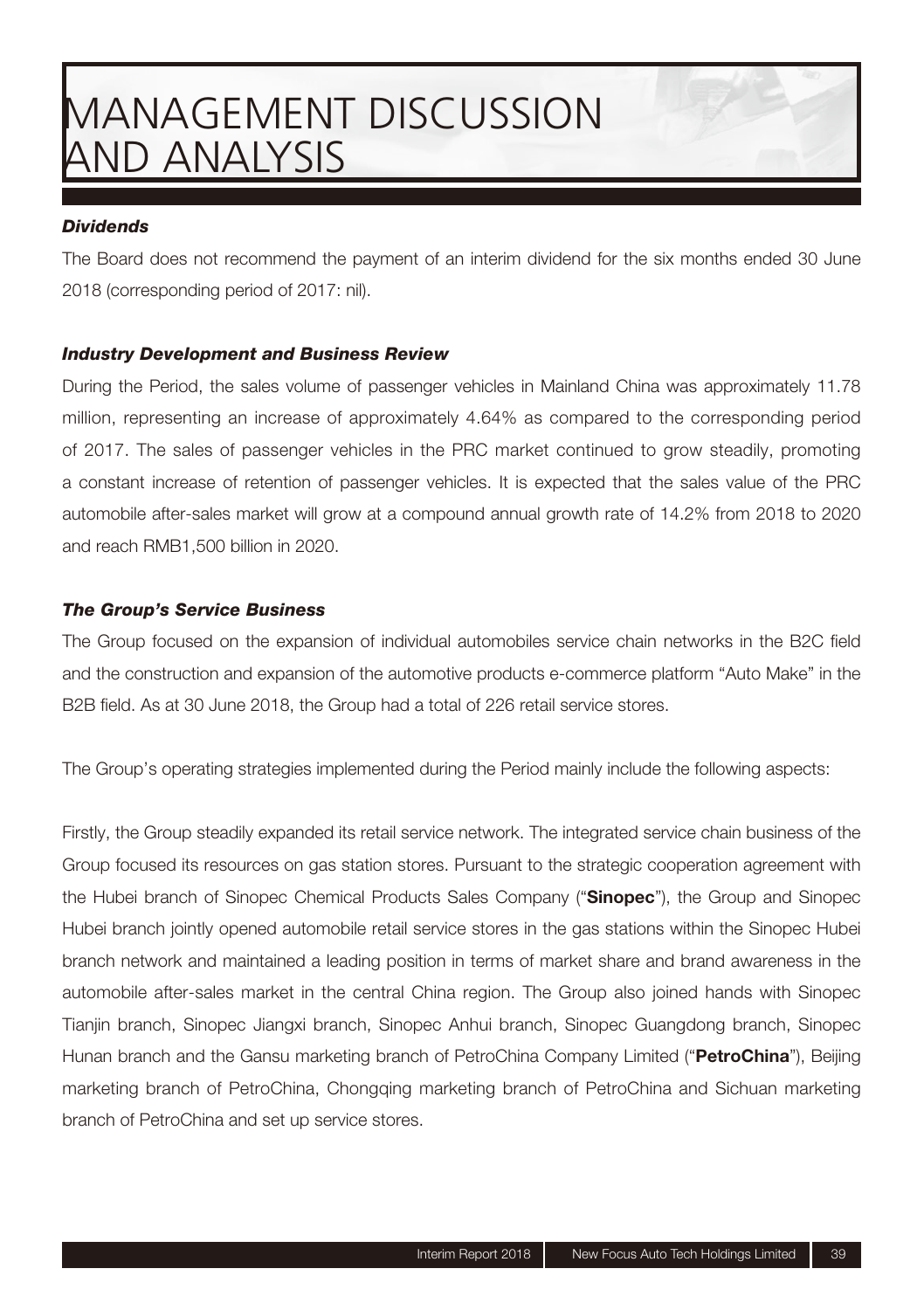Secondly, the Group invested a lot of resources to improve the e-commerce platform "Auto Make", with which new customers are being attracted. Targeting small retail service stores, the e-commerce platform provides customers with repair and maintenance parts and the purchase, delivery and warehouse storage services of automotive products. It also attracts relevant manufacturers and large-scale wholesalers to set up stores on the "Auto Make" platform for the purpose of providing the services of sales, collection of payment and delivery. Through these functions, the Group has set up an e-commerce platform combining a self-operated wholesale platform of the Group and third-party sales of automotive products. The e-commerce platform "Auto Make" provides service for the three provinces in northeast China, eastern Inner Mongolia, Zhejiang Province and Jiangsu Province, and it is expected to further expand to Beijing, Shanghai and Guangdong.

During the Period, the e-commerce platform "Auto Make" optimized its product structure and phased out some products with lower gross margin so as to increase the gross profit and gross margin.

#### *The Group's Manufacturing Business*

Based on the Group's overall strategic deployment, the Group's manufacturing business has uplifted its product innovation and competitiveness by integrating internal supply chains, improving production efficiency and investing in research and development resources. While streamlining the existing market and customers, the Group also focused precisely on the target market and customer groups.

The strategic layout of the pre-installed new energy vehicle market has achieved initial success. The Group has established a research and development subsidiary in Shenzhen which dedicates to the development of new energy vehicle accessories and has successfully developed a series of new energy vehicle accessories, namely the pre-installed on-board charger module (OBC), on-board charging inverter integrated machine (DBC), and on-board DC/DC converter and on-board inverter (DC/AC) for electric vehicles. It has started to deliver the relevant accessories for certain electric vehicle models of Chery and Fukuda. At the same time, the Group is also conducting adaption towards the research and development of new energy vehicles for more manufacturers, and it is expected to continuously supply relevant accessories for more manufacturers' new energy vehicles in the coming years. With the explosive growth in the production and sales of domestic new energy vehicles, the Group will seize the significant opportunities brought about by the market changes and strive to become a key supplier of new energy vehicle battery charging and inverter modules. The Company expects that this business segment will experience explosive growth in the future.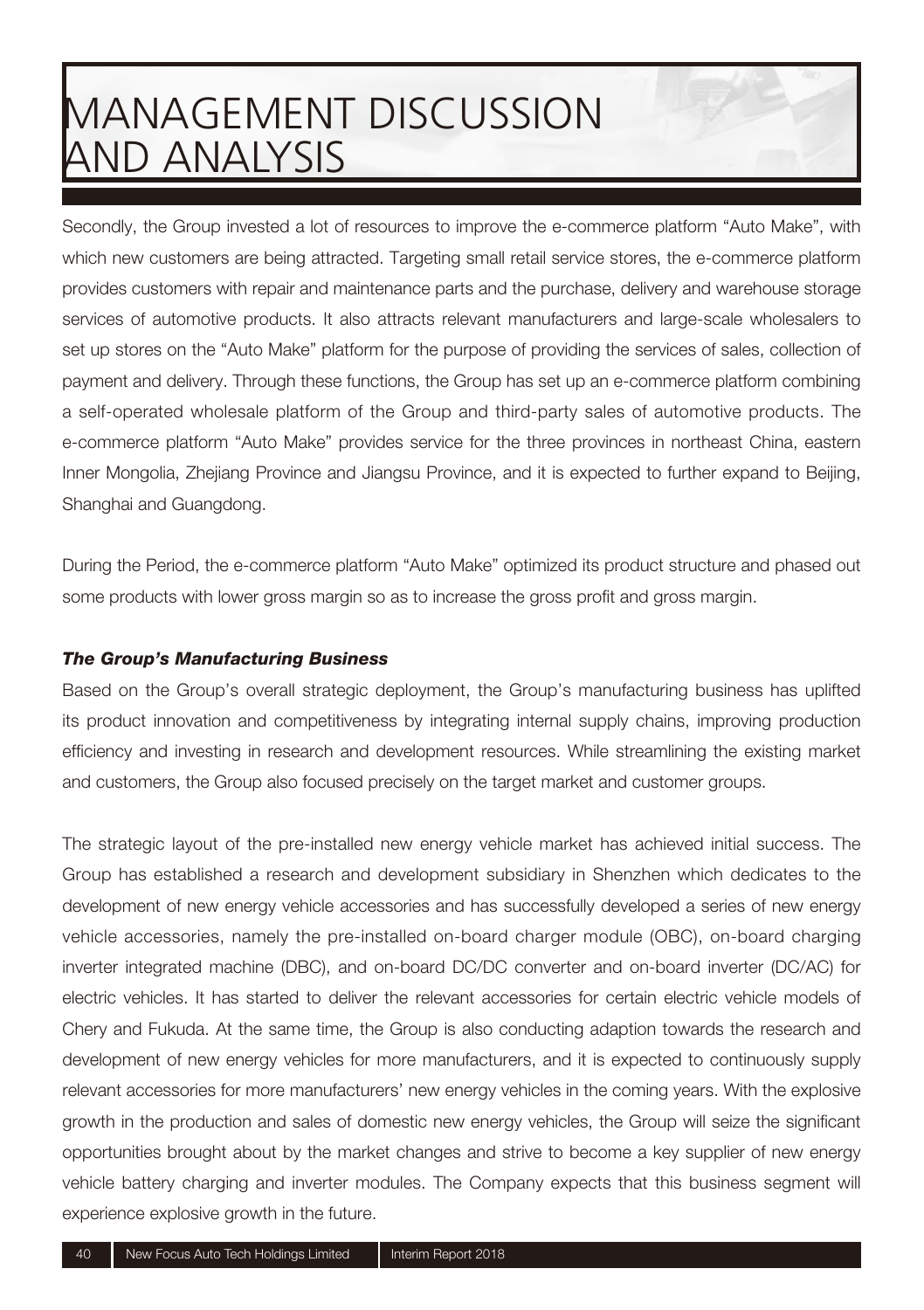#### *Financing and Acquisition*

While developing the Group's own business, the management has also invested plenty of resources in exploring financing and acquisition opportunities in a bid to accelerate the expansion of the Group and to enhance the Company's value in the capital market. With the unremitting efforts of the management, the Group completed the issuance of new shares to the investors in June 2018, successfully raising proceeds of approximately RMB630 million.

In March 2018, the Group has entered into an Equity Transfer Agreement with Inner Mongolia Lifeng Dingsheng Automobile Co., Ltd.\* (內蒙古利豐鼎盛汽車有限公司), pursuant to which the Group intended to acquire certain 4S dealership stores with sound operation so as to expand the business scope of the Group. Upon the completion of the acquisition, it is expected that the Group will have a leading position in the 4S dealership stores in Inner Mongolia which is expected to be conducive to the revenue generating capacity and profitability of the Group.

The Group will continue to actively search for potential acquisition targets and cooperation partnership, which will help achieve the strategic objectives of the Group.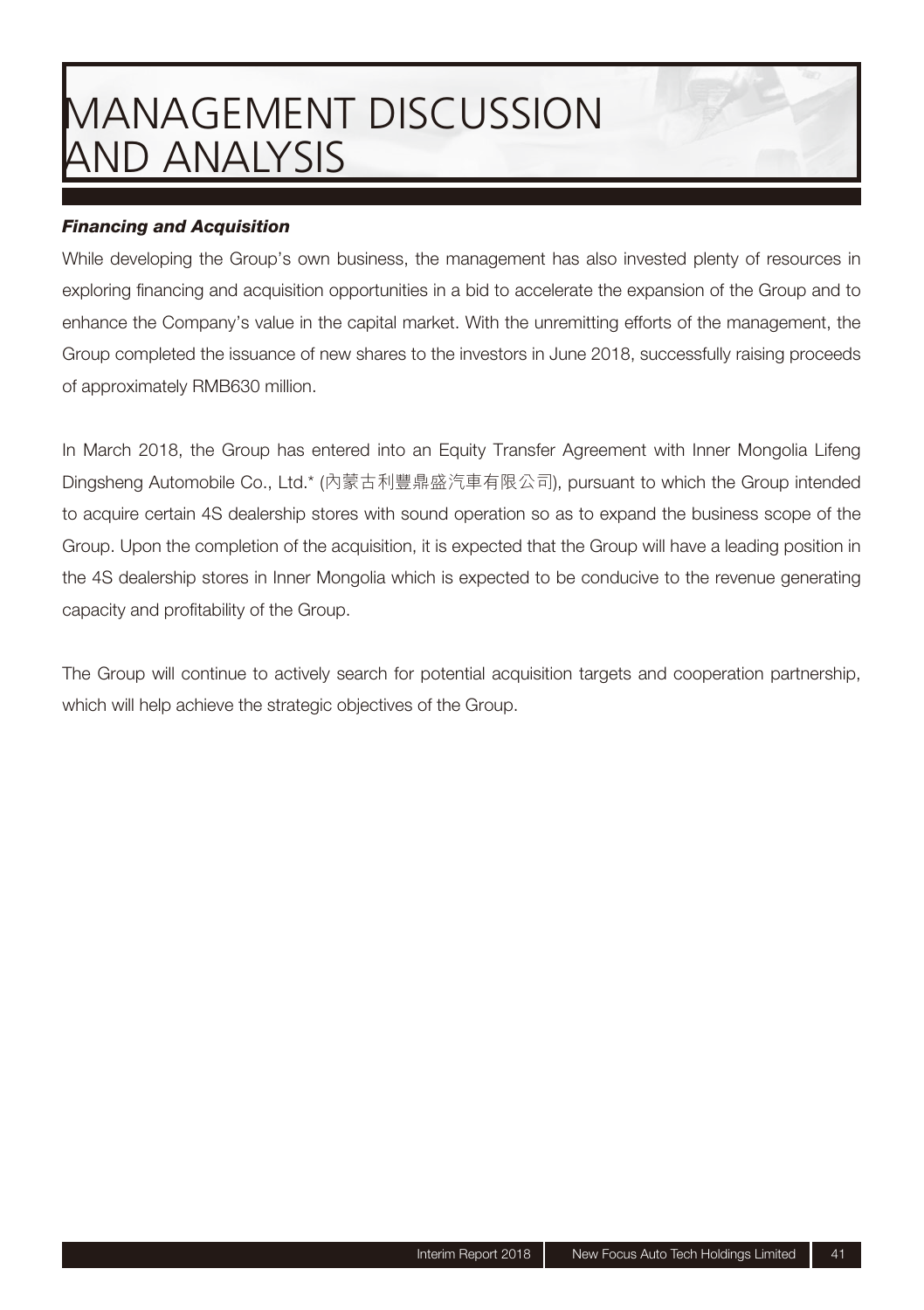#### *Directors' and Chief Executives' Interests and Short Positions in the Shares, Underlying Shares or Debentures of the Company and its Associated Corporations*

As of 30 June 2018, the interests and short positions of each of the directors (the "**Directors**") and chief executives of the Company in the shares, underlying shares or debentures of the Company or any of its associated corporations (within the meaning of Part XV of the Securities and Futures Ordinance (the "**SFO**")), which were required to be recorded in the register maintained by the Company under Section 352 of the SFO, or required to be notified to the Company and the Stock Exchange pursuant to Divisions 7 and 8 of Part XV of the SFO (including interests and short positions in which they are taken or deemed to have under such provisions of the SFO) and the Model Code for Securities Transactions by Directors of Listed Issuers under the Rules Governing the Listing of Securities on The Stock Exchange of Hong Kong Limited (the "**Listing Rules**"), were as follows:

|              |                         |                     | Number of       | <b>Total number</b> |               |
|--------------|-------------------------|---------------------|-----------------|---------------------|---------------|
|              |                         | Number of           | underlying      | of shares/          |               |
|              | Capacity/               | shares interested   | shares in       | underlying shares   |               |
|              | Nature of               | (other than under   | respect of      | under equity        | Percentage of |
| Name         | interest                | equity derivatives) | options granted | derivatives         | issued shares |
| Mr. Lin Ming | <b>Beneficial Owner</b> |                     | 16,666,668(L)   | 16,666,668(L)       | 0.25%         |

#### Note:

The letter "L" denotes a long position in underlying shares.

Save as disclosed above, as at 30 June 2018, to the best knowledge of the Directors and chief executives of the Company, none of the Directors or chief executives of the Company had or was deemed to have any interests or short positions in the shares, underlying shares or debentures of the Company or any of its associated corporations (within the meaning of Part XV of the SFO), which were required to be recorded in the register maintained by the Company under Section 352 of the SFO, or required to be notified to the Company and the Stock Exchange pursuant to Divisions 7 and 8 of Part XV of the SFO (including interests and short positions in which they are taken or deemed to have under such provisions of the SFO) and the Model Code for Securities Transactions by Directors of Listed Issuers under the Listing Rules.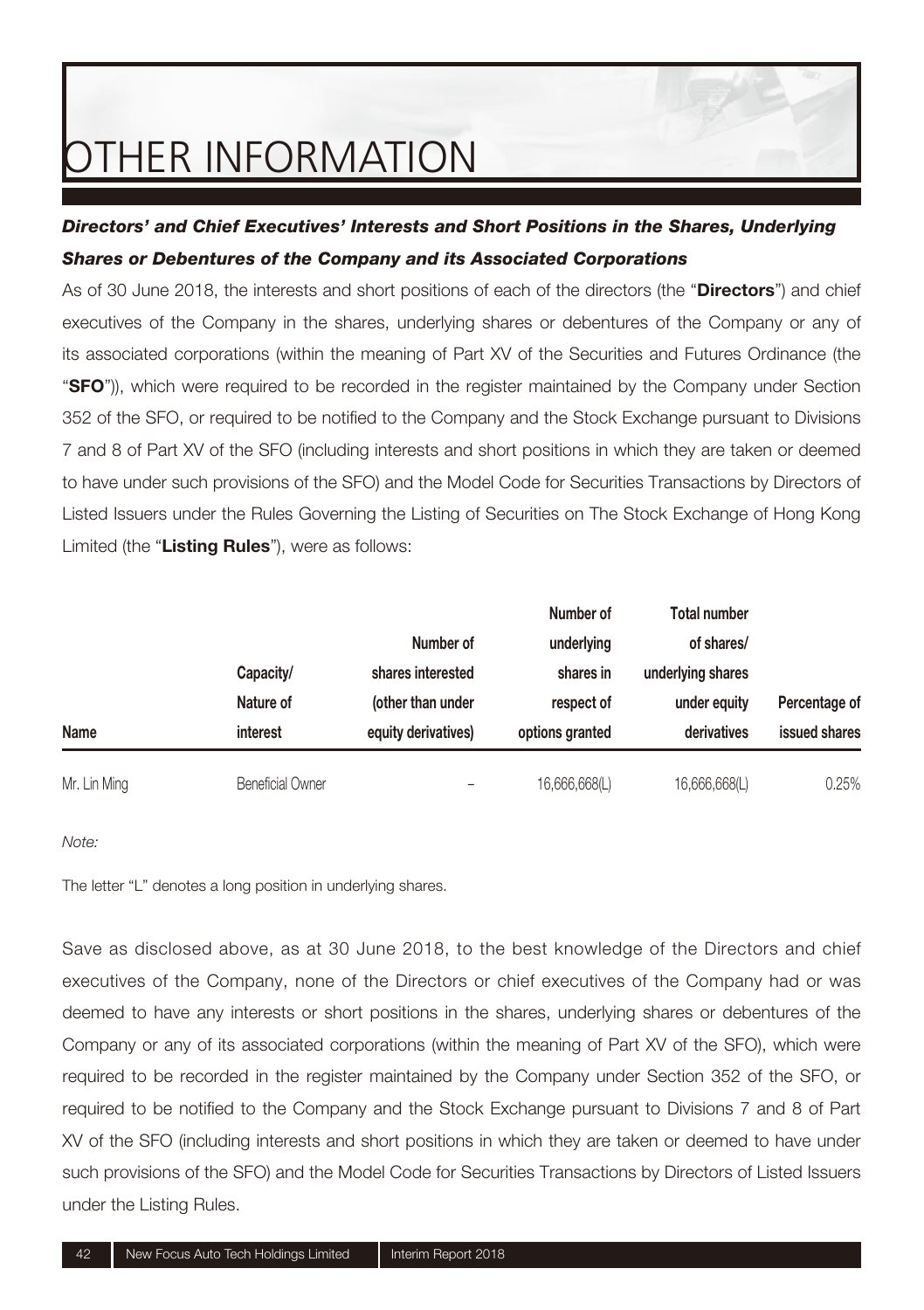#### *Substantial Shareholders' Interests and Short Positions in the Shares and Underlying Shares of the Company*

So far as the Directors and chief executives of the Company are aware, as at 30 June 2018, the interests and short positions of the following persons, other than the Directors and chief executives of the Company, in the shares and underlying shares of the Company, as notified to the Company pursuant to the provisions of Divisions 2 and 3 of Part XV of the SFO, or which are required to be recorded in the register required to be kept by the Company pursuant to Section 336 of the SFO, were as follows:

|                                             |                                            | Number of           | Number of         |                     | Approximate |
|---------------------------------------------|--------------------------------------------|---------------------|-------------------|---------------------|-------------|
|                                             | Capacity/                                  | shares interested   | shares interested |                     | percentage  |
| Name of                                     | Nature of                                  | (other than under   | under equity      | <b>Total number</b> | of issued   |
| substantial shareholder                     | interest                                   | equity derivatives) | derivatives       | of shares           | shares      |
|                                             |                                            | (Note 1)            | (Note 1)          | (Note 1)            |             |
| CDH Fast Two Limited<br>(Note 2)            | Beneficial owner                           | 2,889,580,226 (L)   |                   | 2,889,580,226 (L)   | 42.84%      |
| CDH Fast One Limited<br>(Note 3)            | Interest in a<br>controlled<br>corporation | 2,889,580,226 (L)   |                   | 2,889,580,226 (L)   | 42.84%      |
| CDH Fund IV, L.P. (Note 3)                  | Interest in a<br>controlled<br>corporation | 2,889,580,226 (L)   |                   | 2,889,580,226 (L)   | 42.84%      |
| CDH IV Holdings Company<br>Limited (Note 3) | Interest in a<br>controlled<br>corporation | 2,889,580,226 (L)   |                   | 2,889,580,226 (L)   | 42.84%      |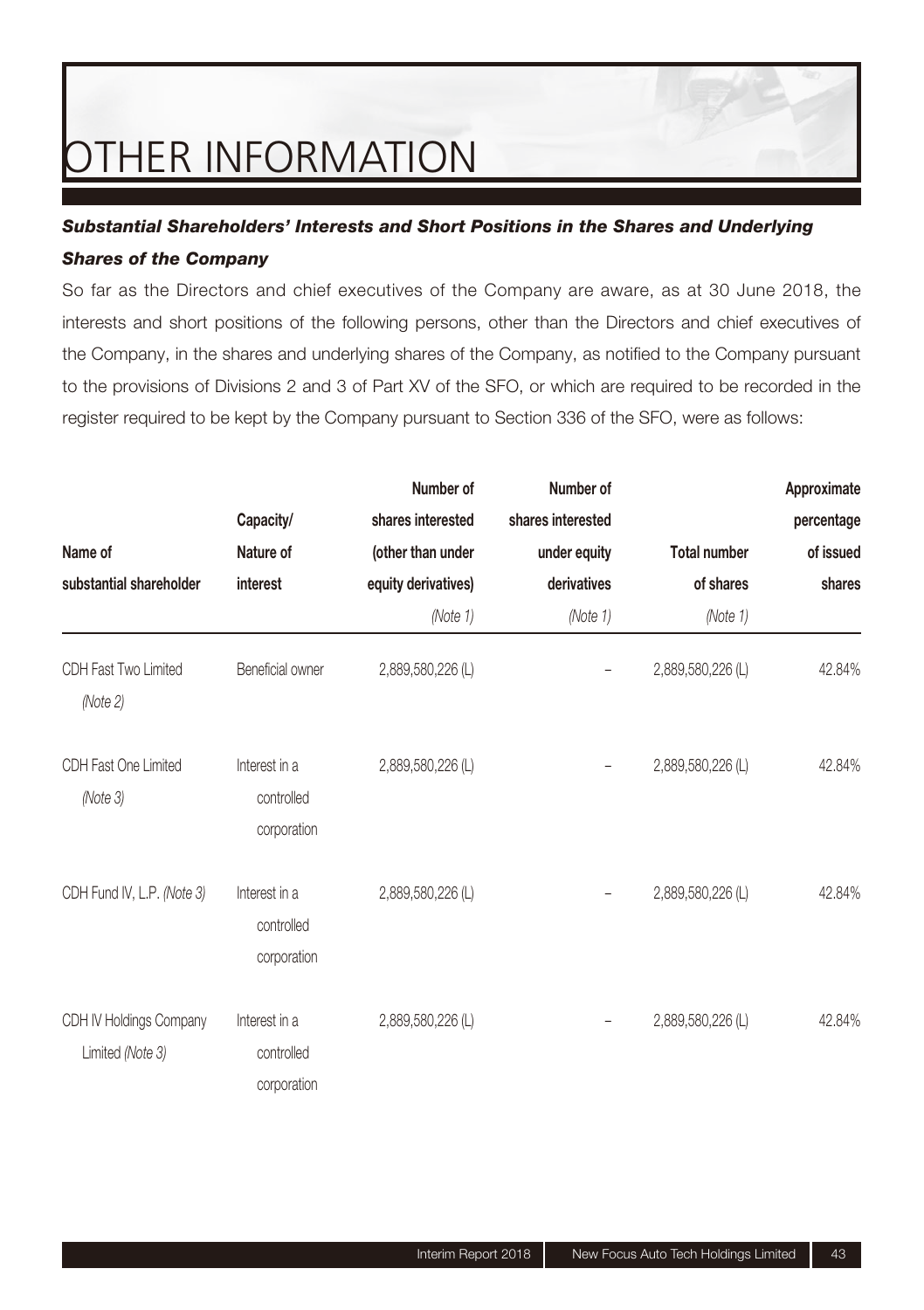|                                             |                                                            | Number of           | Number of         |                     | Approximate |
|---------------------------------------------|------------------------------------------------------------|---------------------|-------------------|---------------------|-------------|
|                                             | Capacity/                                                  | shares interested   | shares interested |                     | percentage  |
| Name of                                     | Nature of                                                  | (other than under   | under equity      | <b>Total number</b> | of issued   |
| substantial shareholder                     | interest                                                   | equity derivatives) | derivatives       | of shares           | shares      |
|                                             |                                                            | (Note 1)            | (Note 1)          | (Note 1)            |             |
| China Diamond Holdings IV,<br>L.P. (Note 3) | Interest in a<br>controlled                                | 2,889,580,226 (L)   |                   | 2,889,580,226 (L)   | 42.84%      |
|                                             | corporation                                                |                     |                   |                     |             |
| China Diamond Holdings<br>Company Limited   | Interest in a<br>controlled                                | 2,889,580,226 (L)   |                   | 2,889,580,226 (L)   | 42.84%      |
| (Note 3)                                    | corporation                                                |                     |                   |                     |             |
| High Inspiring Limited                      | Person having a<br>security interest<br>in shares (Note 4) | 2,889,580,226 (L)   |                   | 2,889,580,226 (L)   | 42.84%      |
|                                             | <b>Beneficial Owner</b><br>(Note 5)                        | 244,797,640 (L)     | 476,703,895 (L)   | 721,501,535 (L)     | 10.70%      |
| <b>CCBI</b> Investments Limited<br>(Note 6) | Person having a<br>security interest<br>in shares          | 2,889,580,226 (L)   |                   | 2,889,580,226 (L)   | 42.84%      |
|                                             | Interest in a<br>controlled<br>corporation                 | 244,797,640 (L)     | 476,703,895 (L)   | 721,501,535 (L)     | 10.70%      |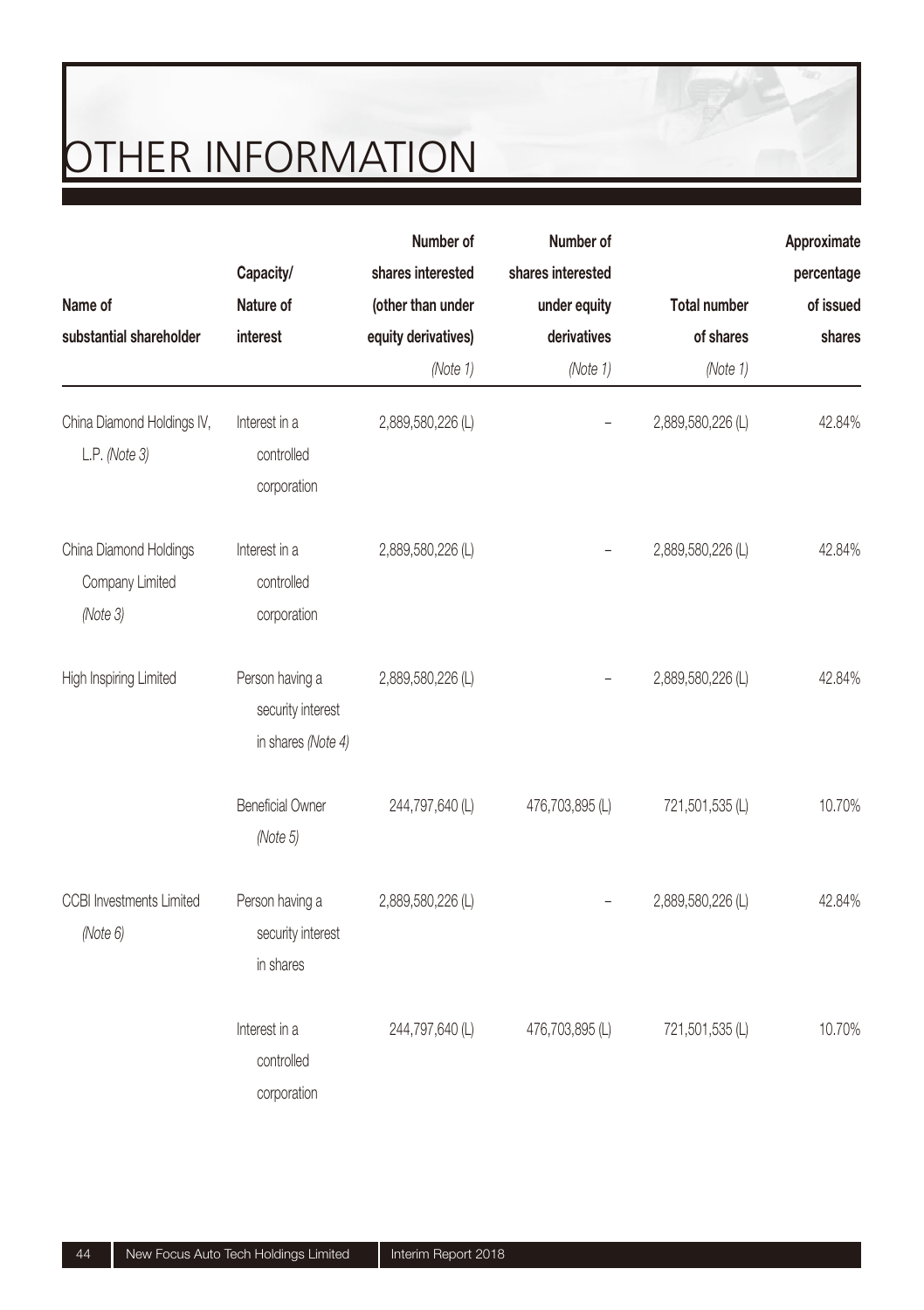|                                                                |                                                   | Number of           | Number of         |                     | Approximate             |
|----------------------------------------------------------------|---------------------------------------------------|---------------------|-------------------|---------------------|-------------------------|
|                                                                | Capacity/<br>Nature of                            | shares interested   | shares interested |                     | percentage<br>of issued |
| Name of                                                        |                                                   | (other than under   | under equity      | <b>Total number</b> |                         |
| substantial shareholder                                        | interest                                          | equity derivatives) | derivatives       | of shares           | shares                  |
|                                                                |                                                   | (Note 1)            | (Note 1)          | (Note 1)            |                         |
| CCB International (Holdings)<br>Limited (Note 6)               | Person having a<br>security interest<br>in shares | 2,889,580,226 (L)   |                   | 2,889,580,226 (L)   | 42.84%                  |
|                                                                | Interest in a<br>controlled<br>corporation        | 244,797,640 (L)     | 476,703,895 (L)   | 721,501,535 (L)     | 10.70%                  |
| <b>CCB Financial Holdings</b><br>Limited (Note 6)              | Person having a<br>security interest<br>in shares | 2,889,580,226(L)    |                   | 2,889,580,226 (L)   | 42.84%                  |
|                                                                | Interest in a<br>controlled<br>corporation        | 244,797,640 (L)     | 476,703,895 (L)   | 721,501,535 (L)     | 10.70%                  |
| CCB International Group<br><b>Holdings Limited</b><br>(Note 6) | Person having a<br>security interest<br>in shares | 2,889,580,226 (L)   |                   | 2,889,580,226 (L)   | 42.84%                  |
|                                                                | Interest in a<br>controlled<br>corporation        | 244,797,640 (L)     | 476,703,895 (L)   | 721,501,535 (L)     | 10.70%                  |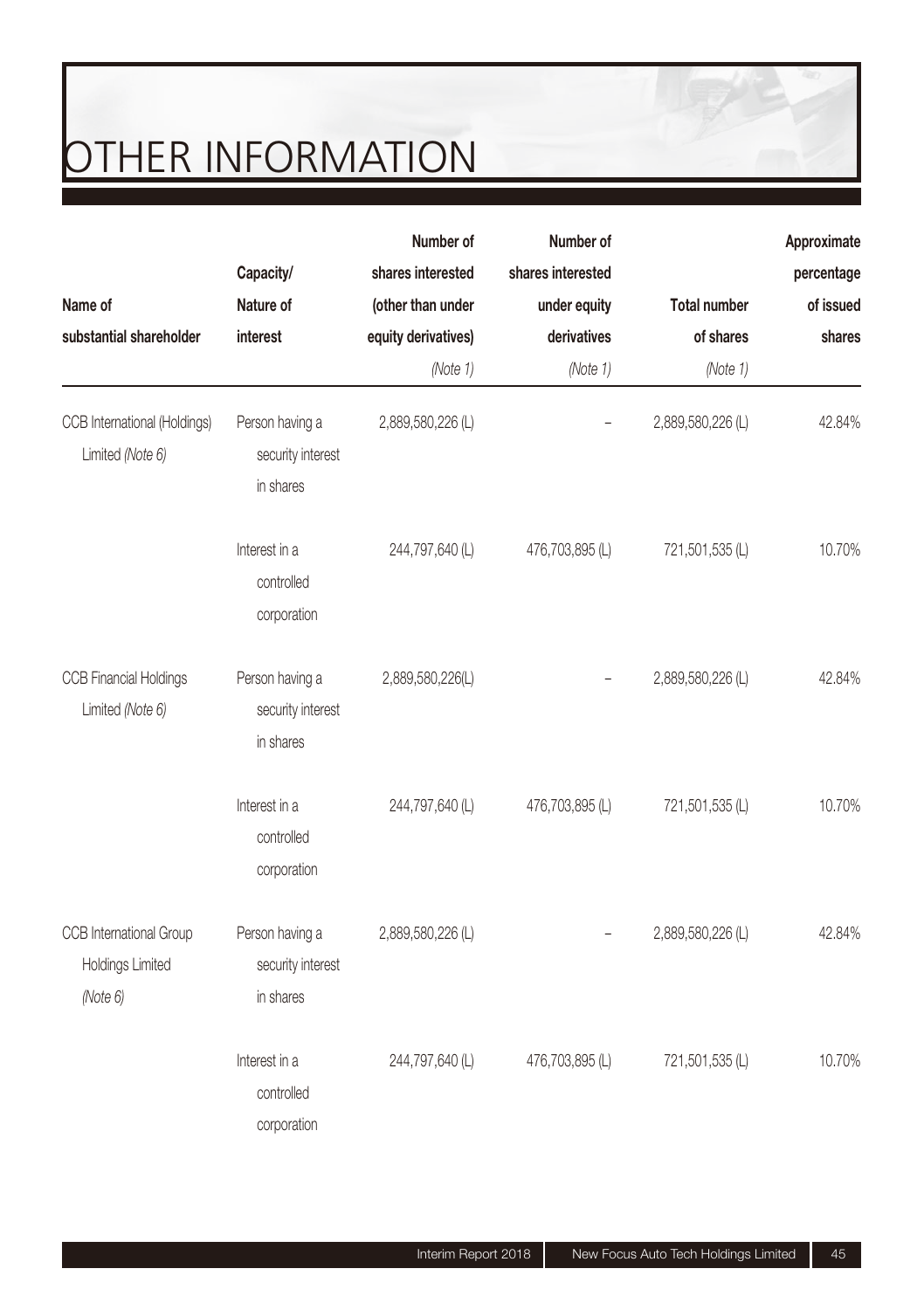|                                                 |                                                   | Number of           | Number of         |                     | Approximate |
|-------------------------------------------------|---------------------------------------------------|---------------------|-------------------|---------------------|-------------|
|                                                 | Capacity/                                         | shares interested   | shares interested |                     | percentage  |
| Name of                                         | Nature of                                         | (other than under   | under equity      | <b>Total number</b> | of issued   |
| substantial shareholder                         | interest                                          | equity derivatives) | derivatives       | of shares           | shares      |
|                                                 |                                                   | (Note 1)            | (Note 1)          | (Note 1)            |             |
| China Construction Bank<br>Corporation (Note 6) | Person having a<br>security interest<br>in shares | 2,889,580,226 (L)   |                   | 2,889,580,226 (L)   | 42.84%      |
|                                                 | Interest in a<br>controlled<br>corporation        | 244,797,640 (L)     | 476,703,895 (L)   | 721,501,535 (L)     | 10.70%      |
| Central Huijin Investment Ltd.<br>(Note 6)      | Person having a<br>security interest<br>in shares | 2,889,580,226 (L)   |                   | 2,889,580,226 (L)   | 42.84%      |
|                                                 | Interest in a<br>controlled<br>corporation        | 244,797,640 (L)     | 476,703,895 (L)   | 721,501,535 (L)     | 10.70%      |
| Fame Mountain Limited<br>(Note 7)               | Beneficial owner                                  | 1,904,761,905 (L)   |                   | 1,904,761,905 (L)   | 28.24%      |
| Mo Keung (Note 8)                               | Interest in a<br>controlled<br>corporation        | 1,904,761,905 (L)   |                   | 1,904,761,905 (L)   | 28.24%      |

Notes:

1. The letter "L" denotes a long position in the shares.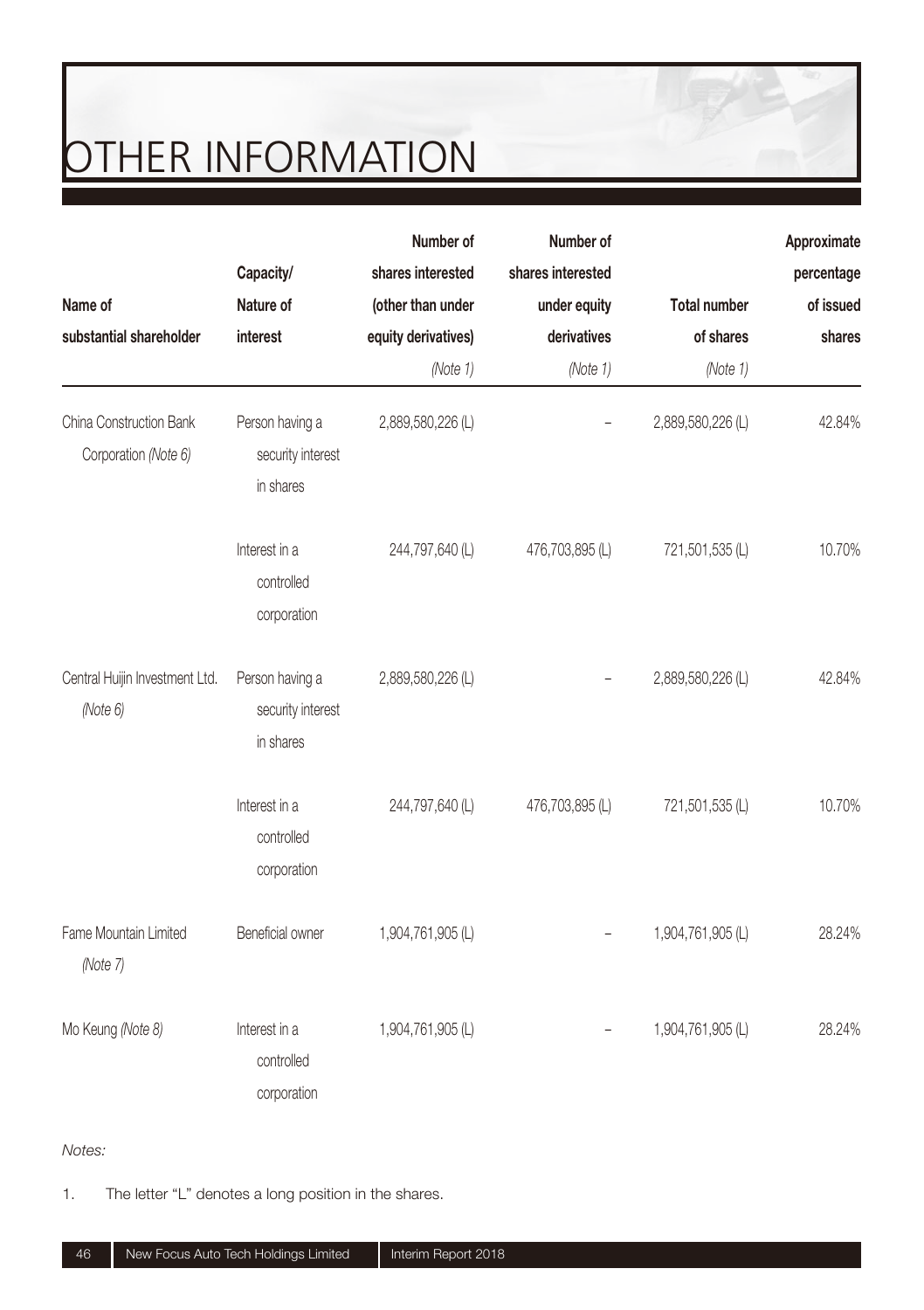- 2. CDH Fast Two Limited entered into an investment agreement (the "**Investment Agreement**") with the Company on 25 June 2013 pursuant to which CDH Fast Two Limited agreed to subscribe for 1,262,564,333 new shares and convertible bonds (the "**Convertible Bonds**") in principal amount of US\$48,685,000 issued by the Company. Transactions contemplated under the Investment Agreement were completed on 28 August 2013. On 12 June 2014, pursuant to a partial conversion of the Convertible Bonds in the principal amount of US\$24,342,500, the Company allotted and issued a total of 813,507,946 shares to CDH Fast Two Limited at the conversion price of HK\$0.2328 per share. On 28 December 2015, pursuant to the full conversion of the remaining Convertible Bonds, the Company allotted and issued 813,507,947 shares at the conversion price of HK\$0.2328 per share to CDH Fast Two Limited.
- 3. Each of CDH Fast One Limited (as the sole shareholder of CDH Fast Two Limited); CDH Fund IV, L.P. (as the sole shareholder of CDH Fast One Limited); CDH IV Holdings Company Limited (as the general partner of CDH Fund IV, L.P.); China Diamond Holdings IV, L.P. (as the controlling shareholder of CDH IV Holdings Company Limited); and China Diamond Holdings Company Limited (as the general partner of China Diamond Holdings IV, L.P.) is deemed to be indirectly interested in the Company under the SFO.
- 4. As disclosed in the announcement of the Company dated 21 August 2017, the Company entered into a convertible note purchase agreement (the "**Convertible Note Purchase Agreement**") with High Inspiring Limited, pursuant to which the Company has conditionally agreed to issue and High Inspiring Limited has conditionally agreed to purchase the CCBC Convertible Notes. As a condition of the Convertible Note Purchase Agreement, CDH Fast Two Limited entered into a share charge with High Inspiring Limited pursuant to which CDH Fast Two Limited, being the controlling shareholder of the Company, charged 2,889,580,226 shares held by it to High Inspiring Limited.
- 5. Pursuant to the Convertible Note Purchase Agreement, the CCBC Convertible Notes are convertible at the initial conversion price of HK\$0.306085 per share (subject to adjustment) and will be convertible into approximately 886,191,744 shares upon its full conversion. Pursuant to the partial conversion of the CCBC Convertible Notes in an aggregate principal amount of US\$10,000,000 at the conversion price of HK\$0.306085 per share, the Company allotted and issued a total of 253,197,640 shares, of which 8,400,000 shares were subsequently disposed of by High Inspiring Limited.

The Company, High Inspiring Limited and CDH Fast Two Limited entered into the Amendments to amend the terms and conditions in relation to the CCBC Convertible Notes.

Upon completion of the Subscription as stated on note 7, the conversion price under the CCBC Convertible Notes has been adjusted from HK\$0.306085 per share to HK\$0.280511 per share.

Assuming that the remaining amount of the CCBC Convertible Notes will be fully converted at the adjusted conversion price of HK\$0.280511 per share, subject to the Amendments, an additional 476,703,895 shares will be issued to High Inspiring Limited.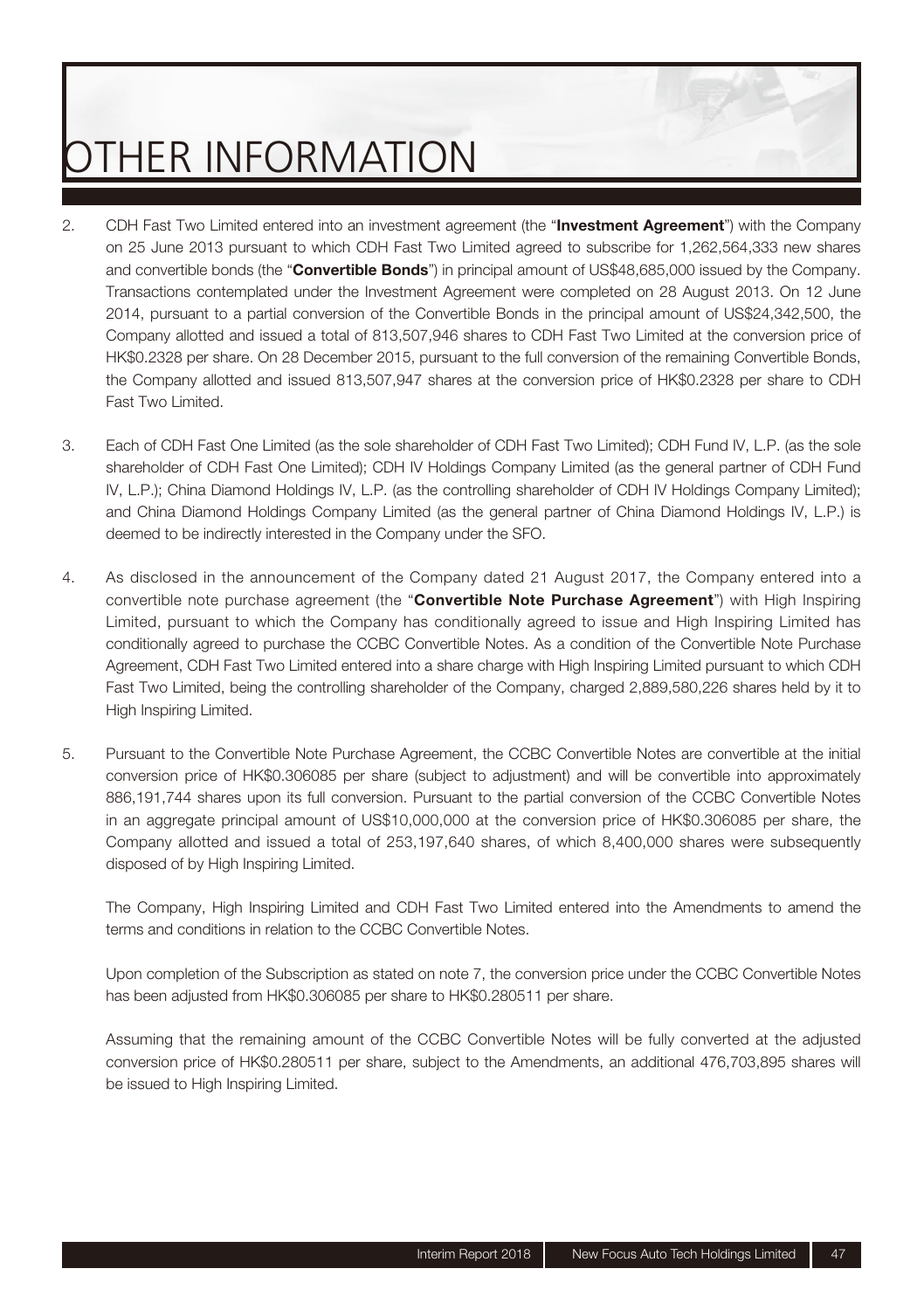- 6. Each of CCBI Investments Limited (as the sole shareholder of High Inspiring Limited); CCB International (Holdings) Limited (as the sole shareholder of CCBI Investments Limited); CCB Financial Holdings Limited (as the sole shareholder of CCB International (Holdings) Limited; CCB International Group Holdings Limited (as the sole shareholder of CCB Financial Holdings Limited); China Construction Bank Corporation (as the sole shareholder of CCB International Group Holdings Limited); and Central Huijin Investment Ltd. (as the controlling shareholder of China Construction bank Corporation) is deemed to be indirectly interested in the Company under the SFO.
- 7. Fame Mountain Limited entered into the Subscription Agreement with the Company, pursuant to which the Company conditionally agreed to allot and issue, and Fame Mountain Limited agreed to subscribe for an aggregate of 1,904,761,905 subscription shares at the subscription price of HK\$0.42 per subscription share. Completion of the Subscription (the "**Completion**") took place on 19 June 2018. Upon Completion, an aggregate of 1,904,761,905 subscription shares have been duly allotted and issued to Fame Mountain Limited at the subscription price of HK\$0.42 per subscription share.
- 8. Mo Keung (as the sole director and sole shareholder of Fame Mountain Limited) is deemed to be indirectly interested in the Company under the SFO.

Save as disclosed above, the Directors are not aware of any person, other than the Directors or chief executives of the Company, who had an interest or short position in the shares and underlying shares of the Company which were required to be disclosed to the Company under the provisions of Divisions 2 and 3 of Part XV of the SFO, or which were required to be recorded in the register kept by the Company pursuant to Section 336 of the SFO as at 30 June 2018.

#### *Share Option Scheme*

The Company terminated the old share option scheme and adopted a new share option scheme (the "**Scheme**") pursuant to a shareholders' resolution passed on 25 June 2014 for the purpose of providing incentives and rewards to eligible participants who contributed to the success of the Group's operation. Eligible participants of the Scheme include the Directors, employees, suppliers, customers and business or strategic alliance partners of the Group. The Scheme became effective on 25 June 2014 and, unless otherwise cancelled or amended, will remain in force for 10 years from that date. A summary of the principle terms of the Scheme was included in the circular dispatched to the shareholders on 30 April 2014.

The total number of shares available for issue under the Scheme is 376,116,501, representing approximately 10% of the total issued share capital of the Company as at the date of approval of the Scheme. As at 30 June 2018, options had been granted by the Company under the Scheme which, if exercised in full, would entitle the grantees to subscribe for 92,710,723 shares. The total number of shares available for issue under the Scheme (excluding share options already granted) is 270,504,587, representing approximately 4.01% of the total issued share capital of the Company as at that date.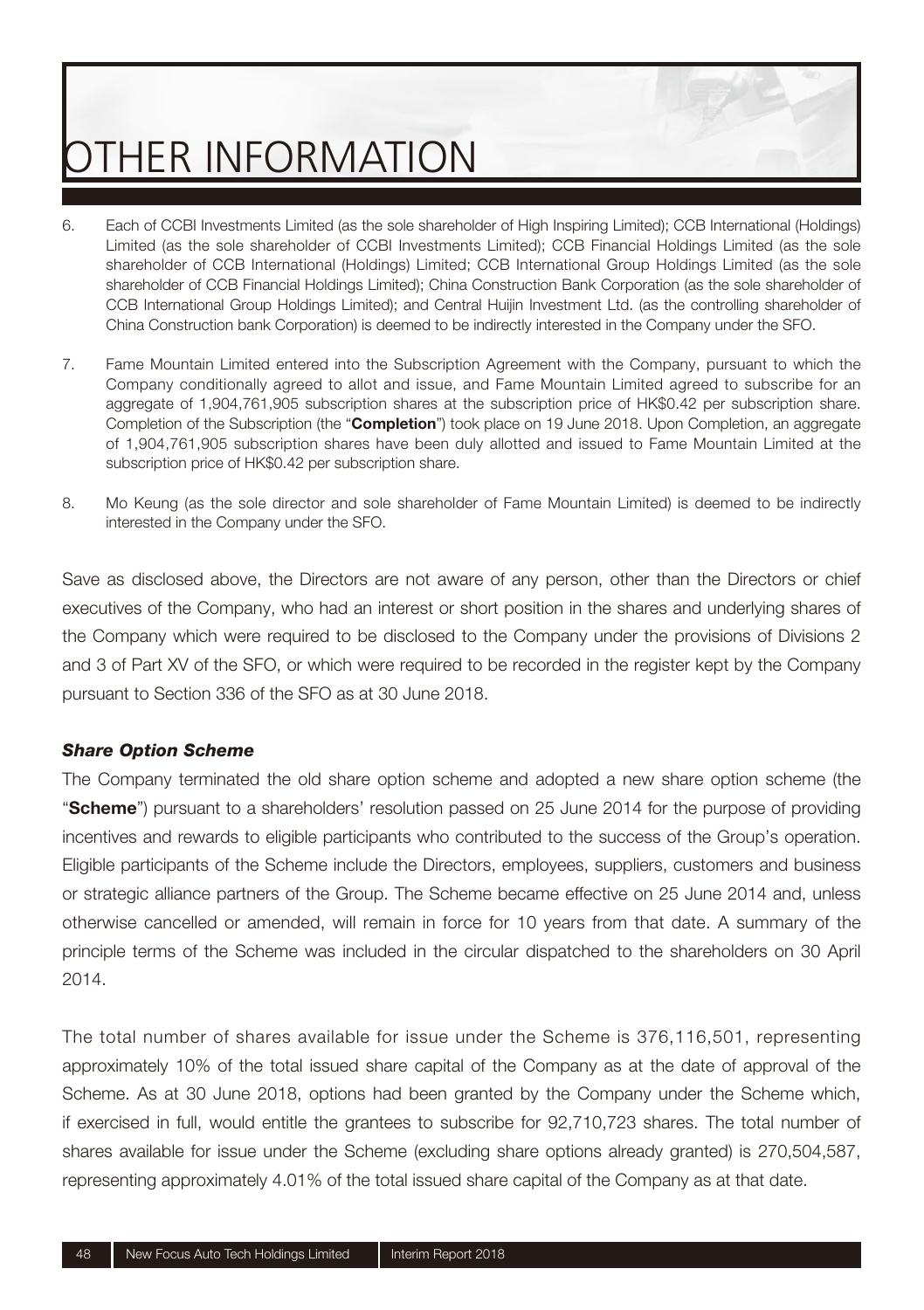As of 30 June 2018, details of the share options granted under the Scheme are as follows:

|                        |            |                 |                       |                      |                |                | Number of       |                |
|------------------------|------------|-----------------|-----------------------|----------------------|----------------|----------------|-----------------|----------------|
|                        |            |                 |                       |                      | Number of      |                | underlying      |                |
|                        |            |                 |                       |                      | underlying     | Number of      | shares subject  | Number of      |
|                        |            |                 |                       |                      | shares subject | underlying     | to options      | underlying     |
|                        |            |                 |                       | <b>Closing price</b> | to             | shares subject | exercised/      | shares subject |
|                        |            |                 |                       | on date of           | outstanding    | to options     | lapsed/         | to outstanding |
| Name of                | Date of    | <b>Exercise</b> | <b>Exercise price</b> | grant                | options as at  | granted since  | cancelled since | options as at  |
| option holder          | grant      | period          | (per share)           | (per share)          | 1 January 2018 | 1 January 2018 | 1 January 2018  | 30 June 2018   |
| Mr. Lin Ming           | 14 October | 15 October      | HK\$0.50              | HK\$0.50             | 16,666,668     |                | $\overline{a}$  | 16,666,668     |
| (Note 1)               | 2014       | 2014 to         |                       |                      |                |                |                 |                |
|                        |            | 14 October      |                       |                      |                |                |                 |                |
|                        |            | 2019            |                       |                      |                |                |                 |                |
| Ms. Hung Ying-Lien     | 14 October | 15 October      | HK\$0.50              | HK\$0.50             | 11,959,435     |                |                 | 11,959,435     |
| (Note 2)               | 2014       | 2014 to         |                       |                      |                |                |                 |                |
|                        |            | 14 October      |                       |                      |                |                |                 |                |
|                        |            | 2019            |                       |                      |                |                |                 |                |
| Continuous contractual | 14 October | 15 October      | HK\$0.50              | HK\$0.50             | 64,084,620     |                | ۰               | 64,084,620     |
| employees (in          | 2014       | 2014 to         |                       |                      |                |                |                 |                |
| aggregate)             |            | 14 October      |                       |                      |                |                |                 |                |
|                        |            | 2019            |                       |                      |                |                |                 |                |
| Total                  |            |                 |                       |                      | 92,710,723     |                |                 | 92,710,723     |

Notes:

- 1. Mr. Lin Ming was appointed as chief executive officer of the company with effect from 15 September 2017.
- 2. Ms. Hung Ying-Lien resigned as an executive Director and the chief financial officer of the Company with effect from 28 August 2013 and was appointed as vice president and chief operating officer of the Company.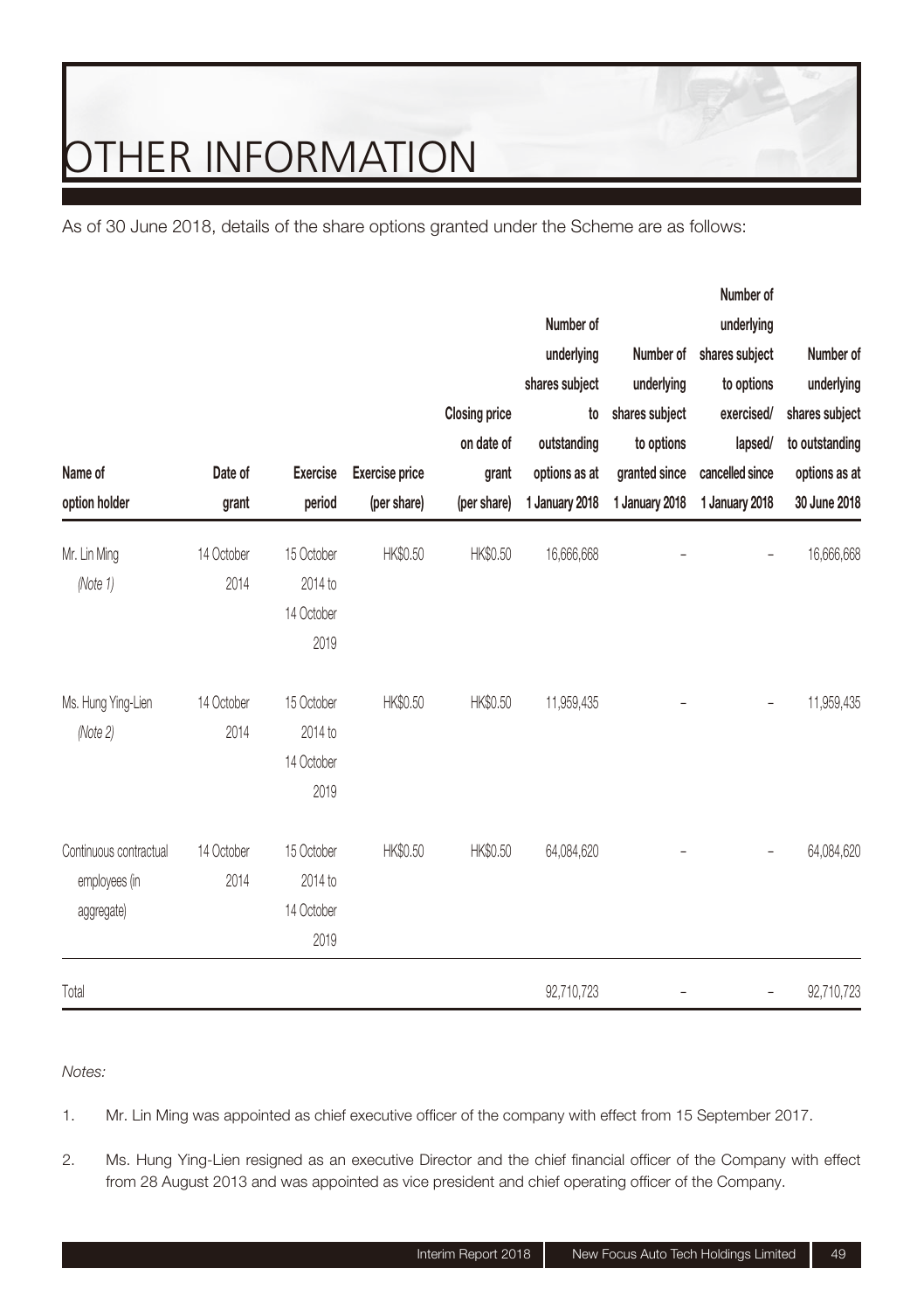#### *Arrangements to Purchase Shares or Debentures*

Save as disclosed under the section headed "Share Option Scheme", at no time during the Period were there any rights to acquire benefits by means of the acquisition of shares in or debentures of the Company granted to any Director or their respective spouse or children under 18 years of age, nor were there any such rights exercised by them. Also, there was no arrangement to which the Company, any of its holding companies, or any of its subsidiaries or fellow subsidiaries were a party that would enable the Directors to acquire such rights in any other body corporate.

#### *Purchase, Sale and Redemption of the Company's Listed Securities*

Neither the Company nor any of its subsidiaries purchased, sold or redeemed any listed shares of the Company during the Period.

#### *Changes in Information of Directors*

Pursuant to Rule 13.51(B)(1) of the Listing Rules, the changes in information of Directors subsequent to the date of the 2017 Annual Report are set out below:

| Name of Director | <b>Details of Changes</b>                                                                                                                                                                                       |
|------------------|-----------------------------------------------------------------------------------------------------------------------------------------------------------------------------------------------------------------|
| Mr. Du Jinglei   | - Appointed as the general manager of Dr. Peng Telecom and Media<br>Group Co., Ltd. (鵬博士電信傳媒集團股份有限公司), a company listed<br>on the Shanghai Stock Exchange (Stock Code: 600804) with effect from<br>2 July 2018. |
| Mr. Li Ngai      | Resigned as a non-executive Director, with effect from 27 July 2018.                                                                                                                                            |
| Mr. Lin Lei      | Resigned as an independent non-executive director of CAR Inc. (神州租<br>車有限公司) (Stock Code: 699), with effect from 27 February 2018.                                                                              |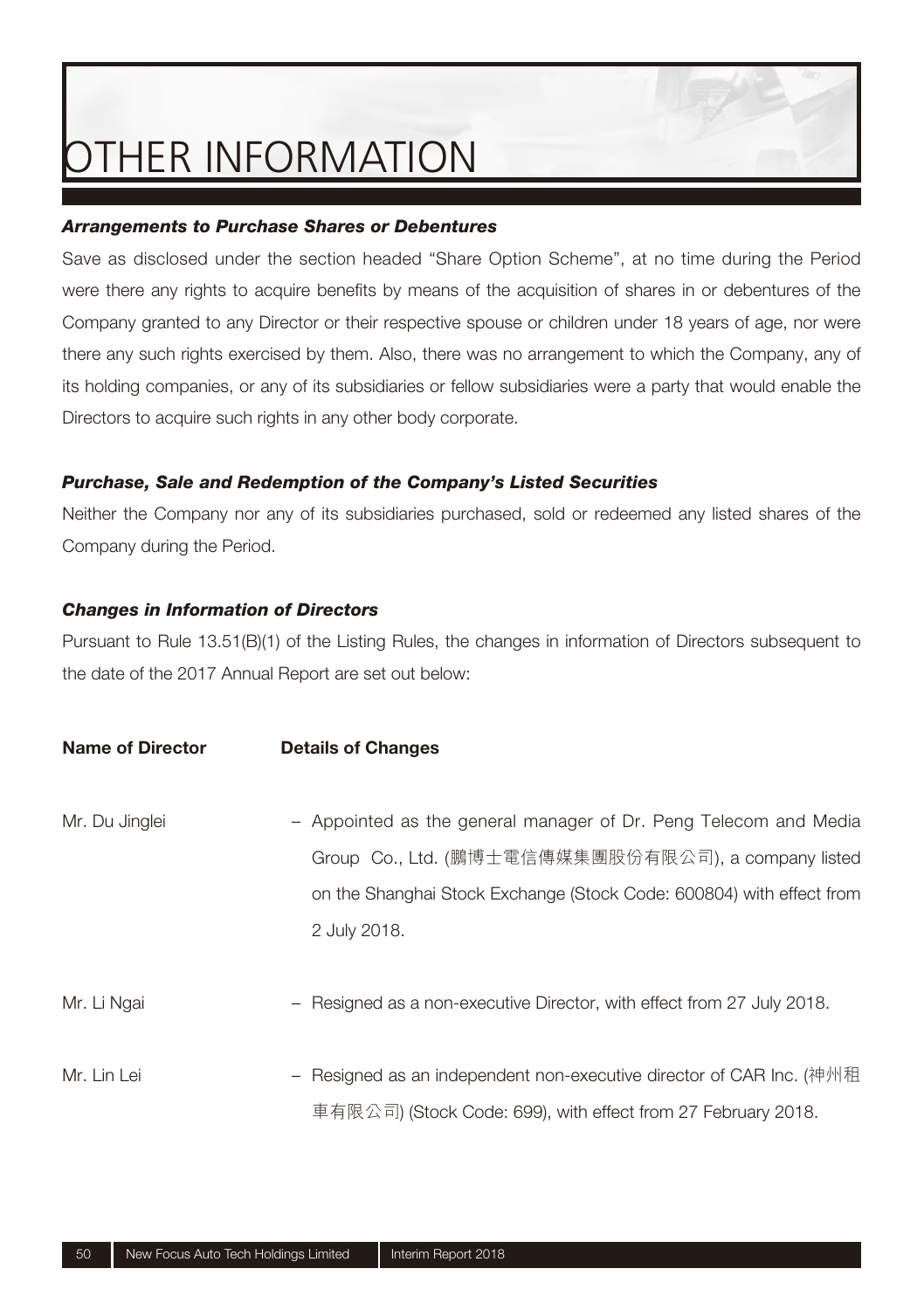#### *Corporate Governance*

In the opinion of the Directors, the Company complied with the code provisions in the Corporate Governance Code (the "**Code**") as set out in Appendix 14 of the Listing Rules during the Period.

As at the date of this interim report, the Company had four Board committees. The information of the members of these committees is set out below:

1. Audit Committee:

Mr. Hu Yuming (Chairman), Mr. Lin Lei and Mr. Wang Zhenyu

2. Remuneration Committee:

Mr. Hu Yuming (Chairman), Mr. Zhang Xiaoya and Mr. Du Jinglei

3. Nomination Committee:

Mr. Du Jinglei (Chairman), Mr. Lin Lei and Mr. Zhang Xiaoya

4. Strategy Committee:

Mr. Lin Lei (Chairman), Mr. Zhang Xiaoya and Mr. Wang Zhenyu

#### *Securities Transactions by Directors*

The Company adopted the Model Code for Securities Transactions by Directors of Listed Issuers (the "**Model Code**") as set out in Appendix 10 of the Listing Rules as its own code of conduct for dealings in securities of the Company by the Directors or relevant employees as defined in the Model Code. With specific enquiries made to all the Directors by the Company, all the Directors confirmed that they had complied with the requirements set out in the Model Code during the six months ended 30 June 2018.